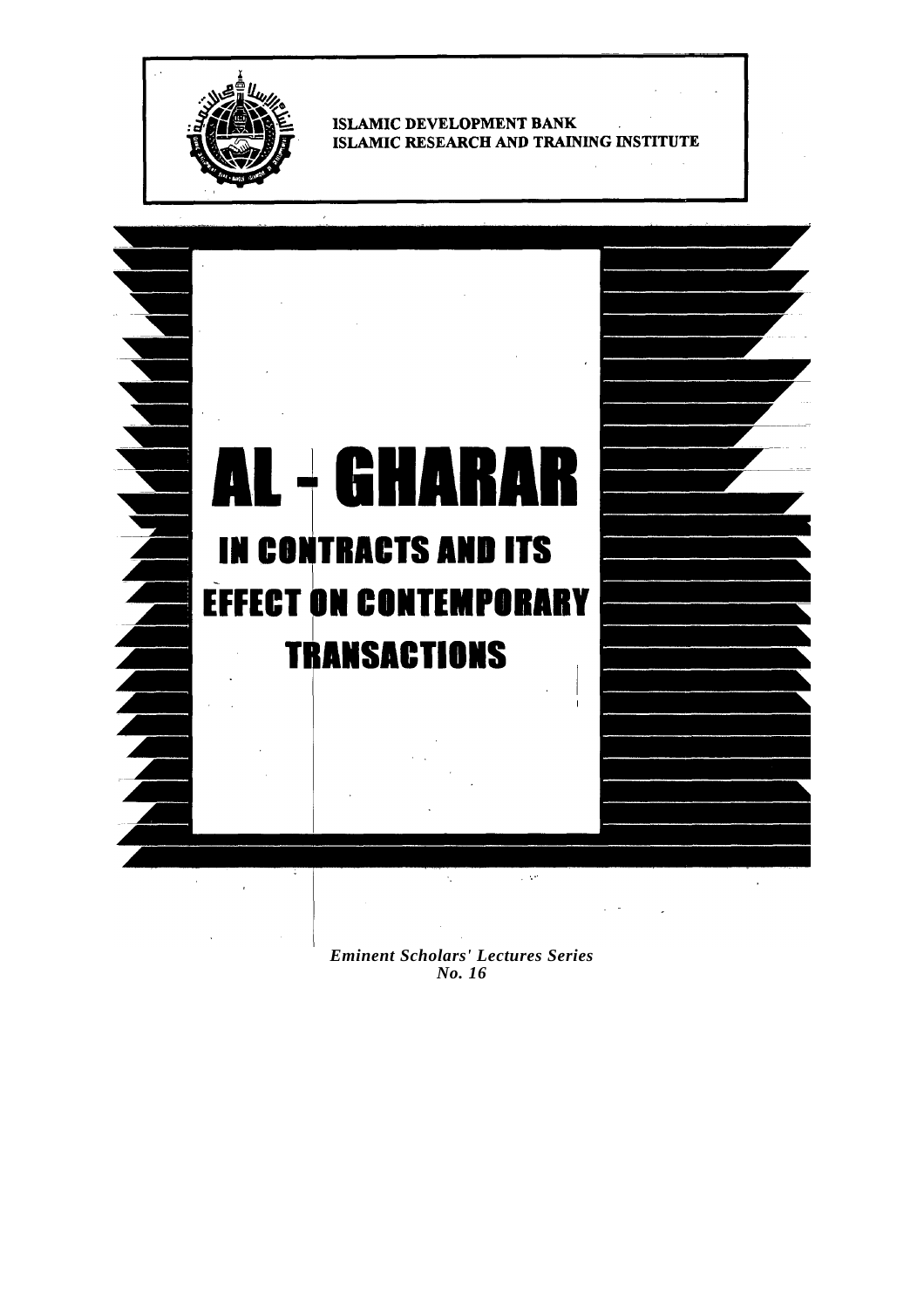#### **ISLAMIC RESEARCH AND TRAINING INSTITUTE (IRTI)**

#### **Establishment of IRTI**

The Islamic Research and Training Institute was established by the Board of Executive Directors of the Islamic Development Bank (IDB) in 1401H (1981). The Executive Directors thus implemented Resolution **No.BG/14-99** which the Board of Governors of IDB adopted at its Third Annual Meeting held on 10 Rabi Thani 1399H (14 March 1979). The Institute became operational in 1403H (1983).

#### **Purpose**

The purpose of the Institute is to undertake research for enabling the economic, financial and banking activities in Muslim countries to conform to shari'ah, and to extend training facilities" to personnel engaged in economic development activities in the Bank's member countries.

#### **Functions**

The functions of the Institute are:

- (A) To organize and coordinate basic and applied research with a view to developing models and methods for the application of *Shari'ah* in the field of economics, finance and banking;
- (B) To provide for the training and development of professional personnel in Islamic Economics to meet the needs of research and shari'ah-observing agencies;
- (C) To train personnel engaged in development activities in the Bank's member countries;
- (D) To establish an information center to collect, systematize and disseminate information in fields related to its activities; and
- **(E)** To undertake any other activities which may advance its purpose.

#### **Organization**

The President of the IDB is also the President of the Institute. The IDB's Board of Executive Directors acts as its supreme policy- making body.

The Institute is headed by a Director responsible for its overall management and is selected by the IDB President in consultation with the **Board** of Executive Directors. The Institute consists of three technical divisions (Research, Training, Information) and one division of Administrative and Financial Services.

#### **Location**

The Institute is located within the **headquarters** of IDB in **Jeddah, Saudi Arabia.** 

#### **Address**

**Telephone: 6361400 Fax: 6378927/6366871 Telex: 601407 - 601137 Cable: BANKISLAMI - JEDDAH P.O. Box 9201 Jeddah 21413 Saudi Arabia**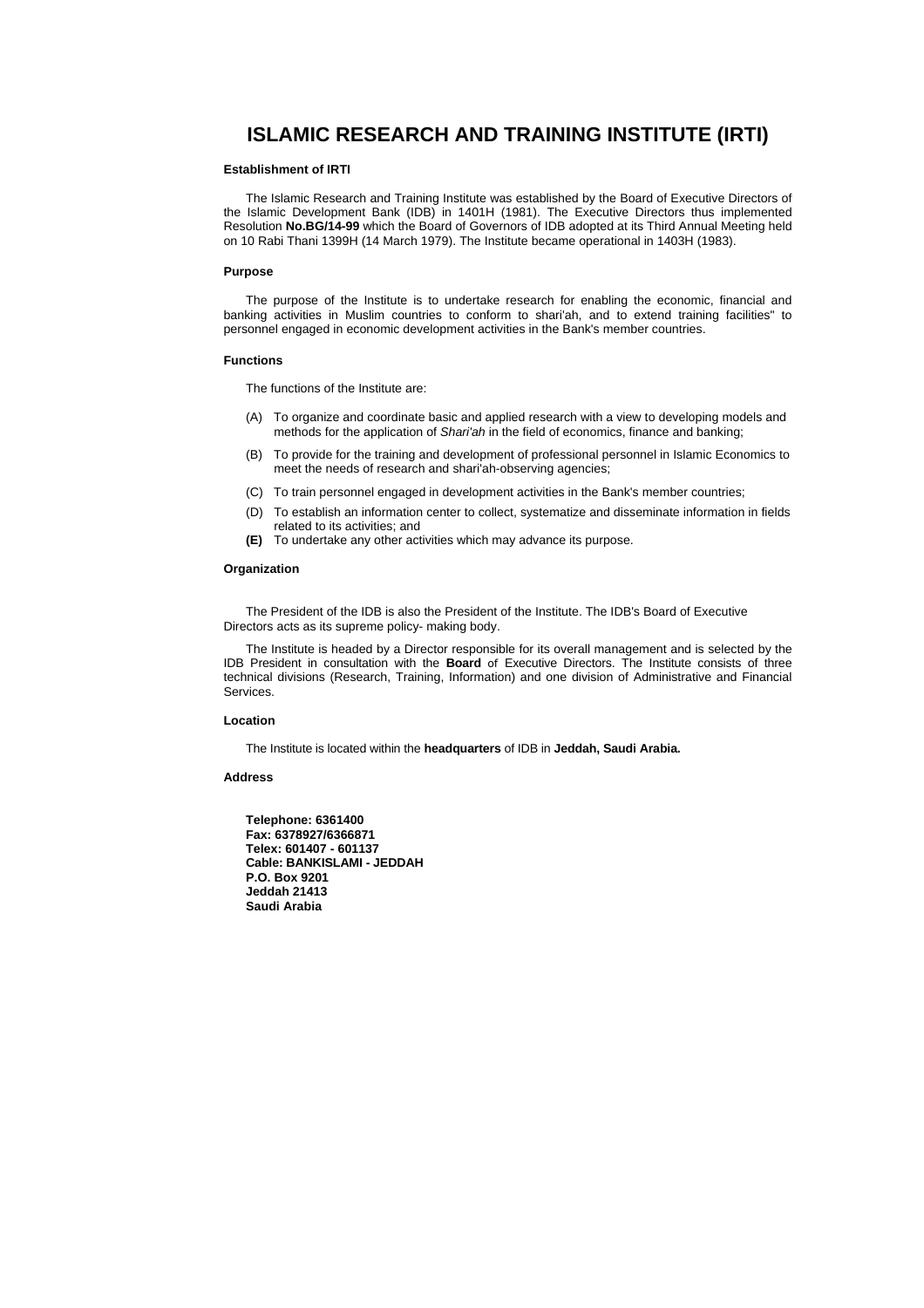## *AL-GHARAR* **IN CONTRACTS AND ITS EFFECTS ON CONTEMPORARY TRANSACTIONS**

**Siddiq Mohammad AI-Ameen.Al-Dhareer** 

*Eminent Scholars' Lecture Series No. 16*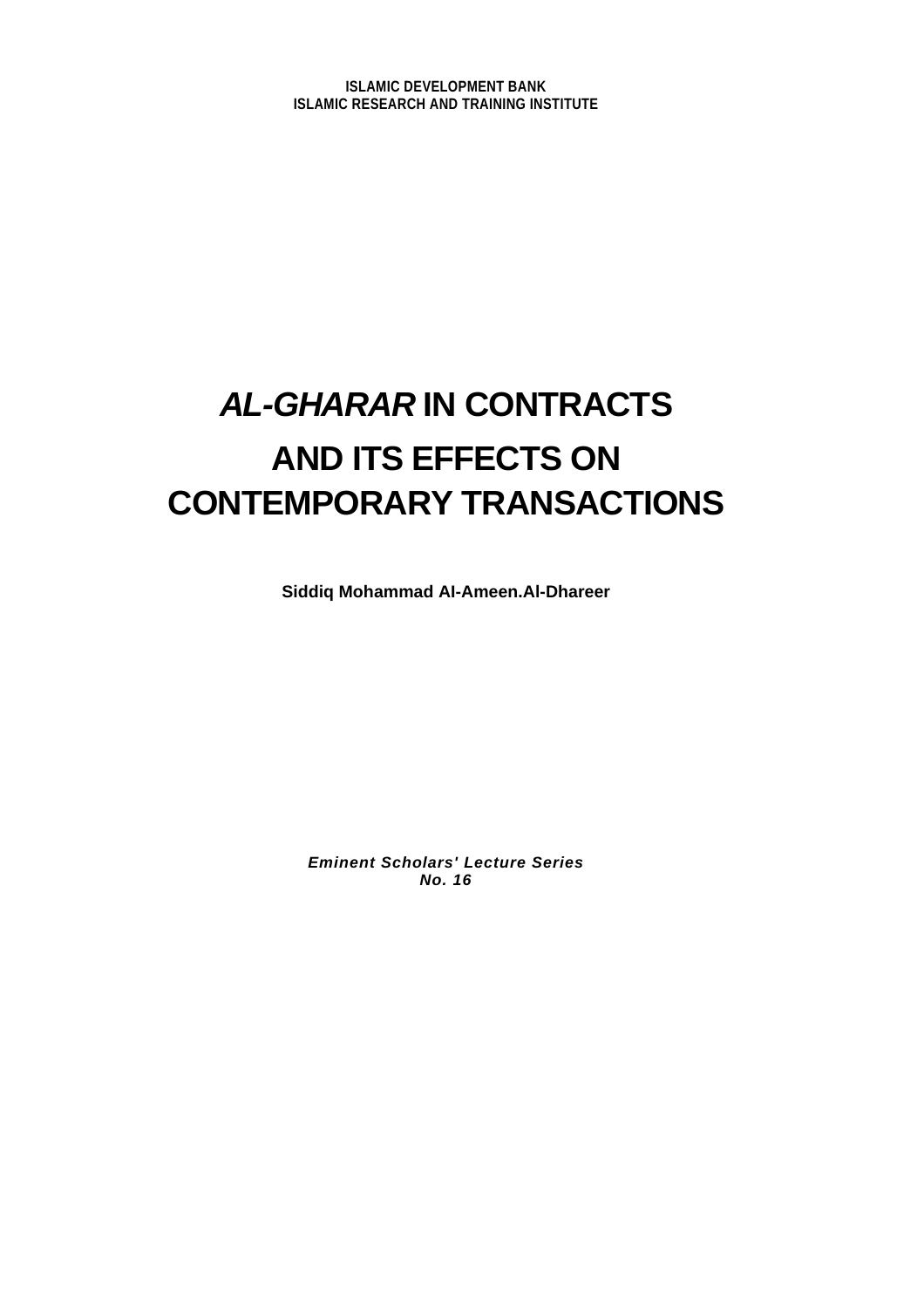#### **Eminent Scholar's Lecture Series No. 16**

#### © ISLAMIC RESEARCH AND TRAINING INSTITUTE ISLAMIC DEVELOPMENT BANK

The views expressed in this book are not necessarily those of the Islamic Research and Training Institute nor of the Islamic Development Bank.

References and citations are allowed but must be properly acknowledged. First

Edition '" 1417H (1997)

Published by :

**ISLAMIC RESEARCH AND TRAINING INSTITUTE ISLAMIC DEVELOPMENT BANK TEL 6361400 . FAX 6378927** / **6366871 TELEX 601407 - 601137 ISDB SJ CABLE: BANKISLAMI JEDDAH P.O.BOX 9201 - JEDDAH 21413 KINGDOM OF SAUDI ARABIA**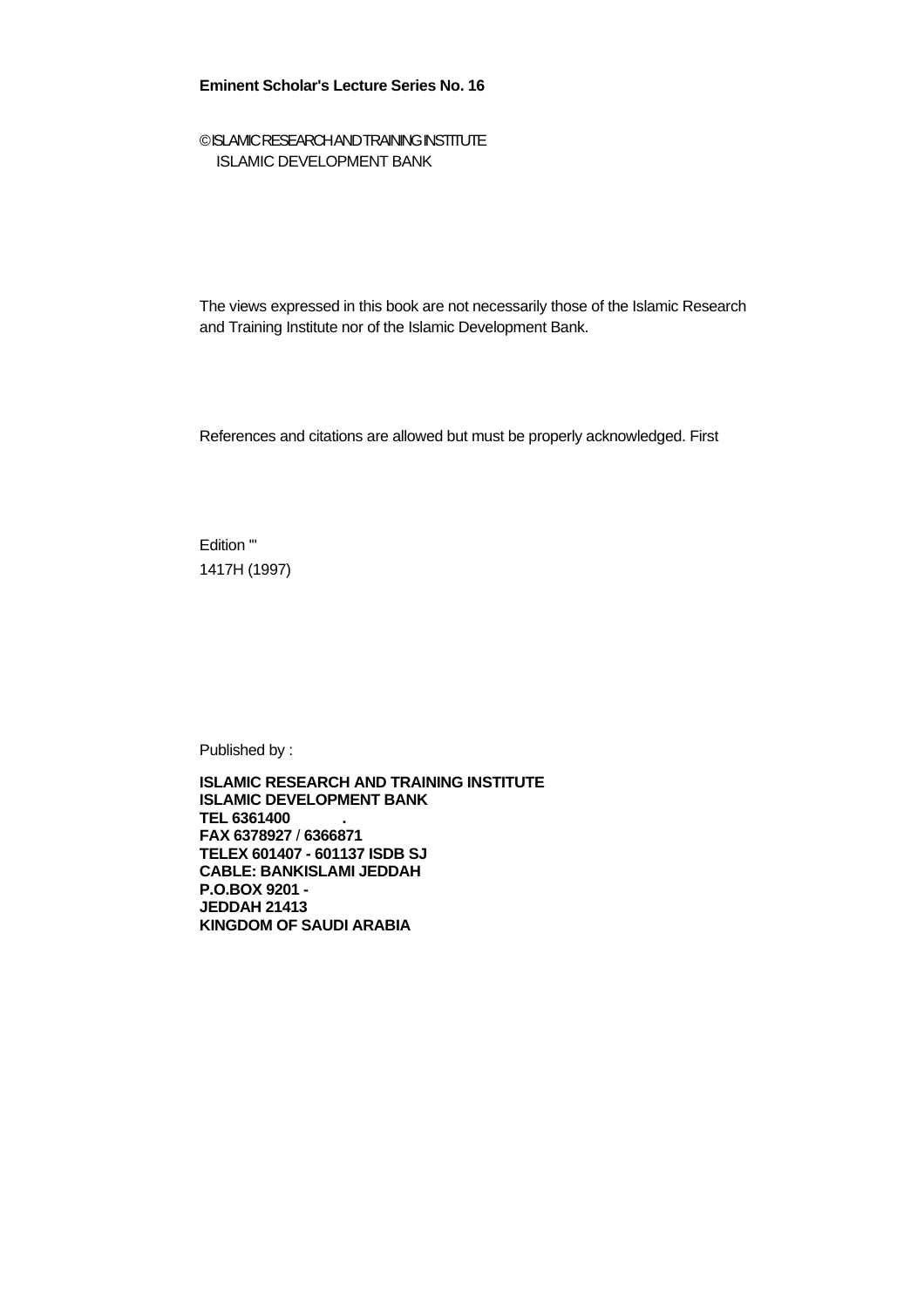# **بسم االله الرحمن الرحيم**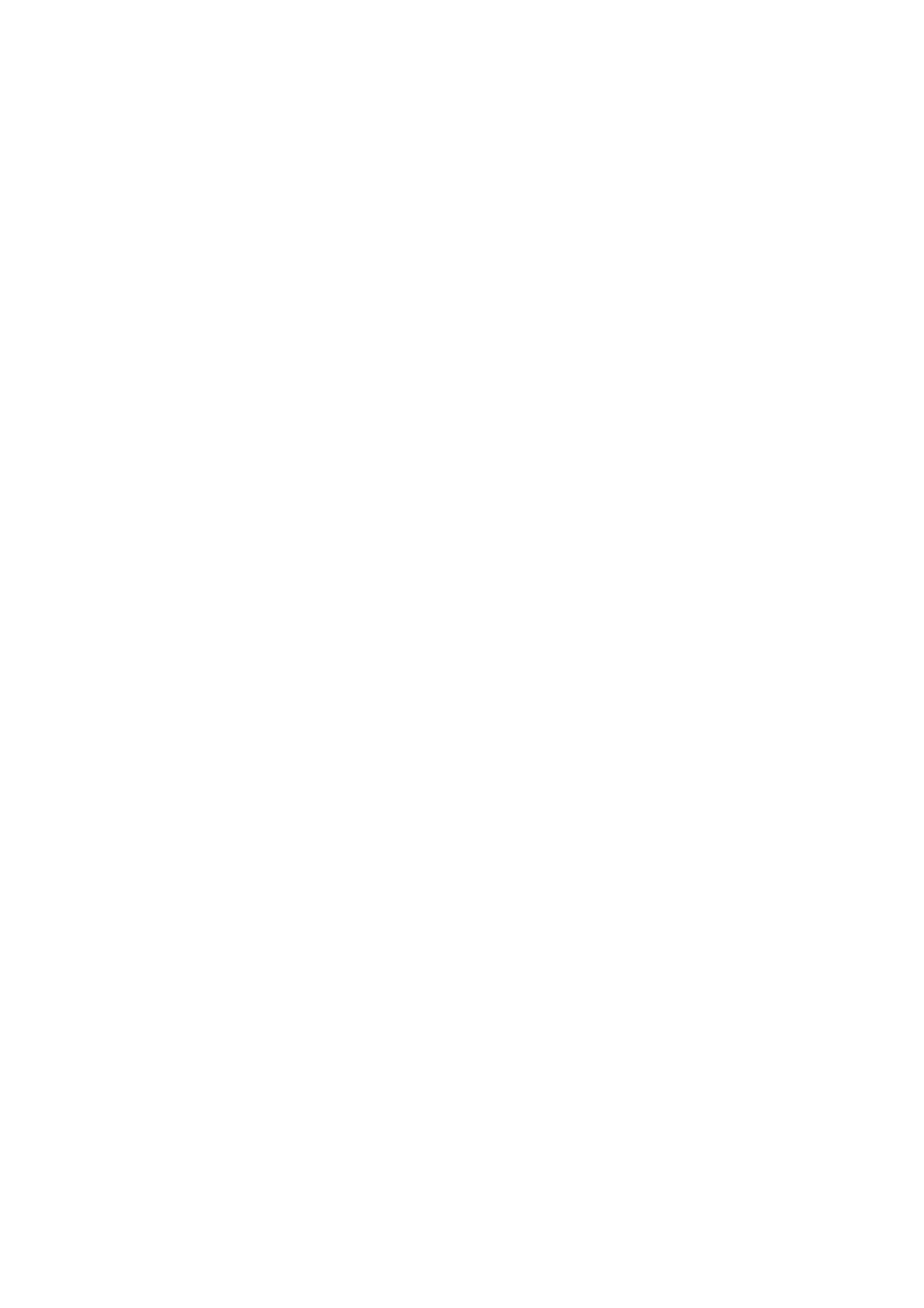| Foreword …………………………………………………………………………………7                      |
|----------------------------------------------------------------|
| 9                                                              |
|                                                                |
| 1.<br>2.<br>3.<br>4.<br>5.                                     |
| Chapter H. Gharar in the Object of the Contract  21            |
| 1.<br>2.<br>3.<br>4.<br>5.<br>6.<br>7.<br>8.<br>9.             |
| Chapter III. Effect of Gharar on Contracts Other than Sale  35 |

Effect of *Gharar* on Contracts of Exchange *(Mu'awadhai) ........ 37*  Effect of *Gharar* on Gratuitous Contracts ..................................38 *Effect of Gharar* on Gifts ...........................................................40 Effect of *Gharar* on Bequests ....................................... :...........42

## **CONTENTS .**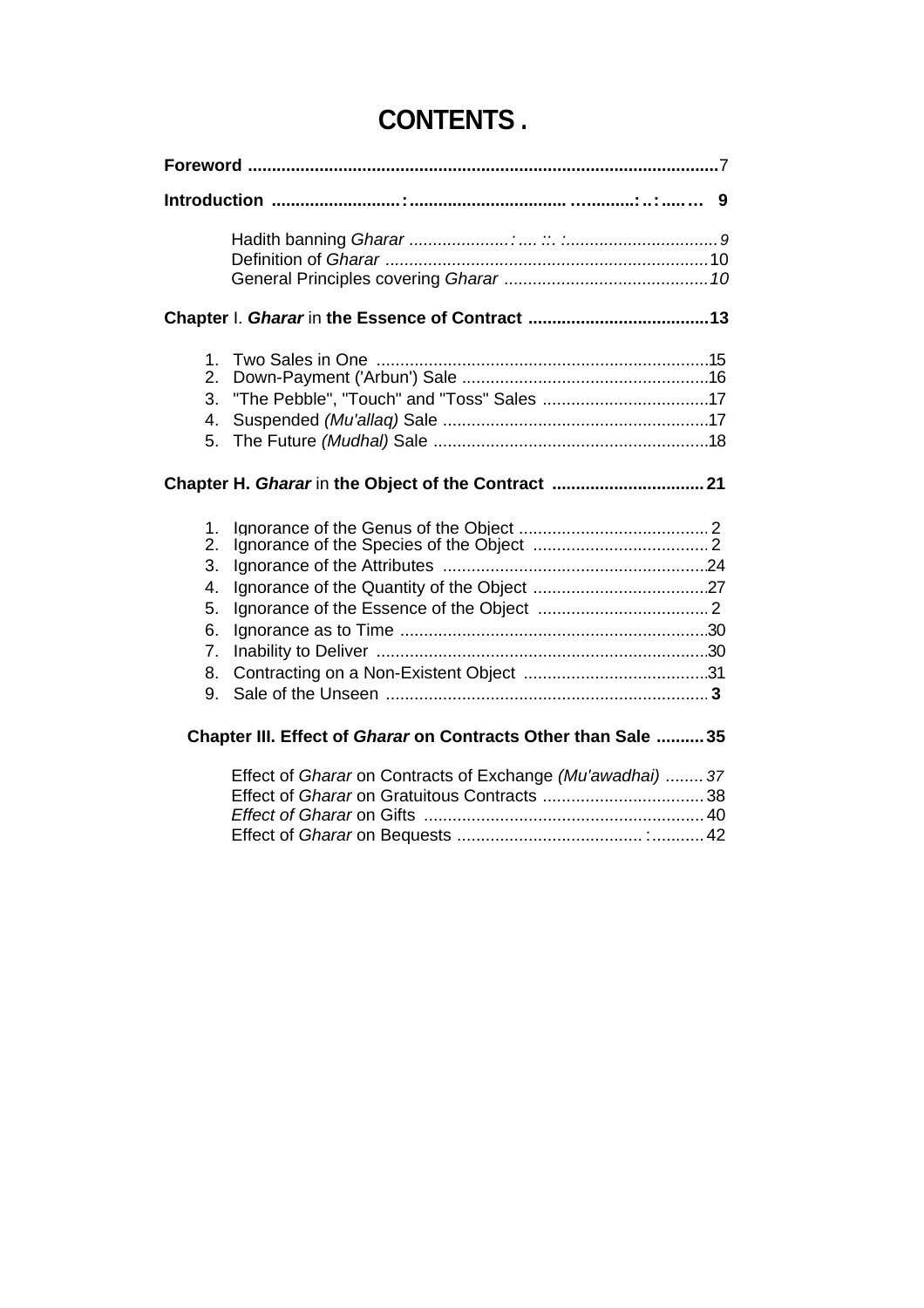| Chapter IV. Effect of <i>Gharar</i> on Contemporary Transactions  53        |
|-----------------------------------------------------------------------------|
| <b>I. <i>Gharar</i> Contracts in the Laws of Some Islamic</b> Countries  55 |
| H. Other <i>Gharar</i> Contracts Accepted under Positive Law  58            |
|                                                                             |
| 2. Sale of Objects Not Owned by the Seller  61                              |
| Chapter V. A Question Requiring a Collective Answer  63                     |
| 67                                                                          |
|                                                                             |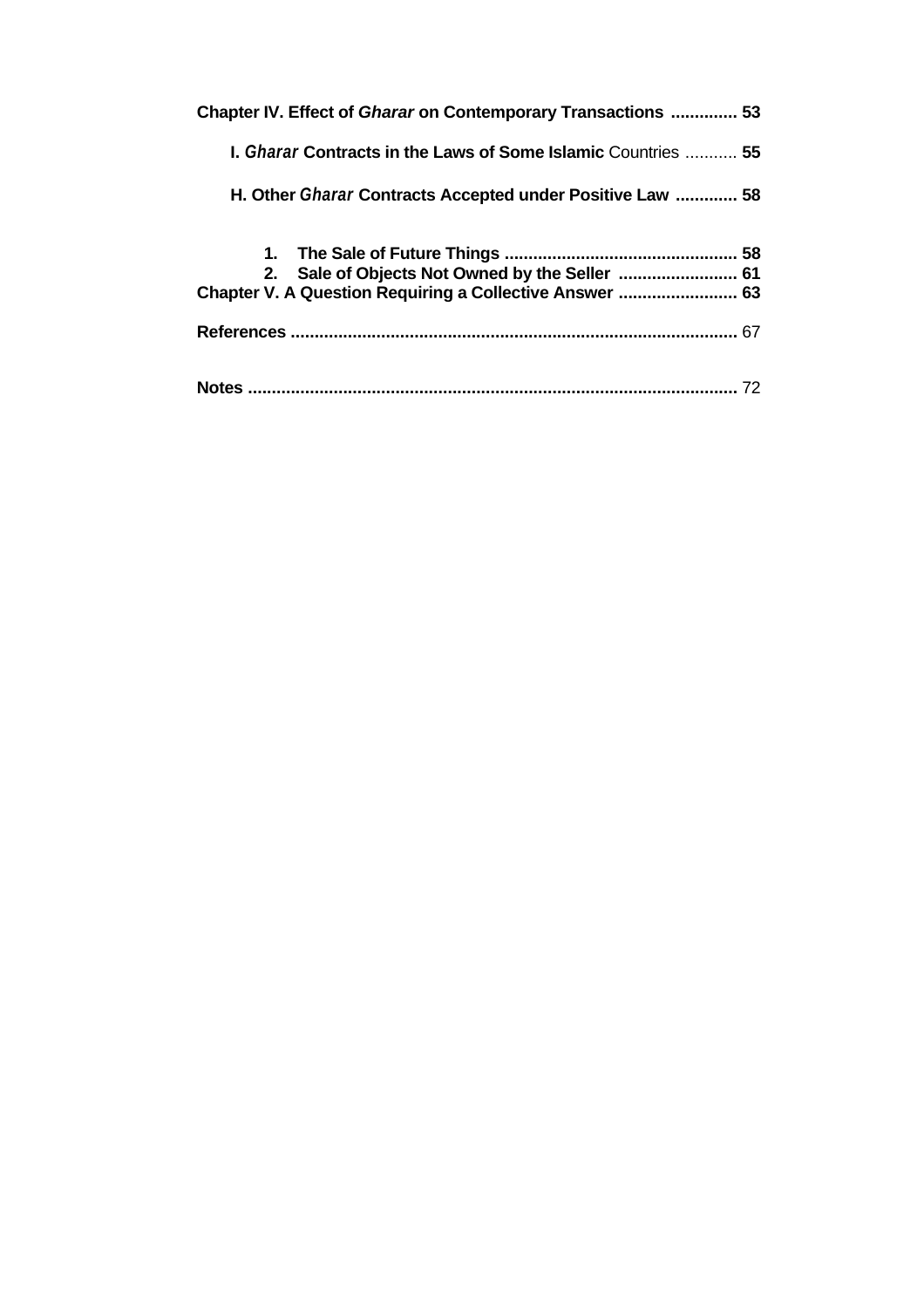#### **FOREWORD**

In order to boost research and studies in Islamic economics, the Islamic Research and Training Institute has initiated a programme of lectures dealing with basic *Fiqhi* issues of a pivotal bearing on the infrastructure of modern Islamic economic thought. This programme started in the blessed month of Ramadan 1413H and has continued since then.

The present study is the lectures on *"Gharar* in Contracts and its Effects on Contemporary Transactions" delivered by his eminence Prof. Dr. AI Siddiq Mohammad Al Amin Al Dharir, Professor of *Shari'ah,* University of Khartoum. Prof. Dr. Al Dharir is an internationally reputed Islamic jurisprudent, and laureate of King Faisal Prize in Islamic studies for his contributions in general and to *Gharar* jurisprudence and to related contracts sale in particular.

In his study on *Gharar* jurisprudence and its implications, Dr. AI Dharir presents the Islamic *Shari'ah* viewpoint regarding *Gharar* and its implications on contracts, particularly in connection with sale contracts and other economic and financial transactions.

While reviewing various *Fiqh* positions on the subject, Sheikh Dharir concludes his study by reviewing some modern applications of *Gharar,*  particularly in connection with insurance. Allowance of *Gharar* in contributory contracts enables the reformulation of insurance relationships on cooperative principles based on gratuity and mutual solidarity *Takaful.*  This conforms to the *Fatwa* of the *Fiqh* Academy of the Organization of Islamic Conference given in its second conference held in Jeddah in 1406H (1985).

We pray to Allah the Almighty for this blessed effort to be a useful addition to the Islamic literature on the topic, and that Islamic economic researchers as well as seekers of truth and righteousness and ultimately all Muslims everywhere may benefit from it.

> **M. Fahim Khan Officer-in Charge, IRTI**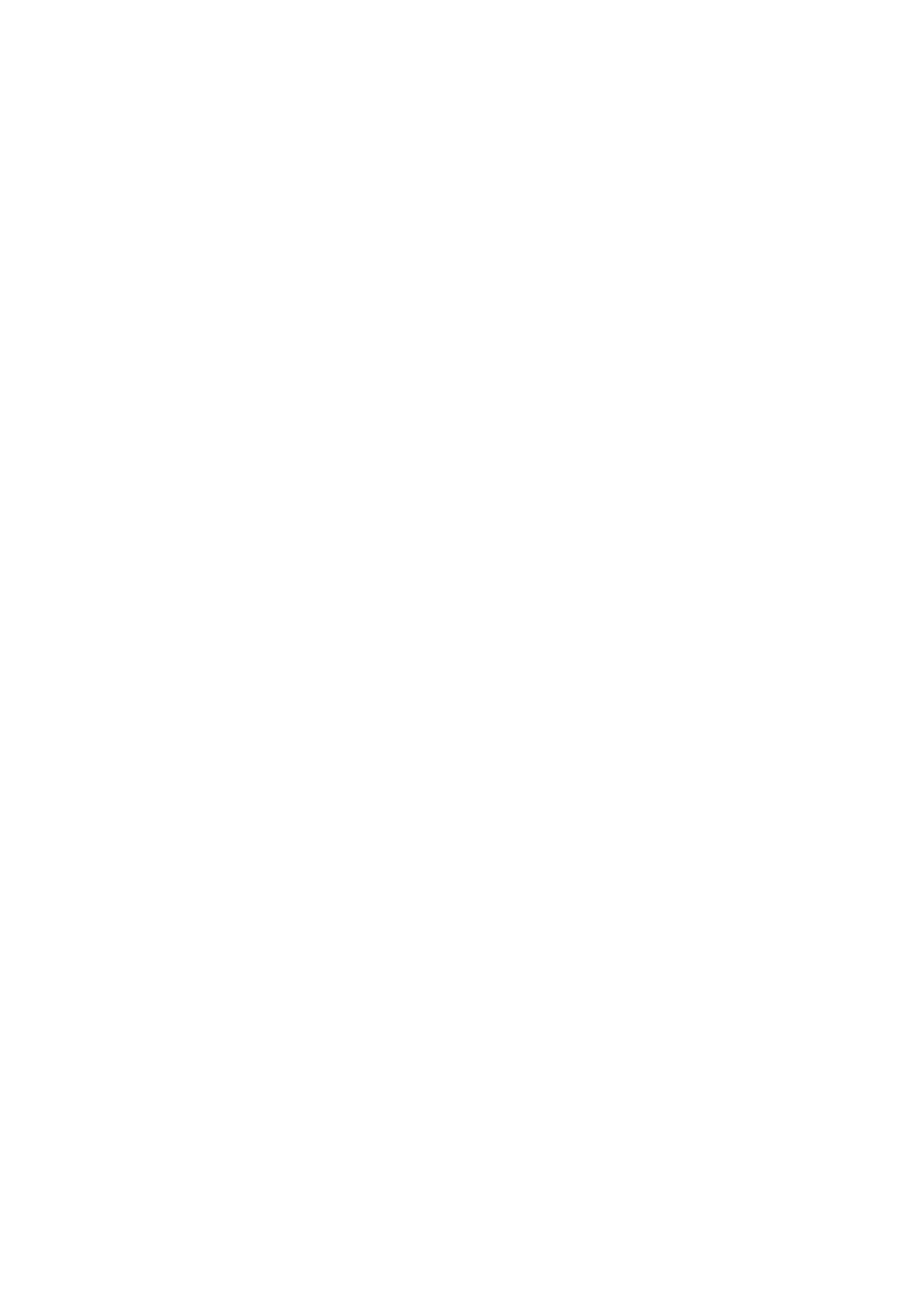## **INTRODUCTION**

#### **HADITH BANNING** *GHARAR*

Praise be to Allah, Lord of the worlds, and peace be upon our Master Muhammad and on all Prophets and Messengers.

Reliable sources have reported through a number of the Prophet's companions that the Prophet, peace be upon him (Pbuh) has forbidden *gharar* trading.'

Al-Nawawi *has* described *this Hadith as one of the* law cardinal *prin*ciples of the law of sale as it encompasses a vast range of questions.' It *is the* grundnorm *of* all *rules governing gharar contracts. This hadith gives rise to three juristic consequences:* 

First, the prohibition of *gharar* sale. The *Hadith* proscribes *gharar* in words that only indicates prohibition. This is the accepted view of jurisprudents. This form of prohibitive words can only convey a total ban may be *used* only *figuratively to signify other meanings.<sup>3</sup>*

**Second,** the invalidity of gharar contract. Such a contract according to the consensus of scholars, is null and void.4.'

Third, prohibition *extends to* all *forms of gharar* sales. It *is the view* of scholars that a statement by a Companion of the Prophet to the effect that the Prophet (Pbuh) has enjoined or forbidden this or that indicates generality.**<sup>5</sup>**

*Such are,* briefly, *the* conclusions *drawn from hadith, but the* questions it raises are indeed many. Some of these questions have been covered *by other authentic hadiths, while others were raised by jurisprudents under* the specific heading of *"buyu"* (sales) or under the general heading of *business transactions (mu'amalat), drawing on the* general *terms of the hadith* under discussion.

To cover all relevant points but without going into finer details, I prop*ose to* deal *with gharar* under *the* following headings:

- Definition of *Gharar* 

*-* General Principles of *Gharar*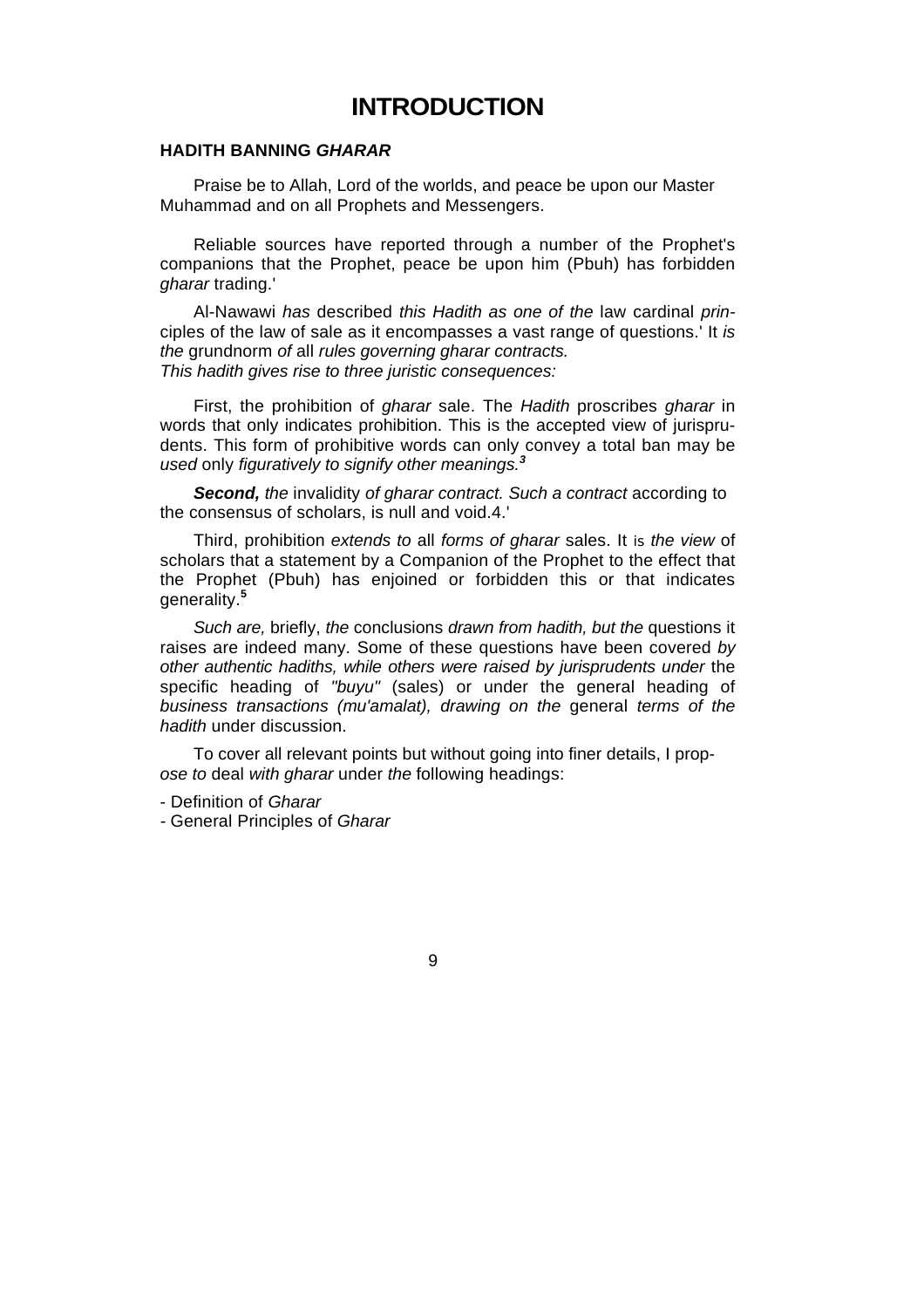#### **DEFINITION OF** *GHARAR*

Literally, *gharar* means risk or hazard. *"Taghreer"* being the verbal noun of *gharar is* to unknowingly expose oneself or one's property to jeopardy.<sup>6</sup>

In jurisprudential terms, *gharar* has many definitions which may be summarised under three headings:

*First, gharar applies exclusively to cases of doubtfulness or uncer*tainty, as in the case of not knowing whether something will take place or not. This excludes the unknown. The definition by lbn Abidin is a case in point: *"gharar is* uncertainty over the existence of the subject matter of sale."'

**Second,** *gharar* applies only to the unknown, to the exclusion of the doubtful. This view is adopted by the Zahiri school alone. Thus according to lbn Hazm : *"Gharar* in sales occurs when the purchaser does not know what he has bought and the seller does not know what he has sold."**<sup>8</sup>**

Third, a combination of the two categories above; *gharar* here covers both the unknown and the doubtful, as exemplified by the definition proposed by Al-Sarakhsy: *"Gharar* obtains where consequences are concealed.<sup>9</sup> This is the view favoured by most jurisprudents.<sup>10</sup>

I have opted for this last definition because of its more exhaustive coverage of the jurisprudential elements collated under *gharar.* 

#### **GENERAL PRINCIPLES COVERING** *GHARAR*

Compared with jurists of the other schools of thought, scholars of the Maliki school have distinguished themselves by widening the scope of their discussion of A/ *Gharar.* Some Maliki jurisprudents have even devoted separate chapters to cover all relevant points associated with *gharar." I*  have examined their classification of *gharar* compared them with those of the other schools and arrived at what may serve as the basic classification of the principles covering all elements of *gharar,* under which minor issues may be subsumed.

#### **I.** *Gharar* **in the terms of the contract, includes:**

1. Two Sales in One.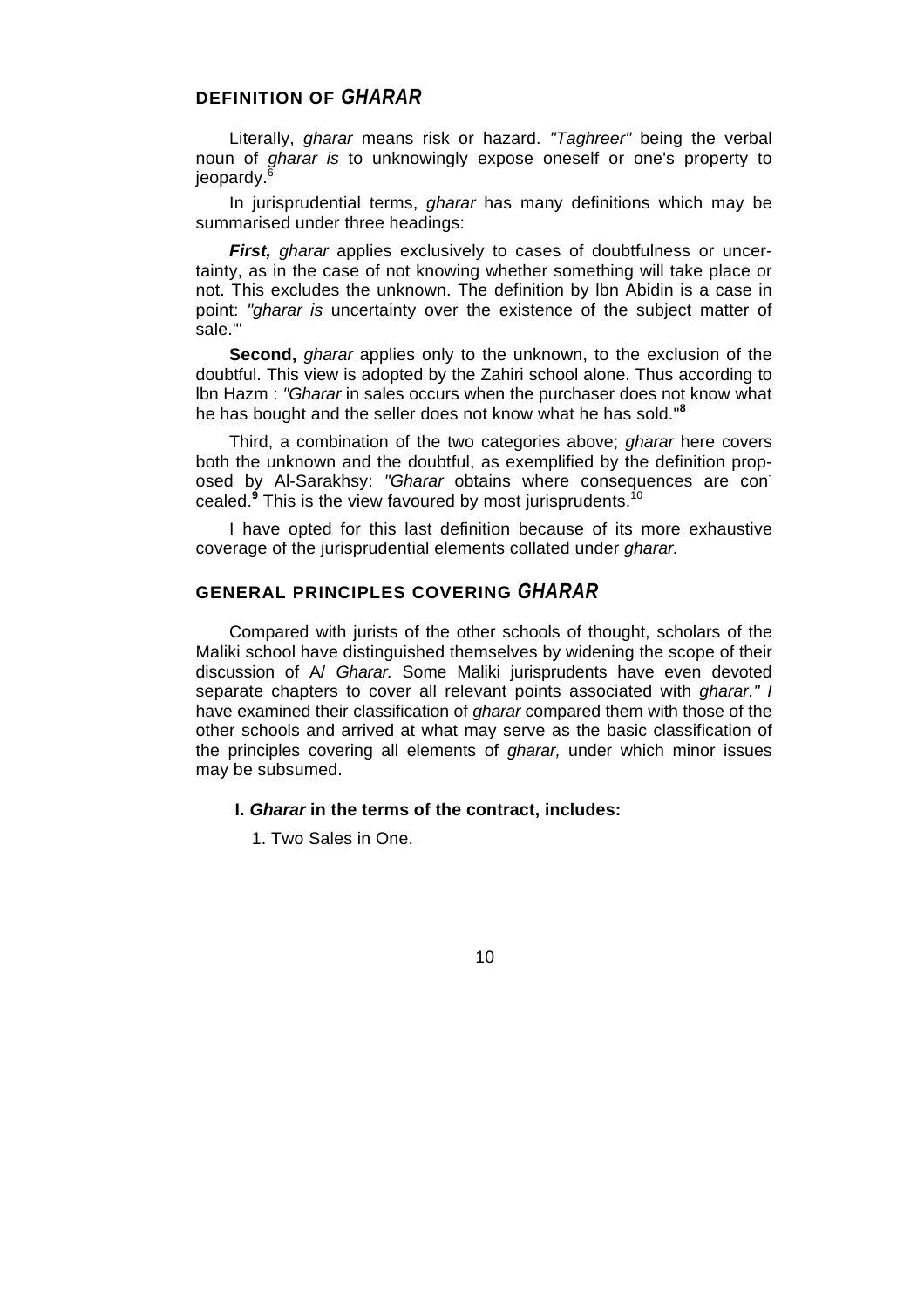- 2. Down-Payment *('Arboon)* Sale.
- 3. The "Pebble", "Touch" and "Toss" Sales.
- 4. Suspended *(Mu'allaq)* Sale.
- 5. Future (Mudhaf) Sale.

#### **II.** *Gharar* **in the object of contract.**

This includes :

- 1. Ignorance of the Genus.
- 2. Ignorance of the Species.
- 3. Ignorance of the Attributes.
- 4. Ignorance of the Quantity of the Object.
- 5. Ignorance of the Specific Identity of the Object.
- 6. Ignorance of the Time of Payment in Deferred Sales.
- 7. Inability to Deliver the Object.
- 8. Contracting on a Non-Existent Object.
- 9. Not Seeing the Object.

The following is a brief discussion of these principles pertaining to the sale contract because the ban of *gharar is* primarily aimed at this contract.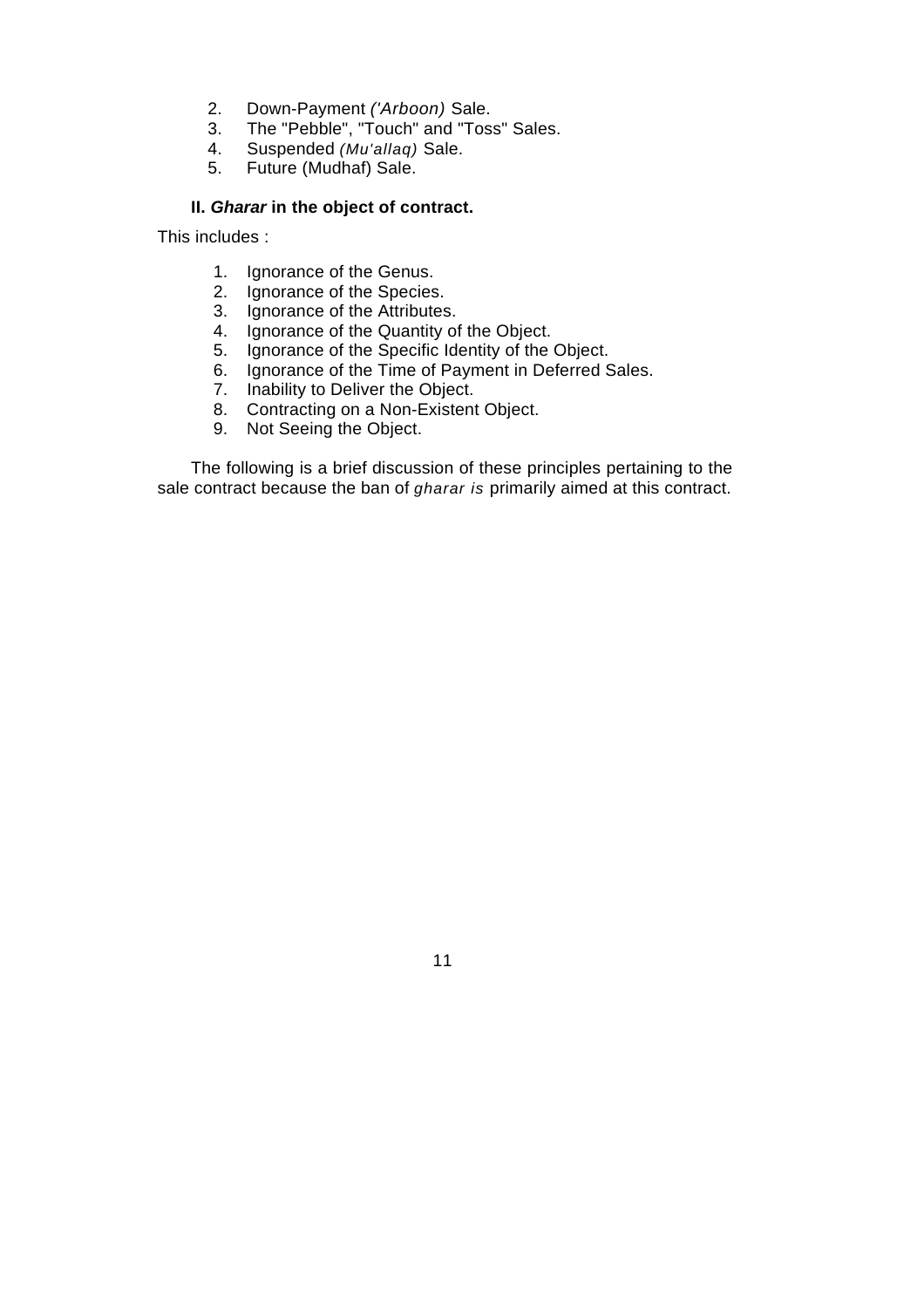Chapter 1

## **GHARAR IN THE ESSENCE OF CONTRACT**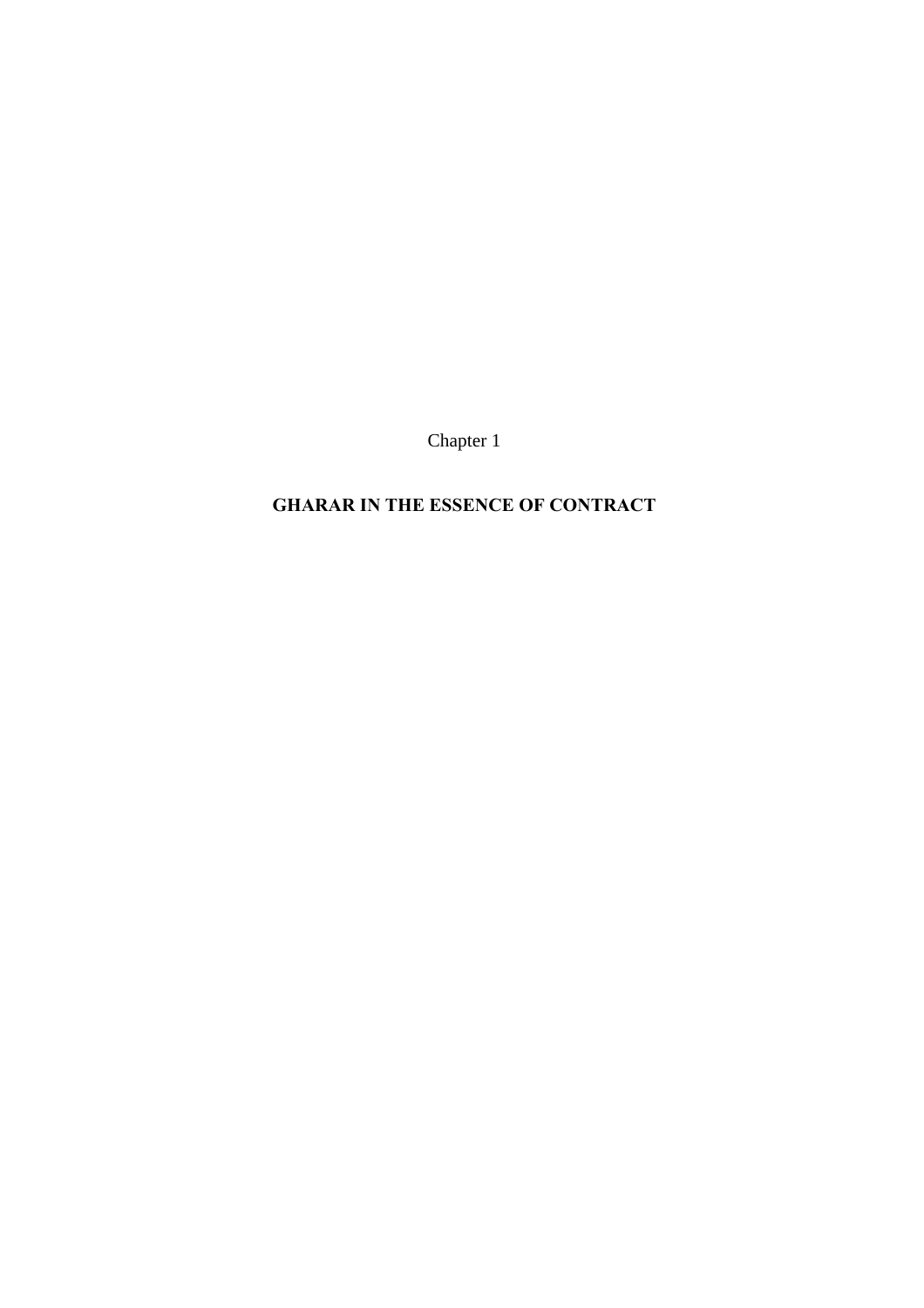## *GHARAR* **IN THE ESSENCE OF CONTRACT**

This means that the contract has been concluded in words that imply *gharar,* i.e. the *gharar* relates to the essence of contract and not to its object. For instance, *gharar* occurs when a person tells another "I would sell you this house of mine at such price, if a third person sold me his" and the buyer accepts the offer. It is a ghararsale because its consequence is not explicit. However, *gharar* here does not relate to the object of the contract but to the contract itself because both the buyer and the seller *do* not know whether the sale will be concluded or not. This is due to the manner in which the contract has been concluded, namely, making it conditional upon a matter that may or may not obtain. This is further clarified by an examination of the details of this principle which are:

#### **1. TWO SALES IN ONE**

The ban on combining two sales in one is reported in a number of authenticated *hadiths.<sup>12</sup>* Jurisprudents are agreed that this is binding and they have accordingly judged that a person should not combine two sales in one.<sup>13</sup> However, they have differed in interpreting this phrase or rather in specifying the instances to which it applies and those to which it does not. Several relevant interpretations are available but the one I favour has it that "two sales in one" means that a single contract relates to two sales whether in the form that one of them is concluded by the seller saying "I sold you this item at a hundred in cash today and at a hundred and ten a year hence" and the buyer says "I accept" without specifying at which price he buys the item; with the two men going their separate ways on the understanding that the sale is binding on the buyer at either price. Alternatively, the two sales are concluded jointly as when the seller says, "I sell you my house at such a price if you sell me your car at such a price". Such a sale is forbidden because of *gharar* in the contract:: the person who sells the item at a hundred in cash and at a hundred and ten a year hence does not know which of the two sales will take place and he who sells his house provided the other would sell him his car does not know whether this contract will be accomplished or not since the fulfillment of the first sale is conditional upon the fulfillment of the second. *Gharar* exists in both cases: in the first case, the sale price is not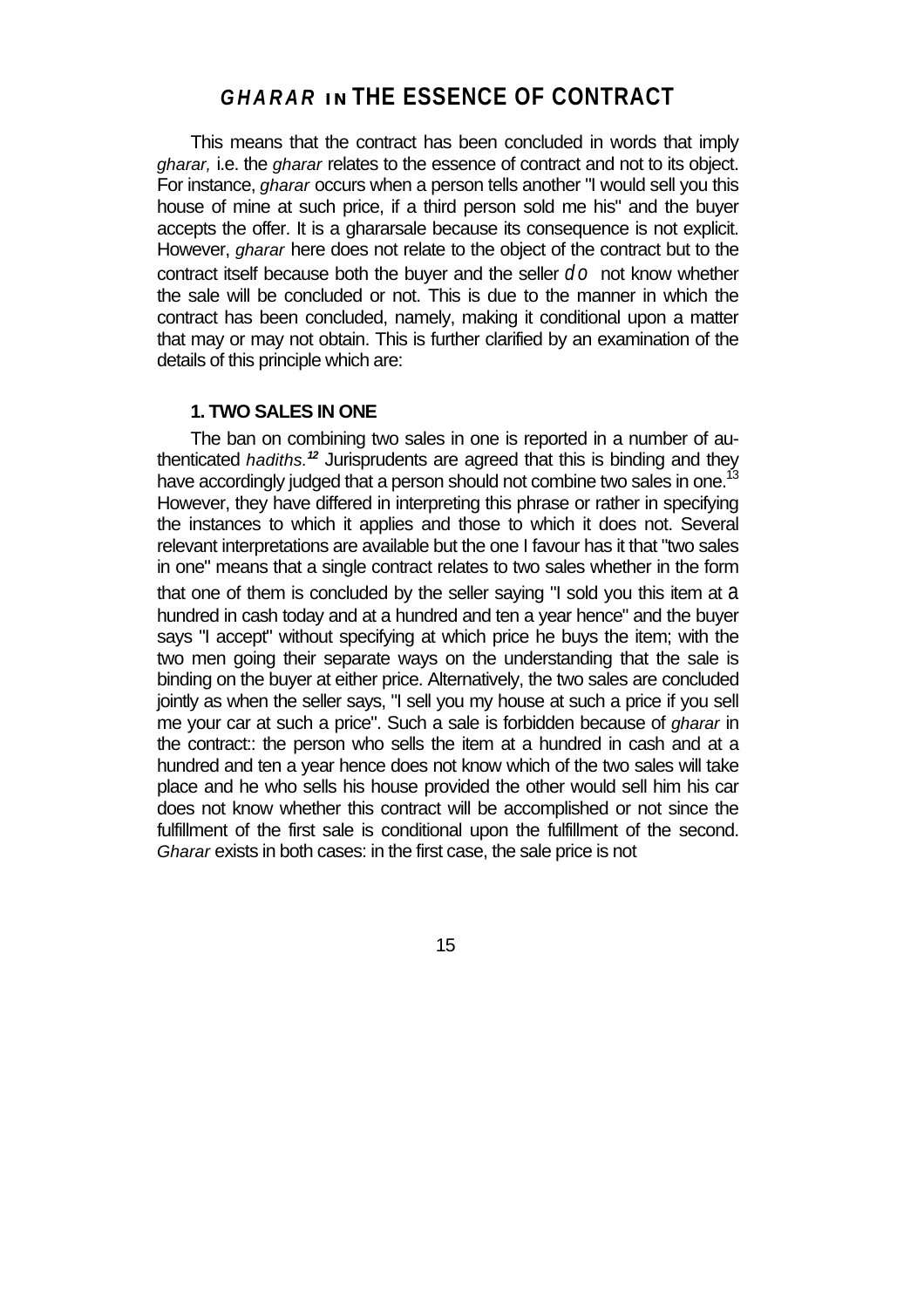specified; in the second, the sale may or may not take place. It is clear that the *gharar* here lies in the essence rather than in the object of the contract.

#### **2. DOWN-PAYMENT (`ARBUN') SALE**

This 'Arbun' or 'Arban' Sale. means that a person buys an item and pays a certain amount of money to the seller on the understanding that if he did take the item the amount will be part of the total price but if he did not he would forfeit this money and the seller would keep it.<sup>14</sup>

There are two hadiths on the 'Arbun' (down payment) sale, the one forbidding it and the other making it permissible. The first was narrated by Malek on the authority of his trusted sources via Amr Ben Shua'ib through his father and grandfather. This hadith says that the Prophet (p.b.u.h.) has forbidden the 'Arbun' sale.<sup>15</sup> But the other hadith which permits this sale has been included by Abd al-Raziq in his book quoting Zeid Ibn Aslam as saying that he asked the Prophet (p.b.u.h.) on 'Arbun' as part of a sale and that the Prophet  $(p.b.u.h.)$  permitted it.<sup>16</sup>

Arguments are raised in respect of the two hadiths but most scholars of *hadith* accept as valid the one forbidding such sale while most of them reject the one permitting it. $17$ 

Jurists have disagreed on the permissibility of this 'Arbun' Sale. It was prohibited by the Hanafis, the Malikis, the Shafeis, the Zeidi Shiites, Abul-Khattab of the Hanbali school, and it was reported that lbn Abbas and Al-Hassan also forbade it. But it was approved by Imam Ahmad who narrated its permissibility on the authority of Omar and his son and a group of the followers of the Prophet's companions (tabi'een) including Mujahid, Ibn Sirin, Naf' Bin Abdel Harith, and Zeid Ibn Aslam. $1_8$ 

The majority have cited in evidence for forbidding the 'Arboon sale' the fact that it involves *gharar.* Ibn Rushd (the grandfather) has said: "The forbidden *gharar* also includes the Prophet's (p.b.u.h) injunction against the 'Arbun sale'.19 He also said: "The excessive *gharar* that invalidates a contract relates to any of three things, the contract, one of the two considerations, or the time-limit set for the delivery of either one. An example of *gharar* in the contract is the injunction by the Prophet (p.b.u.h.) against two sales in one and the 'Arbun sale" **. <sup>20</sup>** He further said: "The majority of scholars have forbidden it because it involves *gharar,* risk-taking, and the

16.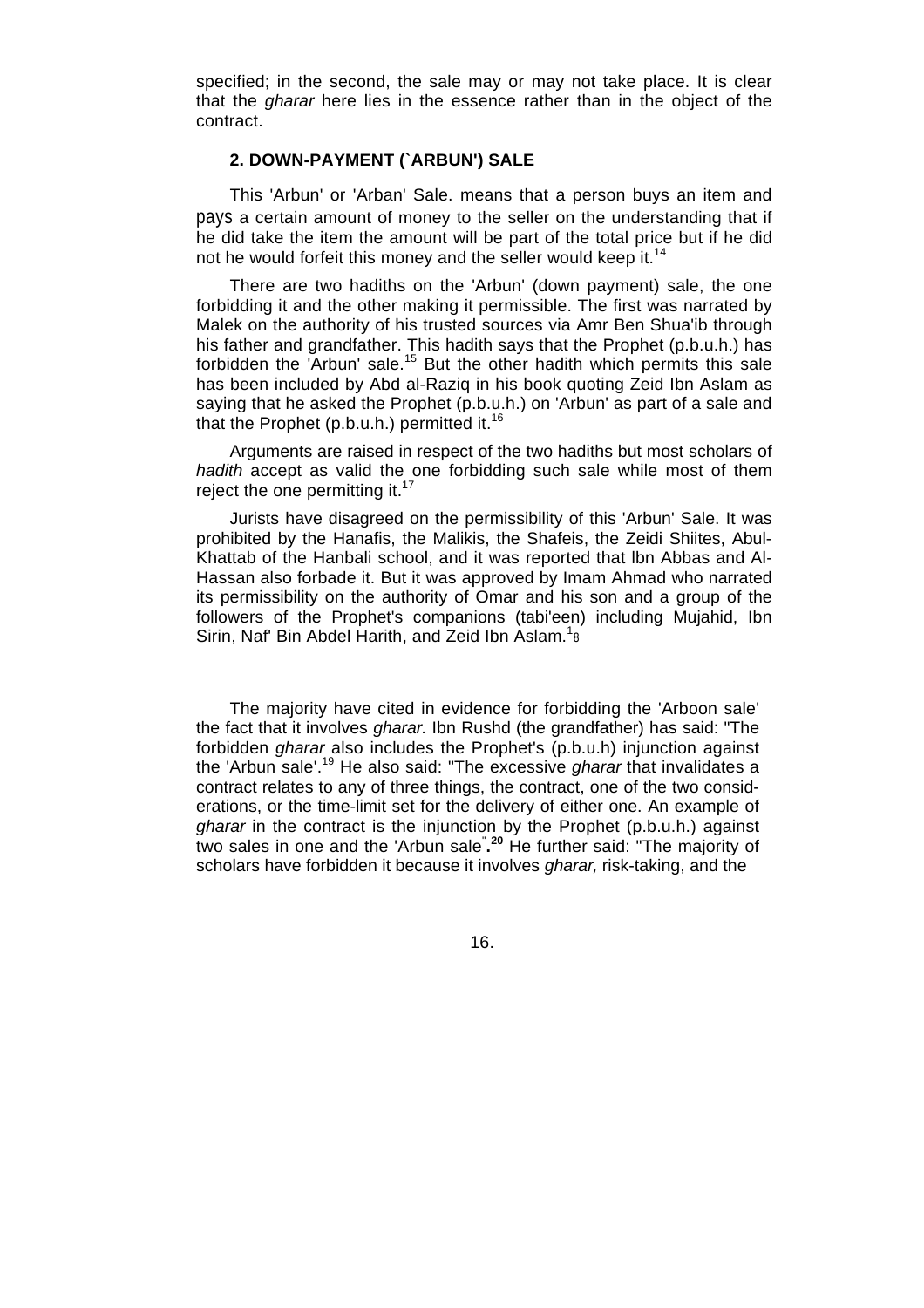taking of money without any consideration in return"?'

*Gharar in this type of* sale *is* real, *since neither* buyer *nor* seller *is*  certain that the sale will take place. This uncertainty arises from the wording of the contract itself.

#### **3. "THE PEBBLE", "TOUCH", AND "TOSS" SALES**

Authentic *hadiths have been* reported forbidding *these types of* sale.*<sup>22</sup> Hadith exegetes and* jurisprudents *are agreed that the* pebble, *touch* and toss sales were familiar to the pre-Islamic Arabs. But they have mentioned various and different types of sales that are covered by the prohibition. The majority of Muslim jurists are in agreement that the common reason *for* prohibition *of* all *of these* sale *types is the fact that they* involve *gharar*  whether in the essence of the contract or in its object. Among the expla*nations that* discern *a gharar in the essence of the contract regarding* these sales is that of the "pebble" (hasat) sale where the two parties agree upon the sale of a certain item at a certain price that the sale becomes binding with the throw of a pebble from one to the other, or of its placing *on the item in question, or its* falling *from the hand of the one* holding *it.<sup>23</sup>*

The touch (Mulamasa) sale means that two parties would negotiate the price of an item but should the buyer touch it the sale becomes binding whether *the* seller *accepts this or not.*<sup>24</sup> In *another form of this sale the*  seller would say to the buyer: "If you touch this robe, then it is sold to you at such and such a price." They would, thus, render the very touching into a sale.**<sup>25</sup>**

In the toss (Munabadha) sale, a party says: "If I toss the thing to you *then the* sale between *me* and *you is* binding".*<sup>26</sup> Or, two* parties would negotiate the price of an item; should the seller then toss it to the buyer, the sale becomes binding on the latter who has no option but to accept *it.<sup>27</sup> Or, the* seller would *say to the buyer:* "If *I toss this to you or you toss it to me then it is* sold *at such a* price".*<sup>28</sup> These forms* imply *gharar in the* terms of the contract; since the sale is made dependent on the throwing *of the*  pebble, *the touching of the robe, or the tossing of the item.<sup>29</sup> Some*  jurisprudents describe *these types of* sale *as a form of* gambling.*<sup>30</sup>*

#### 4. **SUSPENDED (MU`ALLAQ) SALE**

5. The suspended sale is that the conclusion of which is made conditional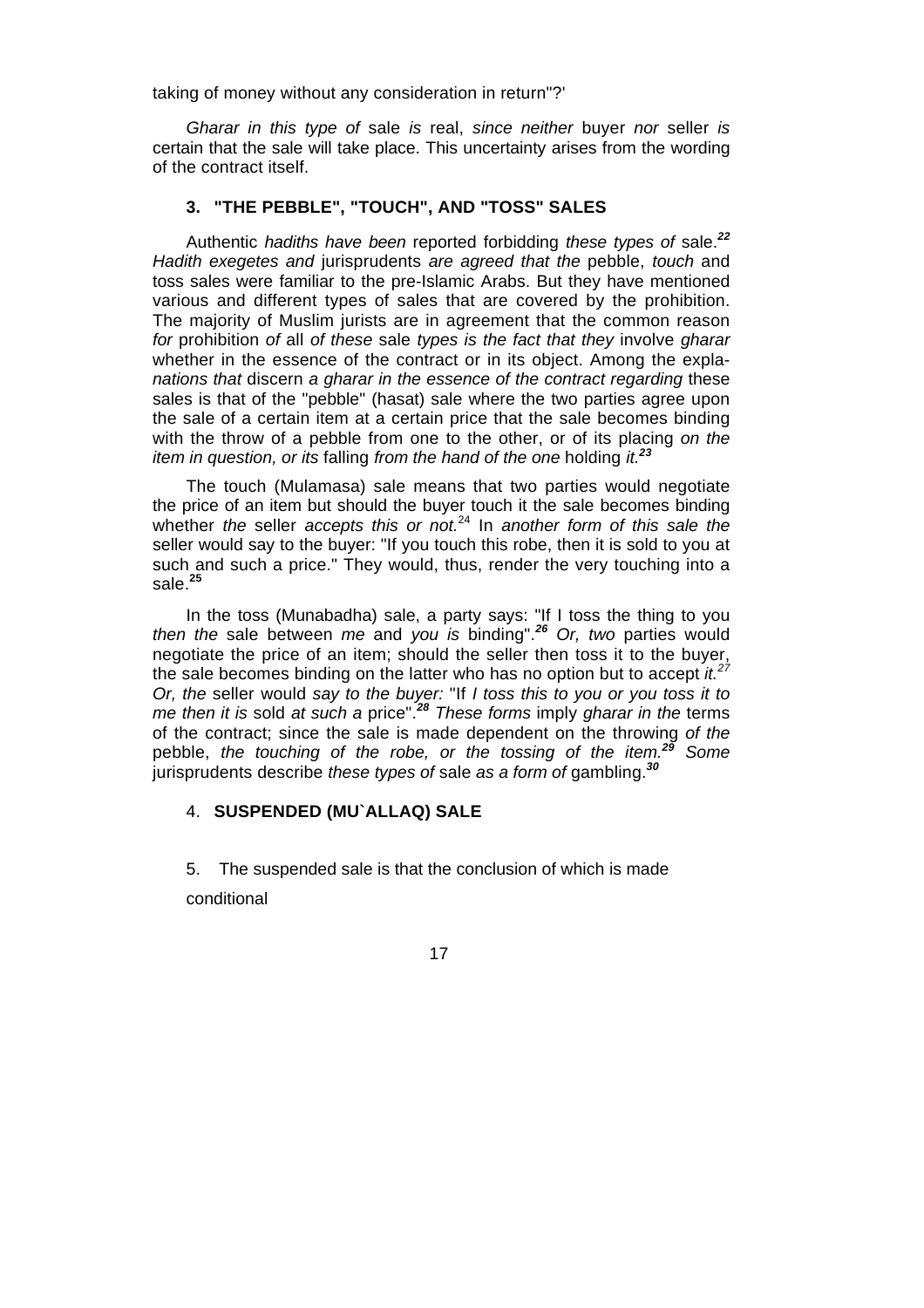*upon another* uncertain *event* through *the use of a* conditional clause.*<sup>31</sup>* For instance, a person would say to another: "I will sell you this house of mine at such a price if so-and-so sells me his" and the other person would say: "I accept". A contract of sale cannot be suspended in this way. The *majority of jurists agree that the* sale *is* null *and void.<sup>32</sup>*

*One of the causes that vitiates the* suspended sale *is gharar,<sup>33</sup> both*  parties to the transaction do not know whether the subject-matter of the condition will obtain and the sale will be completed or whether it will not obtain and the sale, consequently, will not be completed. It is also not known when the condition will occur, if it occurs at all. It may occur at a time when the will of the buyer or of the seller has changed. Thus, there *is gharar,* uncertainty, *in the* suspended sale *since it may or may not* be accomplished. *There is also gharar in it regarding the time of its completion. There is,* finally, *gharar in it since* acceptance *and agreement are not*  guaranteed at the time the condition is fulfilled.

The followers of the Hanafi school view conditionality of this sort as a kind of gambling. In Al-Durr Al Mukhtar, we read: "... because they (sales) are instruments of ownership in the present, they cannot be postponed for the future nor can they be made conditional upon realization of an event in the future for this involves gambling."**<sup>34</sup>**

. Ibn Taymiya and Ibn AI-Qayyim, however, diverged from the majority *position, and* allowed suspended sale, *not seeing any gharar in it.<sup>35</sup>*

#### **5. THE FUTURE (MUDHAF) SALE**

In this variety of sale the offer (to sell something) is shifted from the present to a future date; for instance, one person would say to another: "I sell you this house of mine at such a price as of the beginning of next year" and the other replies: "I accept". The majority of jurists are of the view that the sale contract cannot accept clauses of this nature; if the sale is shifted to a future date the contract becomes invalid. The majority of jurisprudents *see in this* postponement *a gharar just as in the case of a* suspended sale, *though it is* apparent *that the gharar in the* latter *case is* clearer than in the former; for in most forms of the suspended contract it is not known whether or when it will be fulfilled. It is a contract with an unpredictable consequence not only as to its existence but also as to the time when it is likely to come into being. However, in most of its forms,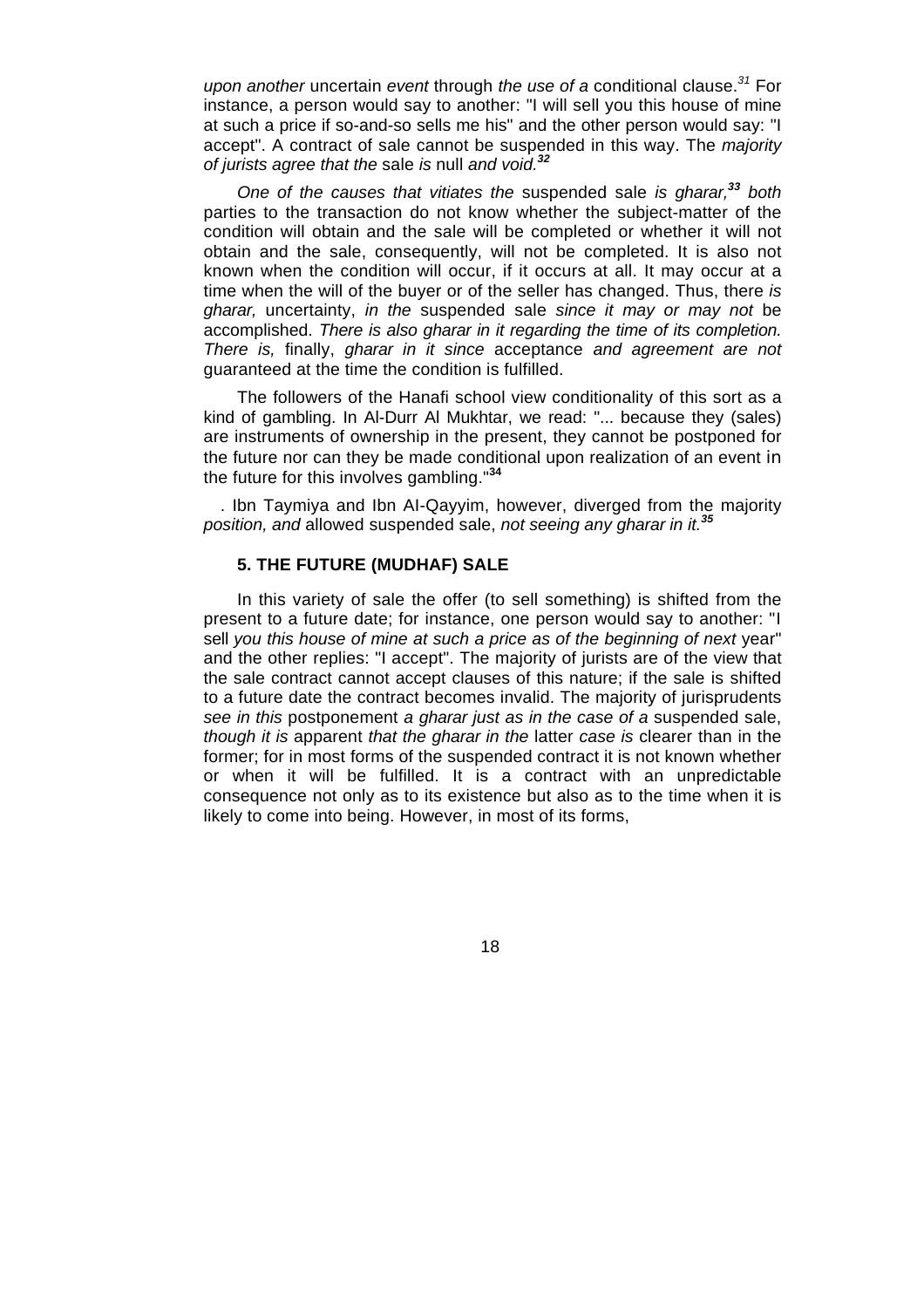the *"mudhaf'* (future sale) contract is sure to be accomplished and the time of its fulfillment is known. How, then, can it be seen as containing *gharar?* 

Indeed, the only *gharar* in a future contract lies in the possible lapse of the interest of either party and to his consent with the contract when the time set therein comes. If someone buys something by *a "mudhaf'* contract and his circumstances change or the market changes bringing its price down at the time set for fulfillment of contract, he will undoubtedly be averse to its fulfilment and will regret entering into it. Indeed, the object in question may itself change and the two parties may dispute over it.

Thus, we can say that *gharar* infiltrates the *"mudhaf'* contract from the viewpoint of uncertainty over the time, that is, when the parties conclude the contract they do not know whether they will still be in agreement and have continued interest in that contract when it falls due. They also do not know what the condition of the sold object will be at that time. Again, just as they permitted the suspended sale, lbn Taymiya and Ibn AI-Qayyim have, contrary to majority opinion, permitted the *mudhaf* sale, seeing no *gharar*  in it.

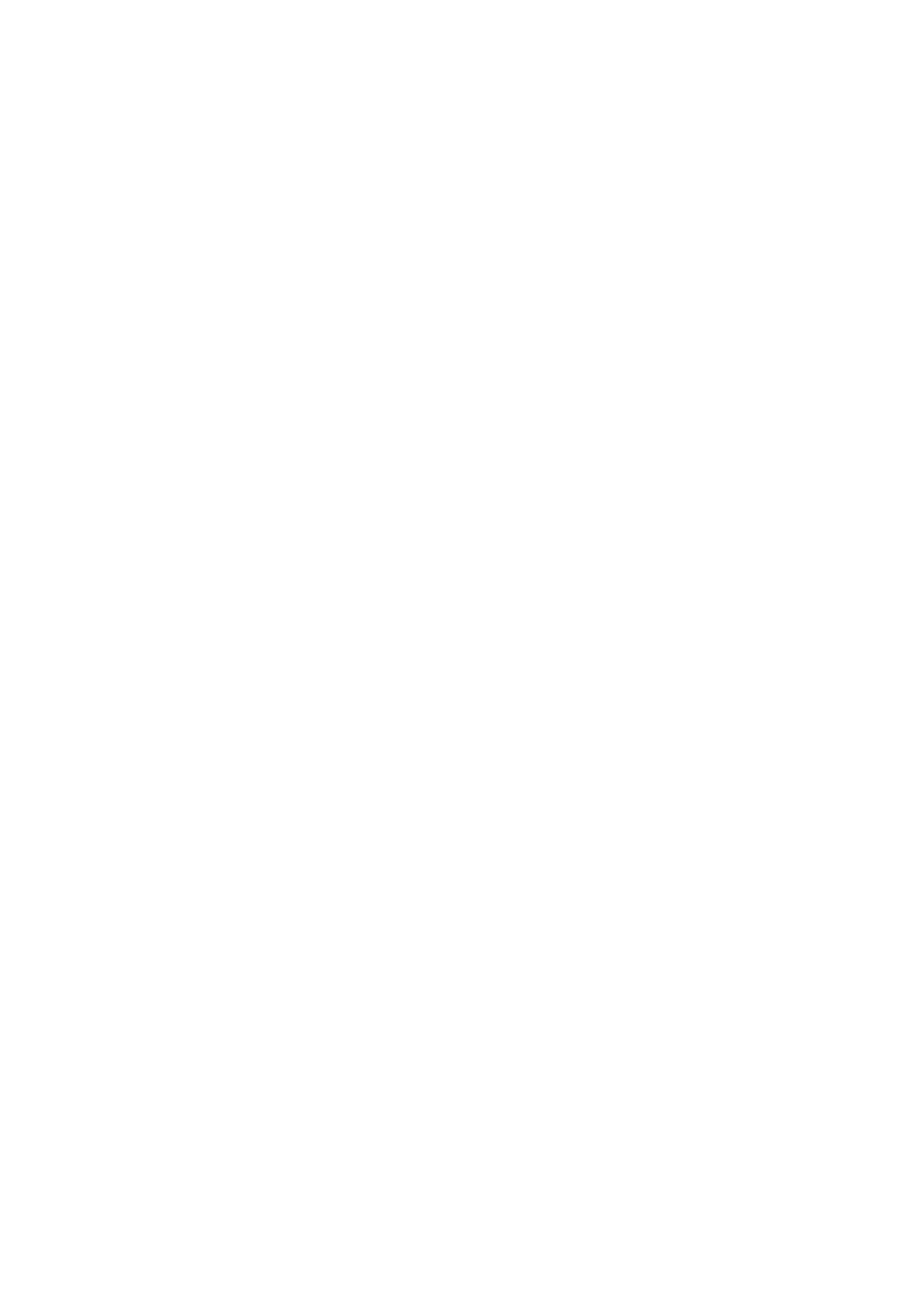Chapter **II** 

## *GHARAR* **IN THE OBJECT OF THE CONTRACT**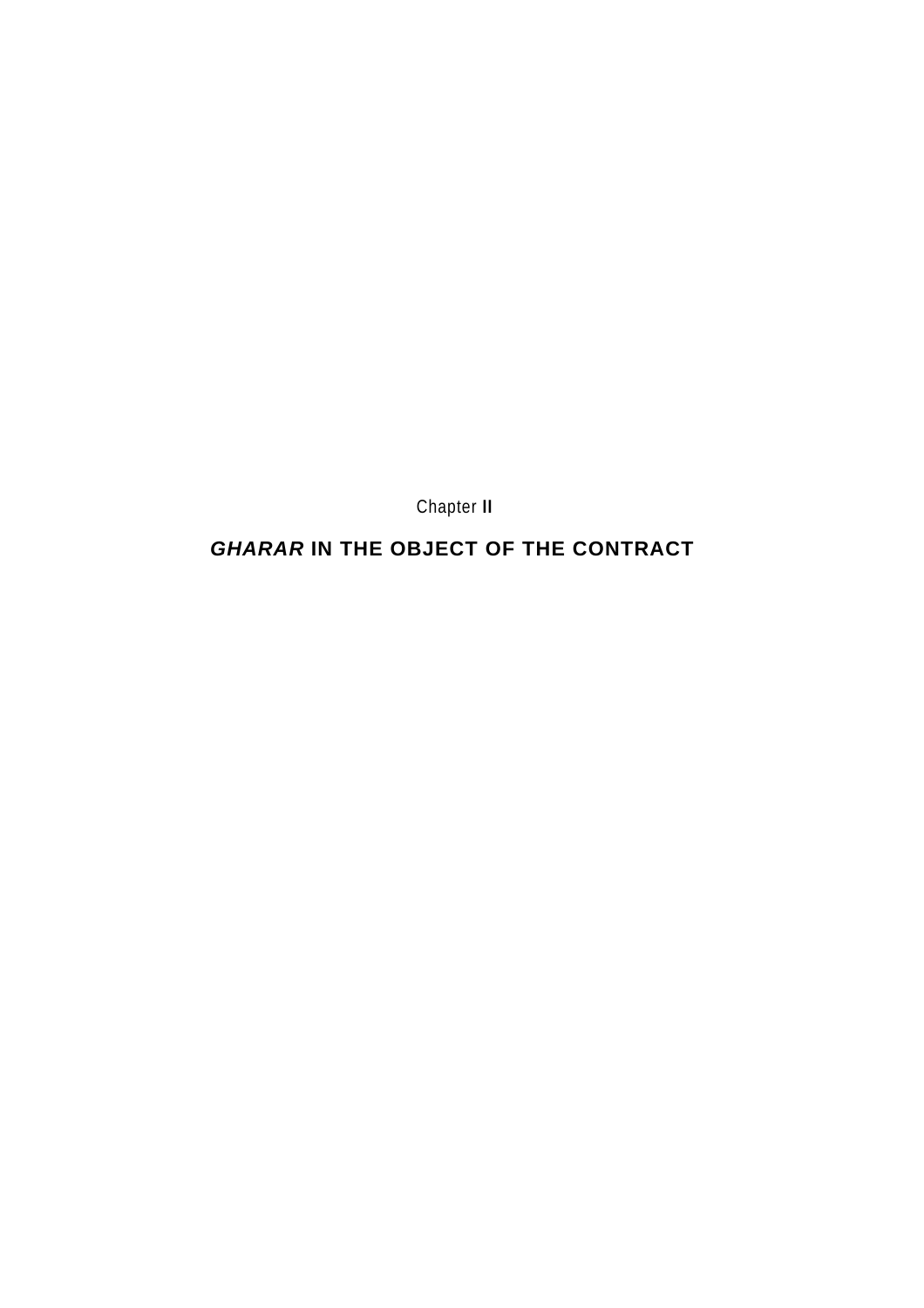### *GHARAR* **IN THE OBJECT OF THE CONTRACT**

The object of the contract is where the effect and outcome of the contract whatever is covered by the provisions is manifested. In contracts of exchange (mu'awadhat) the object consists of two things that are exchanged.**<sup>38</sup>** In a contract of sale, the object covers both the item sold and the price. *Gharar* in these two can occur in any of the following cases:

#### **1. IGNORANCE OF THE GENUS OF THE OBJECT**

Want of knowledge *(Jahi)* with regard to the genus is the most exorbitant kind of ignorance because it includes ignorance of the entity, type and attributes of that object. Therefore, jurisprudents have agreed that knowledge of the genus of the sold object is a condition for the validity of the sale. It is invalid to sell something whose genus is unknown because this involves exorbitant of *gharar.<sup>37</sup>* Among the examples mentioned by jurisprudents to demonstrate the janorance of the genus of the subject matter. are the following :

- 1. "I sell you an item at ten**<sup>38</sup>** (units of currency), or "I sell you something at ten".**<sup>39</sup>**
- 2. "I sell you what is in my sleeve at ten"."

However , we find a view in the Maliki school that permits the sale of something of an unknown genus on condition that the buyer reserves what is called "Khiyar al-ru'ya" or the "option of inspection», which means that the purchaser enjoys the option of rejecting the object of the sale after sight and consequently of rescinding the sale.<sup>41</sup> The Hanafis, however, permit such sale for the reason that the buyer in their view always has the right to repudiate the sale once he is in a position to inspect the object without having to stipulate this right in the contract. The Hanafi school in other words validates this type. of sale even it the contract makes no reference to the option of inspection**<sup>42</sup>**.

#### **2. IGNORANCE OF THE SPECIES OF THE OBJECT**

Ignorance of the species of the object invalidates the sale as does ignorance of its genus because it involves excessive *gharar,* for if someone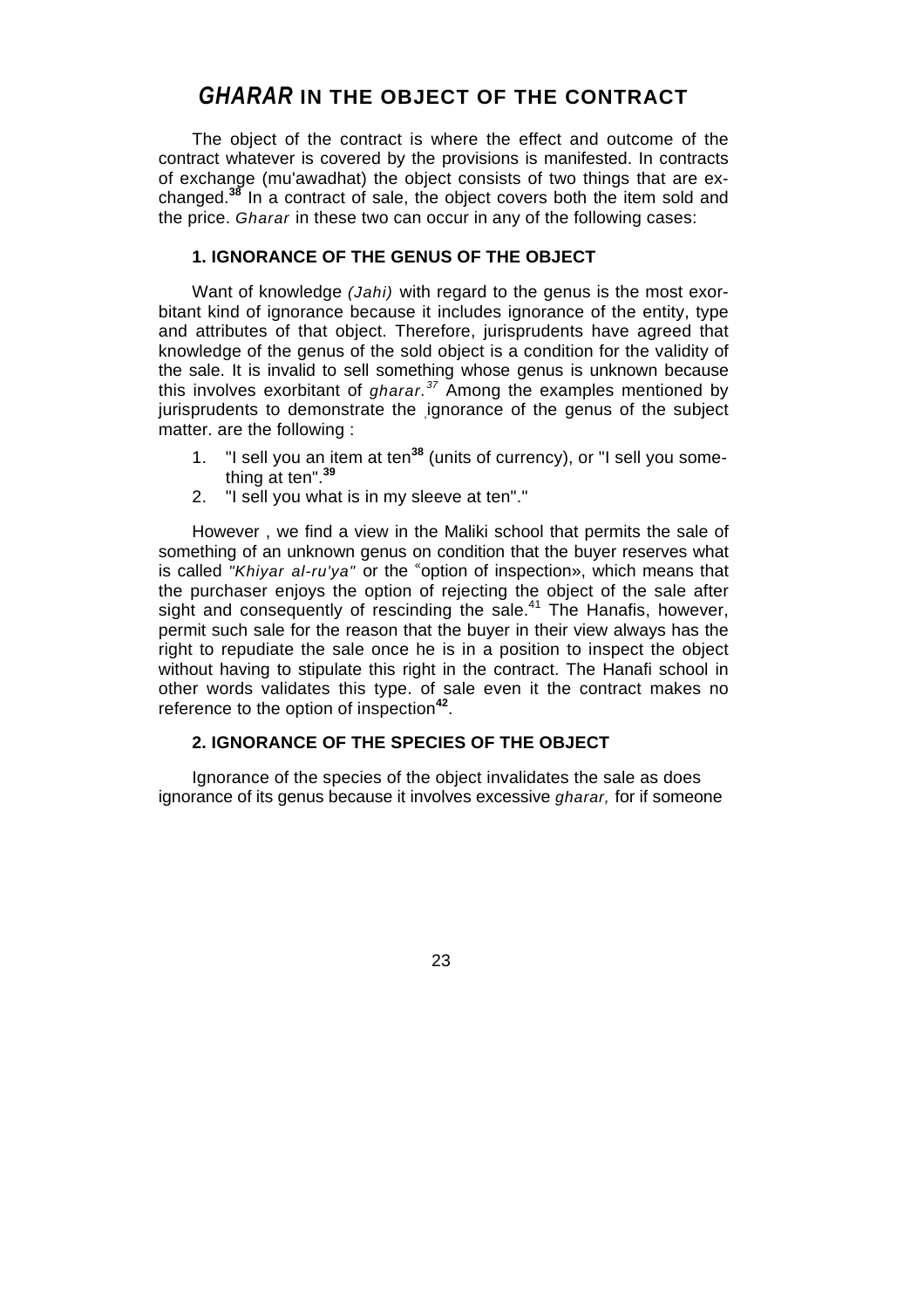told another "I sell you an animal at such. and such a price" without indicating what species of animal e.g. camel or sheep- the sale is invalid on account of the ignorance of species.

Some books of jurisprudence stipulate that knowledge of the species of the (sold) is a condition of the validity of contract while others only stipulate the need for its description.**<sup>43</sup>** Among those espousing the earlier

+ view is Al-Qarafi who said in Al-Furuq that *"gharar* and ignorance can be found in seven cases... the fourth of which is species as in the example of an unnamed slave".**<sup>44</sup>**

#### **3. IGNORANCE OF THE ATTRIBUTES**

Jurisprudents have differed as to whether description of attributes is *a sine qua non* for the validity of the sale. However, most of them say that it is a condition of validity. The Hanafis are of the view that when the object or the money paid as its price is within sight, it needs no description. For, if someone says, "I sell you this bag of wheat for the dirhams (a currency) in your hand" and he sees those dirhams, then the sale will be valid and binding.<sup>4s</sup>

Hanafi jurisprudents, however, .have differed on the condition of describing an unidentified object (of sale). Some of them say this is a prerequisite of the validity of the sale while others say that it is not because want of knowledge with regard to the description of the subject does not lead to a dispute since the buyer is always entitted to *.Khiyar al-ru'yah»*  which enables him to reject the subject-matter if he finds it unsuitable. But those who state that description of attribute is a condition do not accept this explanation since this option of repudiating the sale after seeing the object is established only as a consequence of a valid sale to remove an immaterial want of knowledge *(jahala yaseera)* but not to remove the flagrant ignorance resulting from lack of description of attributes.

Notwithstanding juristic differences on the need to describe the item offered for sale, there is no disagreement on the requirement that the price should be clearly described. $46$ 

The Malikis. see that the validity of sale is conditional upon knowledge of the attributes of the sold object since to sell an object of an unknown description is *gharar.* They maintain the same view regarding the price of the object sold. $47$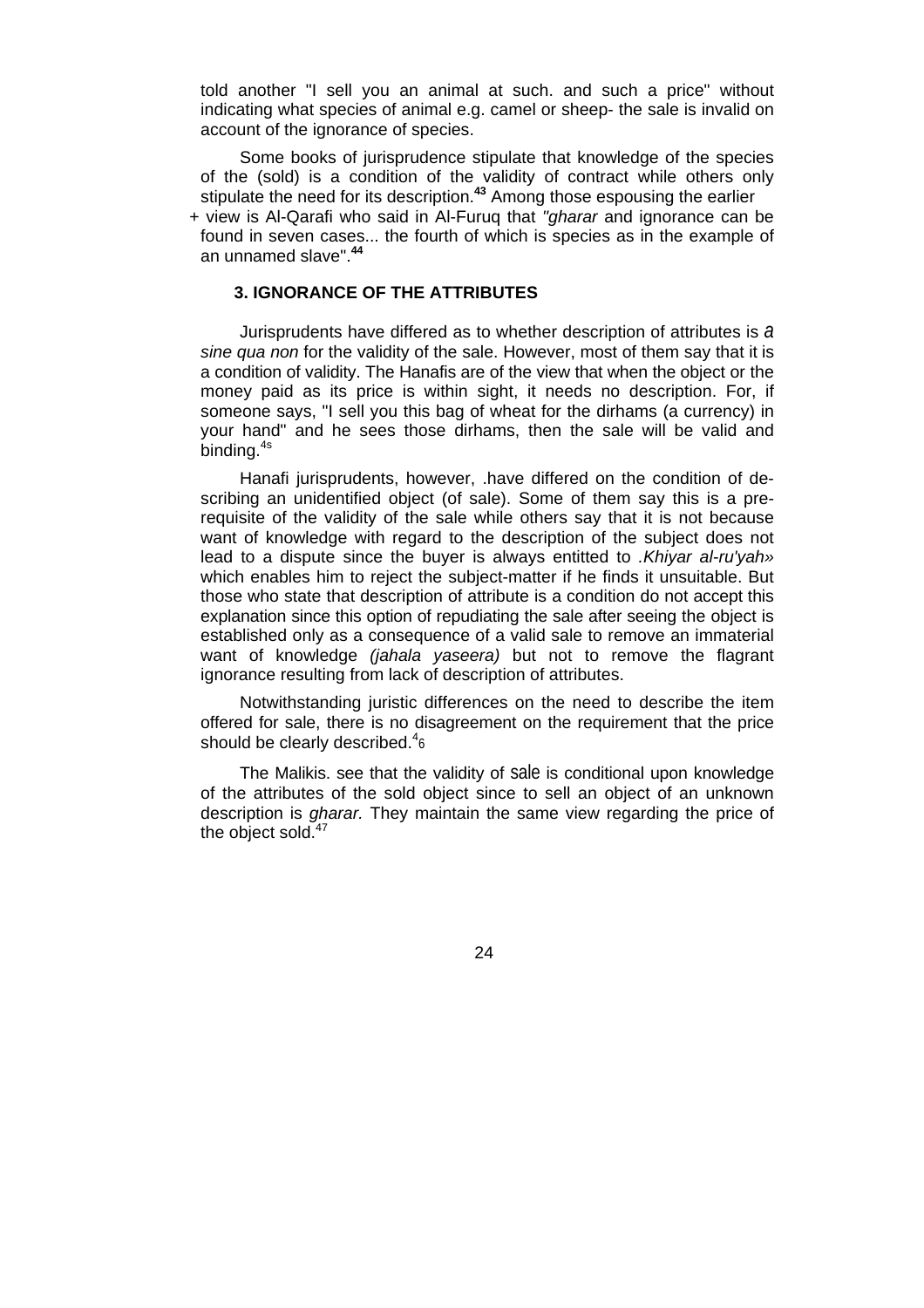In the Shafei school, jurisprudents have been divided into three groups with three different positions :

**First .** Sale is not valid until all descriptions of the object to be delivered as in *salam* sale are given.

**Second:** Sale is not valid until all relevant attributes are described.

**Third :** Sale is valid without any of the attributes being mentioned, for as long as the buyer has *«Khiyar al-ru'ya» (i.e.* « option after inspection.), reliance will be on sight and, there is no need for the seller to indicate the attributes.

This applies to the object sold. As for the price, knowledge of its description is sine qua non of a valid sale.**<sup>48</sup>**

The Hanbalis maintain two positions, the stronger of which is **<sup>49</sup>**that the sale of an object of unknown attributes is not permissible and, like the other madhahib, they make the knowledge of the price a condition for the validity of the sale contract.

It is my view that knowledge of the attributes of the exchanged countervalues should be a condition because *gharar* cannot be removed when the attributes of the object are unknown. Even if the option of seeing (the object) is mandatory, it is not justifiable to omit to describe attributes that can be described. The option of seeing is only established in a contract that fully fulfills the requirements of validity, including the absence of *gharar.*  As long as description of attributes is possible, leaving it out will lead unnecessarily to *gharar,* thus rendering the contract invalid. But if description is difficult, the contract is valid and the option of seeing (the object) is established in order to ward off *gharar.* 

In the following paragraphs, we note some of the sales that are forbidden on account of *gharar* resulting from want of knowledge of the description of the object. There are no differences among jurisprudents in forbidding some of these sales because there is textual evidence to that effect. These sales are:

**Selling yet-to-be-born when the mother is not part of the sale.<sup>5</sup> °**

**Selling fetuses, fetal material, embryos, fertilized material, and the bull's sperm.**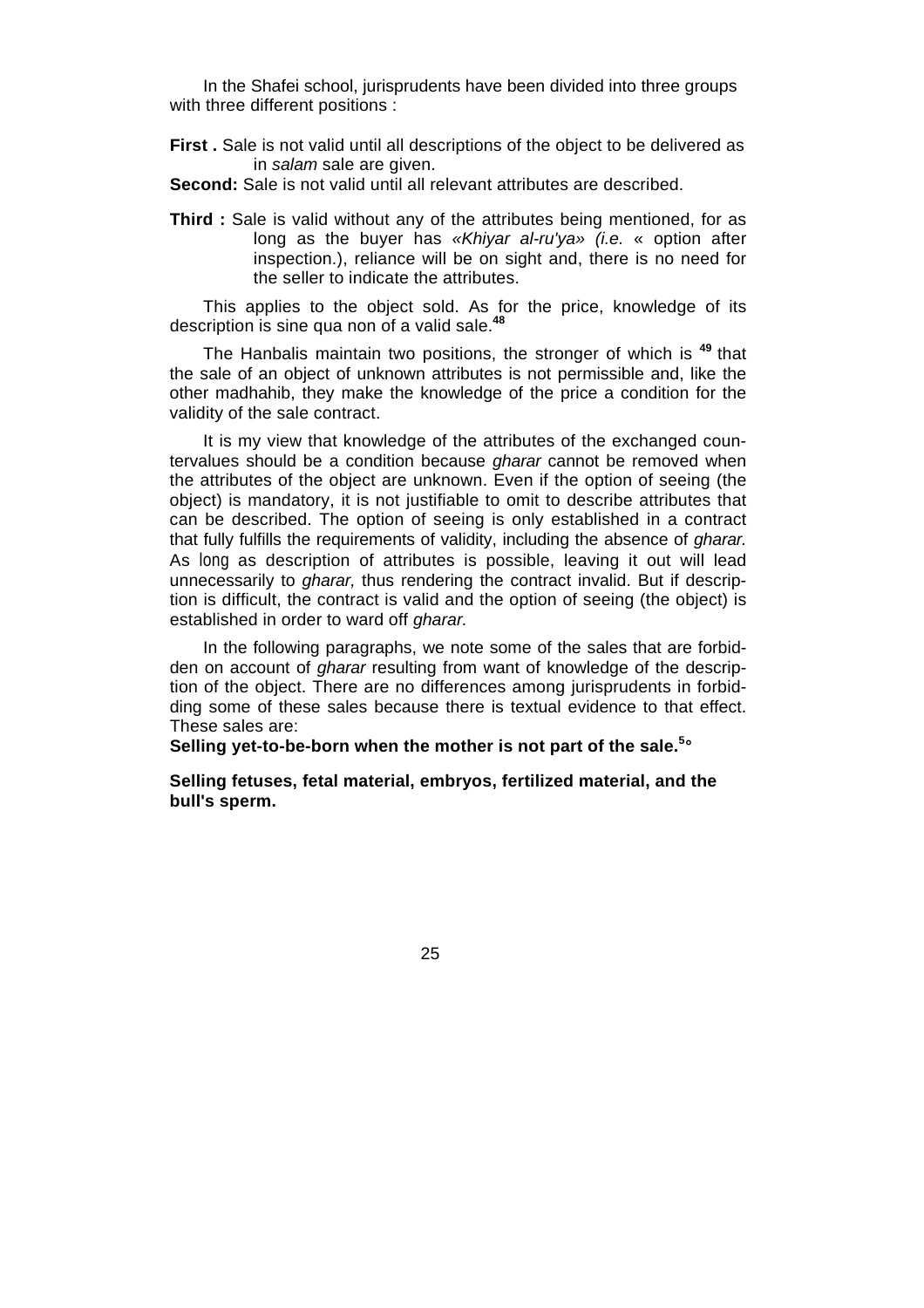There have been various explanations by jurisprudents of what these things denote but in general they all indicate that which animals give birth to, whether a fetus in the womb, or a fertilized material in the uterus, or a sperm in the bull. As it appears to me, the sale of all the above is made conditional upon the actual birth of the animal, for when this happens the buyer must pay the price whatever the description of the offspring may be. But if the animal does not give birth then there will be no sale. This being the case, I believe these sales are to be forbidden on account of ignorance of the description of the thing sold. This, of course, does hot exclude other reasons for forbidding them.

All these forms of sale were familiar in pre-Islamic times but were banned by Islam.<sup>51</sup> There are other types of sale that have been forbidden by some jurisprudents exercising *Ijtihad* (the endeavour to extract rulings for special cases by drawing on more general principles, Tr:) on account of the absence of description of attributes, making them forbidden *gharar*  sale. But other jurisprudents have allowed them. These sales include:

#### **Selling what lies hidden in the ground**

Like carrots, onions, radishes, or garlic. This was allowed by the Hanafis provided that the option of seeing such items is established as a right of the buyer, when they are taken out of the ground. It was also permitted by the Malikis, but they require such a knowledge of the sold object that removes any *gharar* that may impair the validity of the sale.<sup>52</sup> However, this was forbidden by the Shafe'is. Al-Shafe'i said: In the case of all plants of the soil, of which some part is hidden and the rest appears on the surface, it is not permissible to sell any of it but the seen part which is to be cut off. It is not permissible to sell the unseen part. Thus, in the case of carrots, radishes, onions and similar plants, it is permissible to sell their apparent leaves cut as they appear but not to sell what is hidden underneath. Should the deal cover it all, the sale is not valid."**<sup>53</sup>**

The Hanbalis say it is not permissible to sell a thing if the intended object of sale is hidden in the ground before it is uprooted and seen, otherwise, it is sale of the unknown whose object has neither been seen nor described; it is similar to the sale of an unborn animal and is forbidden as *gharar.54 .* 

This is the position of Imam' Ahmad. Abu Dawood said: "I said to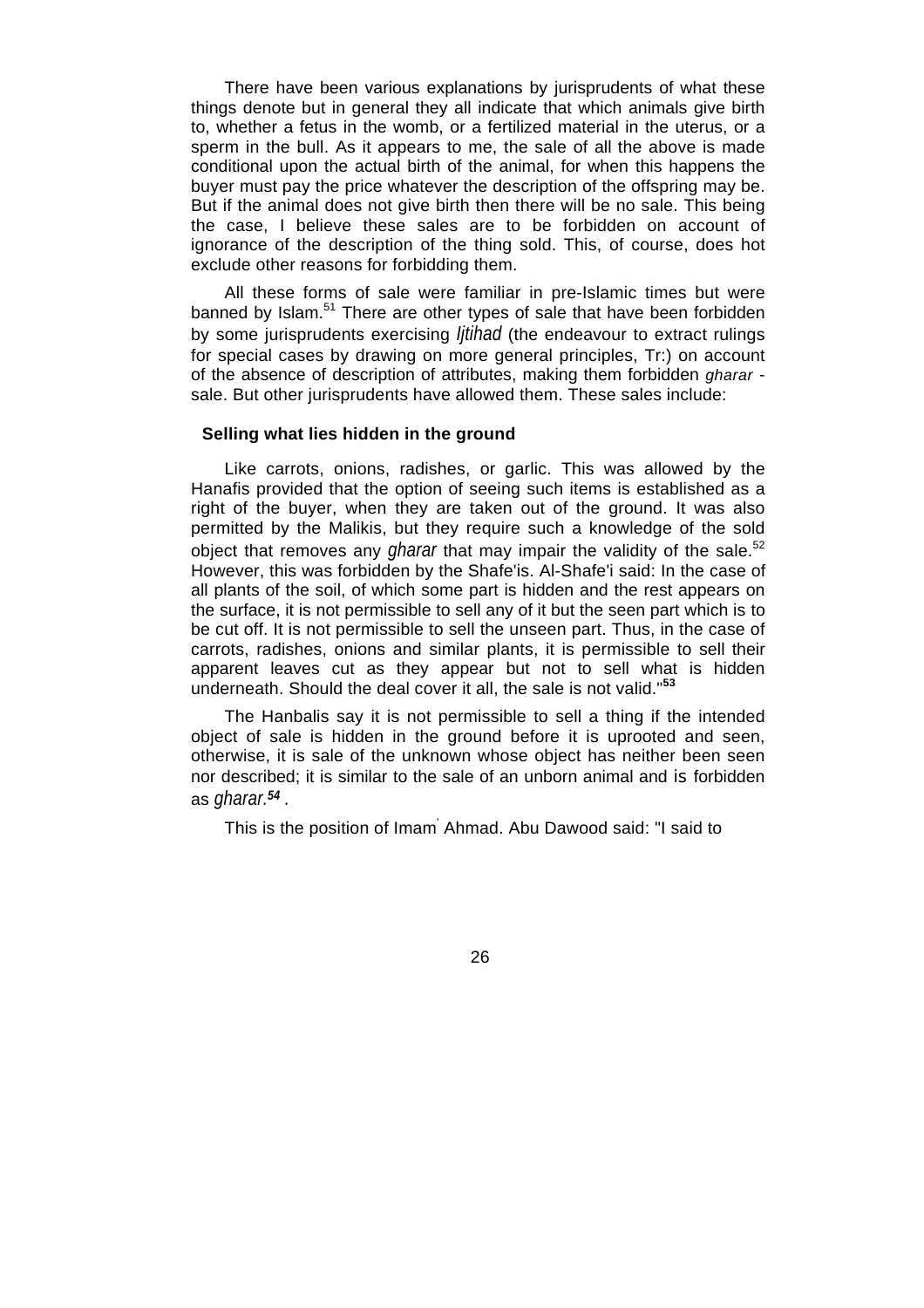Ahmad, '(What about) selling the carrots in the ground?' He said, Its sale is impermissible except that which has been uprooted. This is *gharar,* how could he buy something he does not see?"**<sup>55</sup>**

I favour the Maliki view which has been supported by lbn Taymiyya and Ibn AI-Qayyim.**<sup>56</sup>**

#### **Selling what lies hidden in shells or shucks**

Jurisprudents have differed about whether it is permissible to sell what is hidden in shells like nuts, almonds, pistachios, or beans as long as they remain in their shells. The Hanafis permit such sales giving the buyer the option to revoke the deal upon viewing.<sup>57</sup> This is an impractical view, for how can the buyer be entitled to return the sold object after its having been shucked?

The Malikis permit such sales on condition that *gharar* or any other factor that vitiates the sale is eliminated.**<sup>58</sup>**

Shafe'is and the Hanbalis, on the other hand, have been more liberal on this point. The former differ between themselves on the status of selling what is hidden in its shell. Indeed, two views have been attributed to Al-Shafei on the sale of certain things concealed in their shucks like beans.**<sup>59</sup>** The Hanbalis have permitted the sale of most things in their shells."

I believe that the rule which can be extracted from the various views of jurisprudents and should be followed in such sales could be formulated thus: What is damaged by peeling like pomegranates, may be sold in its shucks and the same applies to what can be known without removing the shucks like dried beans. But what cannot be damaged by shelling and what cannot be known so long as it remains in its shells should not be sold because this involves unnecessary *gharar.* 

#### 4. **IGNORANCE OF THE QUANTITY OF THE OBJECT**

The object which could be pointed to and is in sight, whether it be a commodity or its price, is in no need of specification of quantity (or volume or mass), for if someone said to another, l sell you this bag of wheat or those clothes for those dirhams' and the other accepted while seeing the things thus indicated, then the sale is valid and binding although the number of the dirhams or of the pieces of clothing is not known. Pointing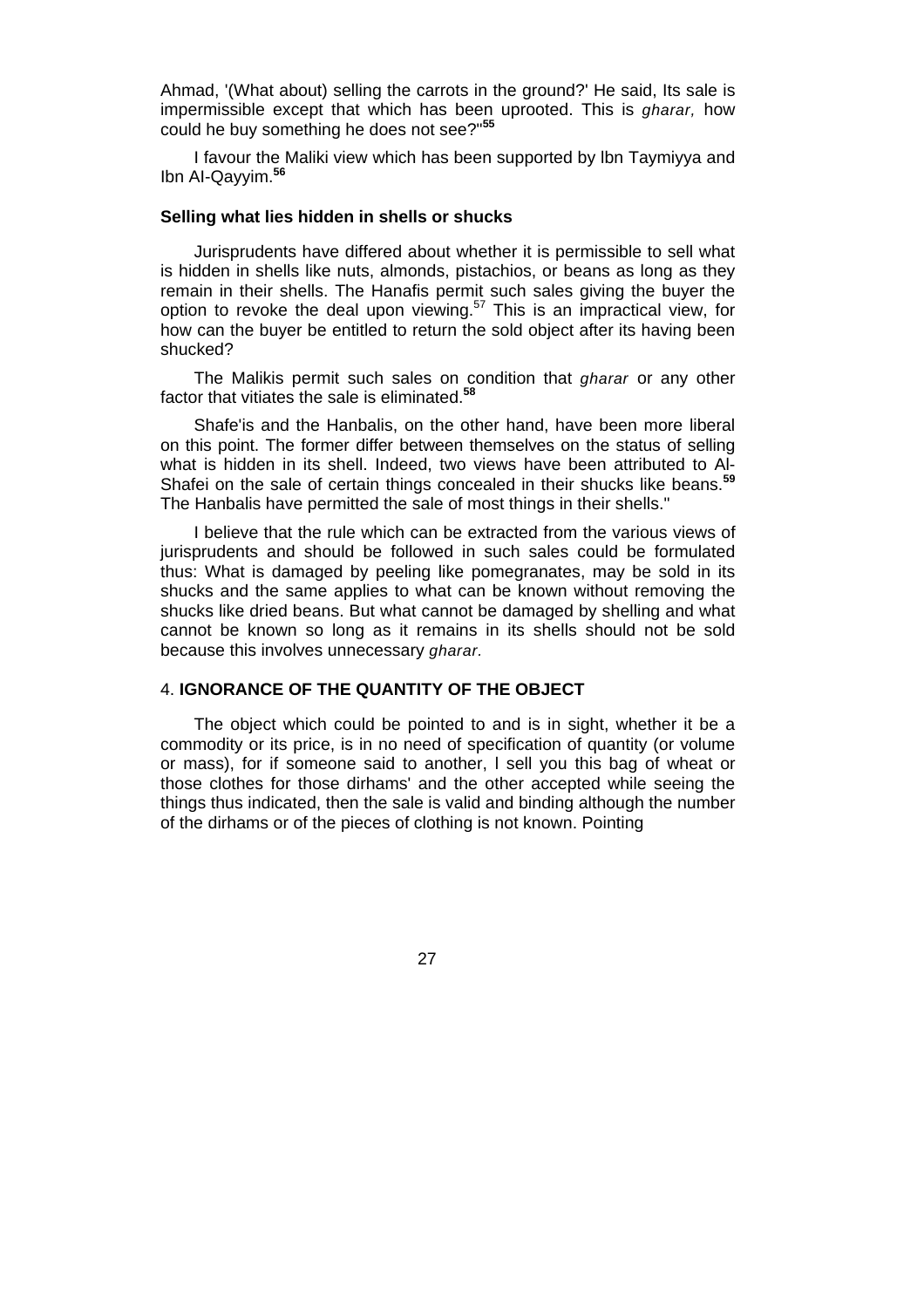at an object is sufficient to secure knowledge of it.

However, with regard to an object not in sight, knowledge of its quantity is a condition for the validity of its sale. It is invalid to sell anything of unknown quantity nor to sell at an unknown price. As far as I know none of the jurisprudents disputed this position except Al-Sharnbelali of the Hanafi school who did not make the validity of sale conditional on know-ledge of the quantity of the sold object. He also did not make it a condition to acquire knowledge concerning the attributes of that object.<sup>61</sup>

The reason behind forbidding this kind of sale is *gharar as* many Shafe'i and Maliki jurists have stated. The Hanafis justify the prohibition on the analysis that ignorance of the quantity (amount, mass or volume) of both the sold object and the price is conducive to dispute that may hinder the exchange,  $62$  and that is due to *gharar*.

There are many examples of sales that are forbidden as a result of *gharar* originating from ignorance of the quantity of the object. We cite one of these, namely al-muzabana which is explicitly banned on the basis of authentic hadiths:

#### *Al-Muzabana*

Several authentic hadiths have forbidden *muzabana* sales.<sup>63</sup> Some of these hadiths have explained what is meant by such sales. Various, definitions of *muzabana* concur that it means the sale of dates on the palm trees for dried dates, measure for measure. A more comprehensive definition of *muzabana* covers the sale of fresh dates for dried dates, grapes for raisins, plant produce for food, all measure for measure.

All these explanations reported in the Hadiths should be taken into account. For if they are thewords of the Prophet himself (p.b.u.h.) then we have no choice but to accept them. If they are the words of the  $\epsilon$ mpanion who narrated the hadith we should accept his explanation since he is more knowledgeable of what he reported.

Jurists have differed in explaining *muzabana.* Some of them confined it to the cases reported in the hadiths; others have expanded its scope to cover other instances not included in those hadiths. However, they were unanimous in forbidding the sale of fresh dates on the palms against dried dates :cut from their branches (except in the case of *'araya),* the sale of grapes against raisins, and the sale of uncut vegetation against food.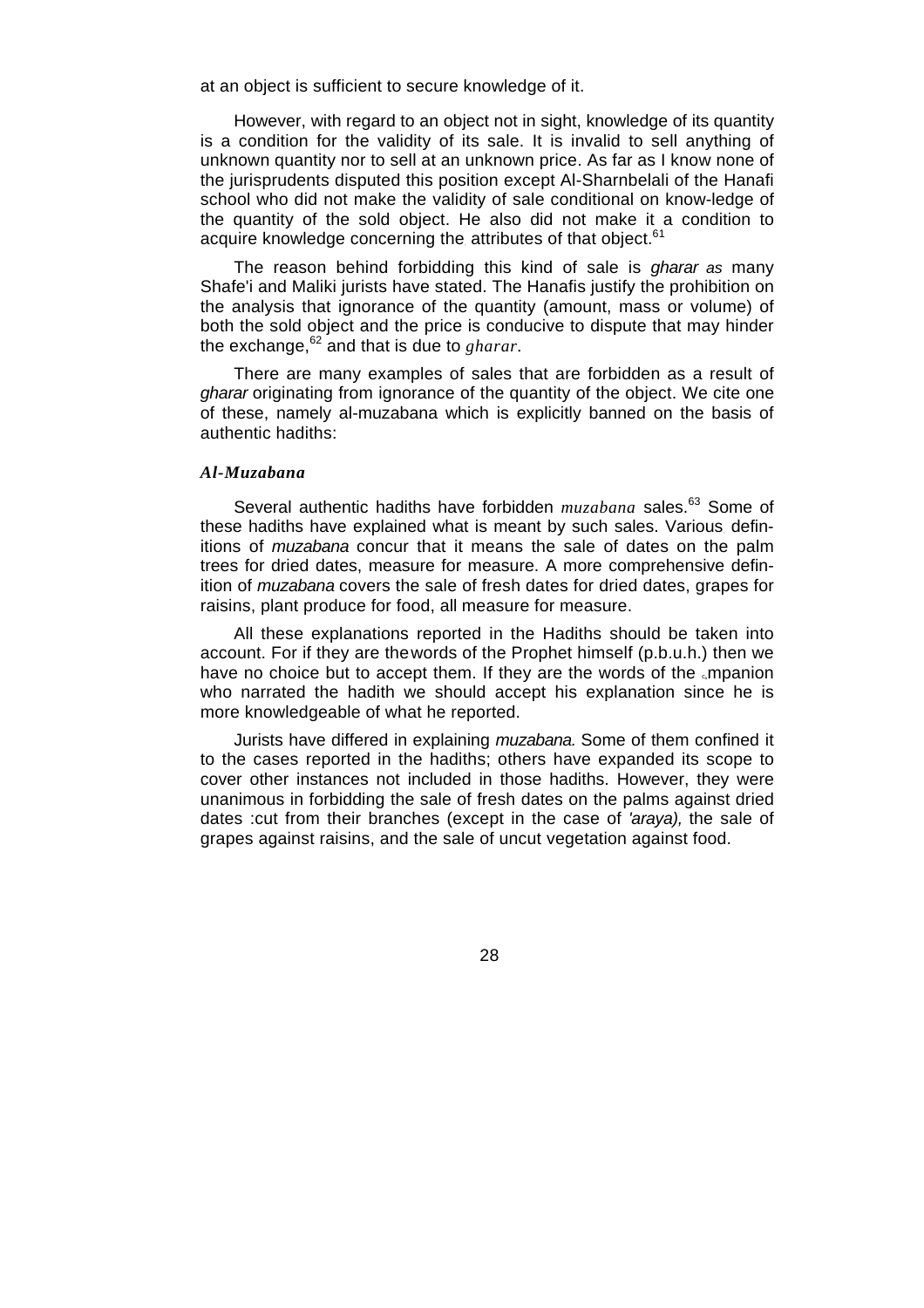These are the instances mentioned in the hadiths. Beyond that, they differed in respect of other instances.

In unequal *(ribawr)* things the cause of forbidding the exchange is variations in quality and *gharar,* but in others the cause is the *gharar*  resulting from uncertainty over the quantity of the thing sold.**<sup>64</sup>**

#### **Excepting** *Al'Araya*

Authentic traditions have excluded the *'araya* from the ban on *muzabana.* Among these hadiths is the one narrated by Al. Bokhari and Muslim on the authority of Rafe' Ibn Khodaij and Sahl Ben Abi Hathama that the Prophet (p.b.u.h) forbade the sale of *muzabana,* the sale of fresh dates on the palm tree for dried dates, except for the people with *"'araya"*  whom he permitted to do so.**<sup>65</sup>**

Al Tamawi said: "Sayings (of the Prophet) have been reported through many sources allowing the sale of *'araya* and all scholars have accepted these texts. They did not dispute their authority but they disputed the interpretation thereof."**<sup>86</sup>**

What I draw from these hadiths is the *'araya* (pl. *is a'riyah)* is a palmtree the fruits of which have been given as a gift to someone. The sale permitted by *Shari'ah* involves the selling by owener of an *a'riya (i.e.* recipient of the gift) the fruits of his *a'riya,* on the tree, by way of estimation, provided that such fruits do not exceed *5.awsaq,* regardless of whether he sells them fresh or dried, to whoever he wants.

It is apparent that this type of sale, despite some of the *gharar* it involves, has been sanctioned for the sake of the needy owning these *a'raya* and the poor who have no gold or silver money to purchase fresh dates, but have instead dried dates. They have been permitted to purchase these *a'raya* by way of estimation in order to eat their fresh dates.°

#### **5. IGNORANCE OF THE ESSENCE OF THE OBJECT**

Among the kinds of *gharar* forbidden in transactions is that which is due to ignorance of the essence of the sold object." For if the entity of the sold thing is unknown though its genus, species, type, attributes, and quantity be known, dispute may arise on specifying its identity. This will occur in things of different entities should one of them be sold without specifying it in particular such as in the sale of a piece of cloth out of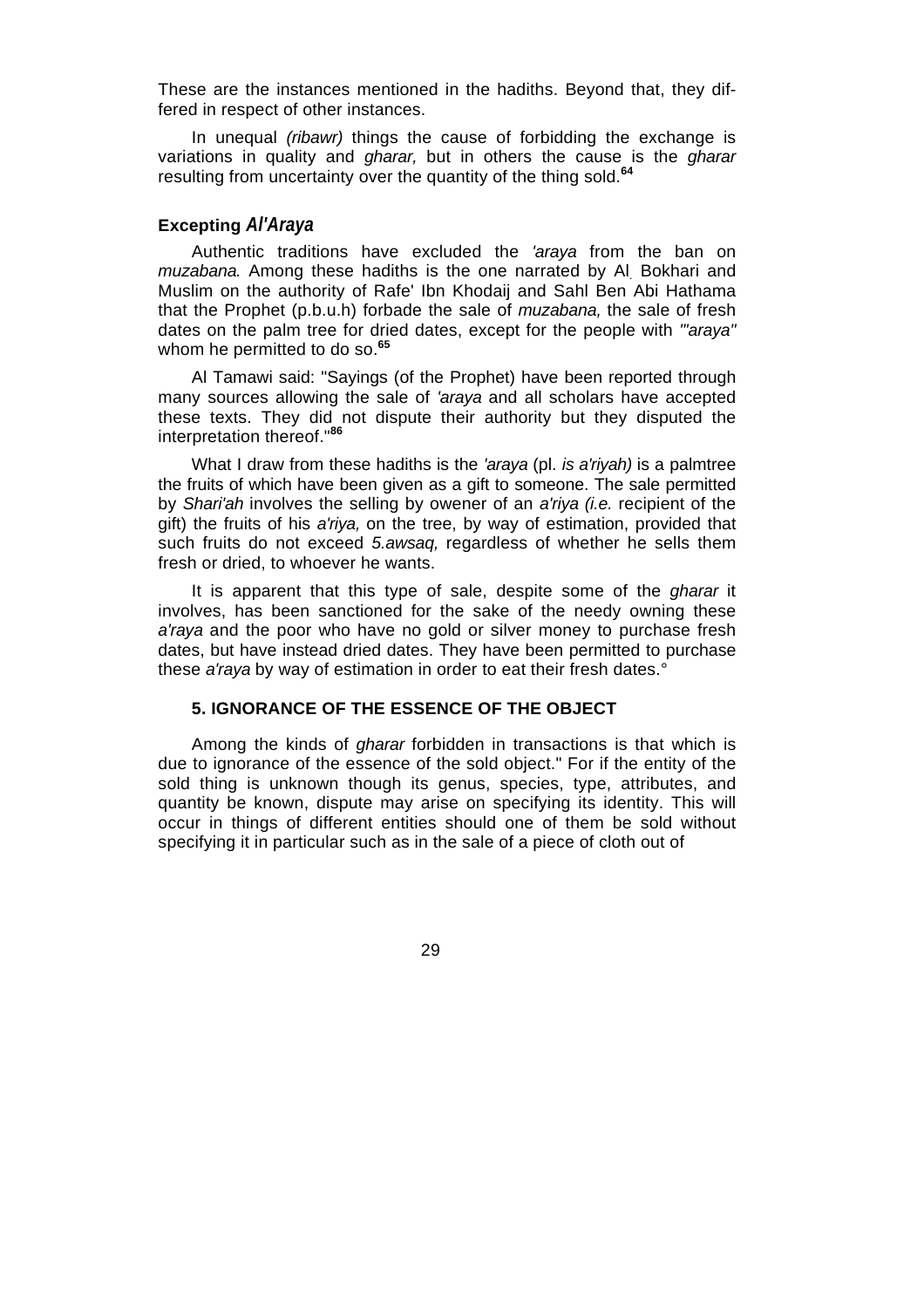different pieces or a sheep out of a herd. In this case the object sold will be subject to flagrant ignorance conducive to problematic dispute and, hence, to the invalidation of the sale. Jurists do not differ on this ruling mainly because if the buyer is not given the option of specification. They differ, however, in case the buyer is given such an option - i.e. the right to choose one of the things and leave the others. This was forbidden by the Shafe'is, the Hanbalis, and the Zahiris whether these things be few or many since *gharar is* involved. But it was allowed by the Malikis in the many and the few because the option of determination, in their view, renders *gharar*  ineffective. The Hanafis allowed it when two or three things are involved but, prohibited it if the number is more than three. Their argument is that this option has been permitted on the basis of need and if three or more things are available need will be satisfied.**<sup>69</sup>**

#### **6. IGNORANCE AS TO TIME**

Jurisprudents are agreed on making knowledge of the time of payment a condition for the validity of the sale where the price is deferred, and they agree that ignorance of time is a kind of *gharar* that is forbidden in trans $actions.<sup>70</sup>$  Among the types of sale that have been banned by hadiths because they involve *gharar* resulting from ignorance of the term or date of the price payment we find the following:

#### **The Sale of the Unborn Animal** *(habal al-habala):*

The sale of the offspring of a pregnant animal has been known in pre-Islamic times and several hadiths forbade it. $71$  This sale has been variously explained. For instance, it was said to be a sale with the price deferred to a future unspecified date, as when a she-camel delivers its pregnancy or when the she-camel as well as its offspring gave birth.**<sup>72</sup>** In these cases there is *gharar* resulting from deferment of the price to an unknown date.

#### **7. ' INABILITY TO DELIVER**

The majority of jurisprudents are agreed that the ability to deliver the subject-matter (of sale) is a condition for the validity of the sale. It is consequently invalid to sell what one cannot deliver such as a stray camel of unknown whereabouts because this entails *gharar.<sup>73</sup>* The Zahiris have, however, disagreed and held that the ability to deliver the subject-matter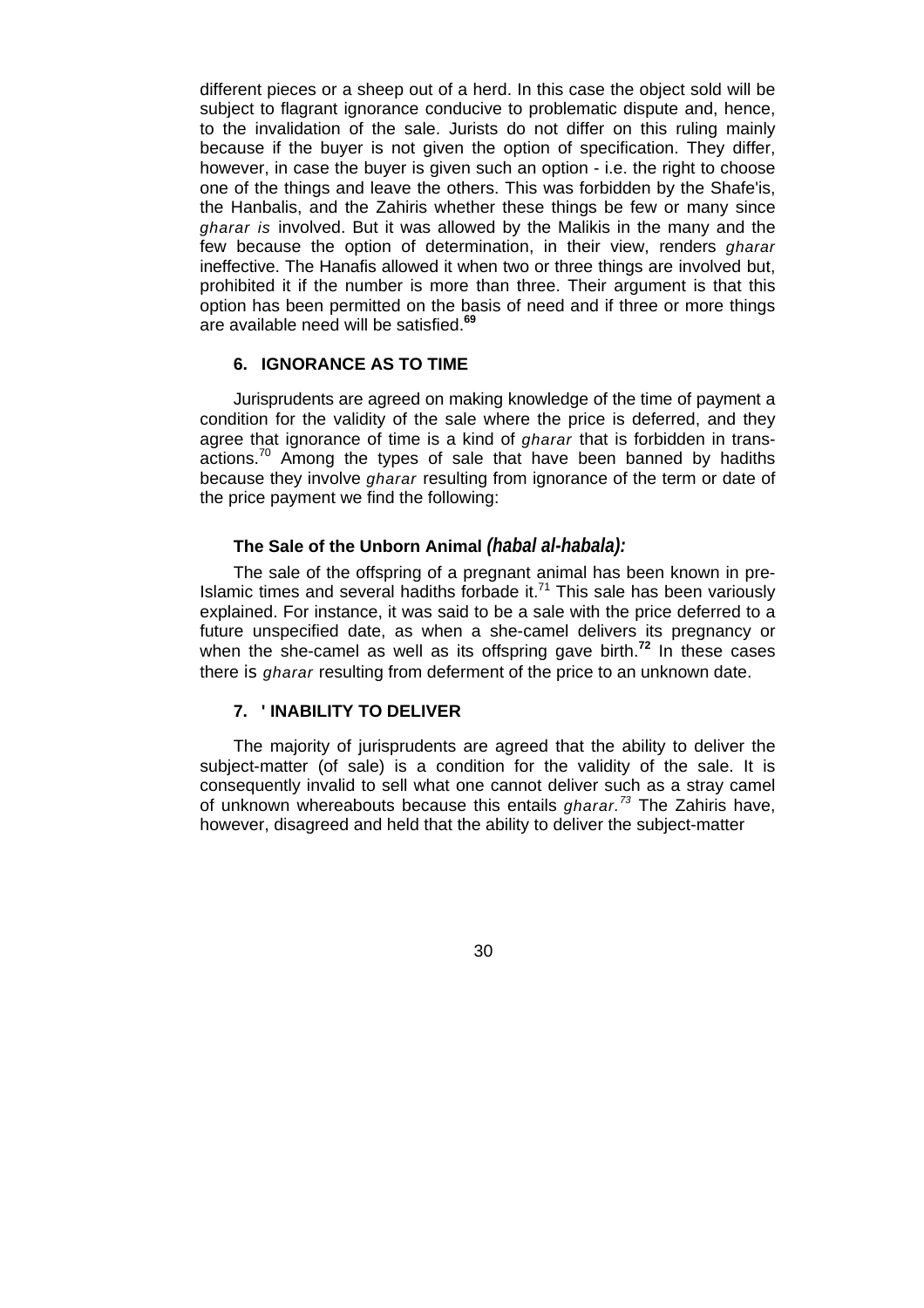is not a condition for the validity of the sale.'"

Among the examples mentioned by jurisprudents for the inability to deliver is the sale of a debt against another debt, the sale of that which one does not have in possession, and the sale by a buyer of what he has bought before he takes possession.

#### **8. CONTRACTING ON A NON-EXISTENT OBJECT**

Among the kinds of *gharar* that impair the validity of sale is that which is due to the sold object being sometimes non-existent. The sale will be null and void if the sold object is not in existence at the time of the contract or if its future existence is uncertain in that it may or may not exist. An example is the sale of what a she-camel may give birth to and the sale of the fruit before it is formed. For, the she- camel may or may not give birth and the fruit may or may not be formed.

Some jurists have reported unanimity in rendering as void the sale of the non-existent and it is to be gathered from their writings that the sale of every non-existent $7<sup>5</sup>$  thing is forbidden. They cite in support of this view the hadith which forbids *gharar.* Al-Shirazi says: "It is not permissible to sell the non-existent such as the uncreated fruit on strength of the hadith narrated by Abu Huraira that the Prophet (p.b.u.h.) forbade the *gharar* sale. *Gharar* is anything which is not, known and whose consequences are indiscernible. The non-existent is unknown and its consequences are indiscernible. Hence, its sale is not permitted".<sup>'76</sup> Al-Shawkani says: "Among the *gharar* sale is the sale of the non-existent".<sup>77</sup>

This evidence indicates that the sale of the non-existent which involves *gharar* is impermissible as in the example cited by AI-Shirazi. But it does not indicate that every non-existent cannot be sold, for there are non-existent items whose sale implies no *gharar* since the consequence of the sale is not hidden from view. An example of this latter case is the sale of things which are non-existent at the time of the contract but which are customarily certain to exist as is the case of the subject-matter of salamand manufacturing contracts, or the sale of things which will come into existence in succession.

The reliable view in this regard is that of Ibn Taymiya who maintains that there is no evidence to prove that the sale of the non-existent is impermissible. The prohibition only involves certain non-existent things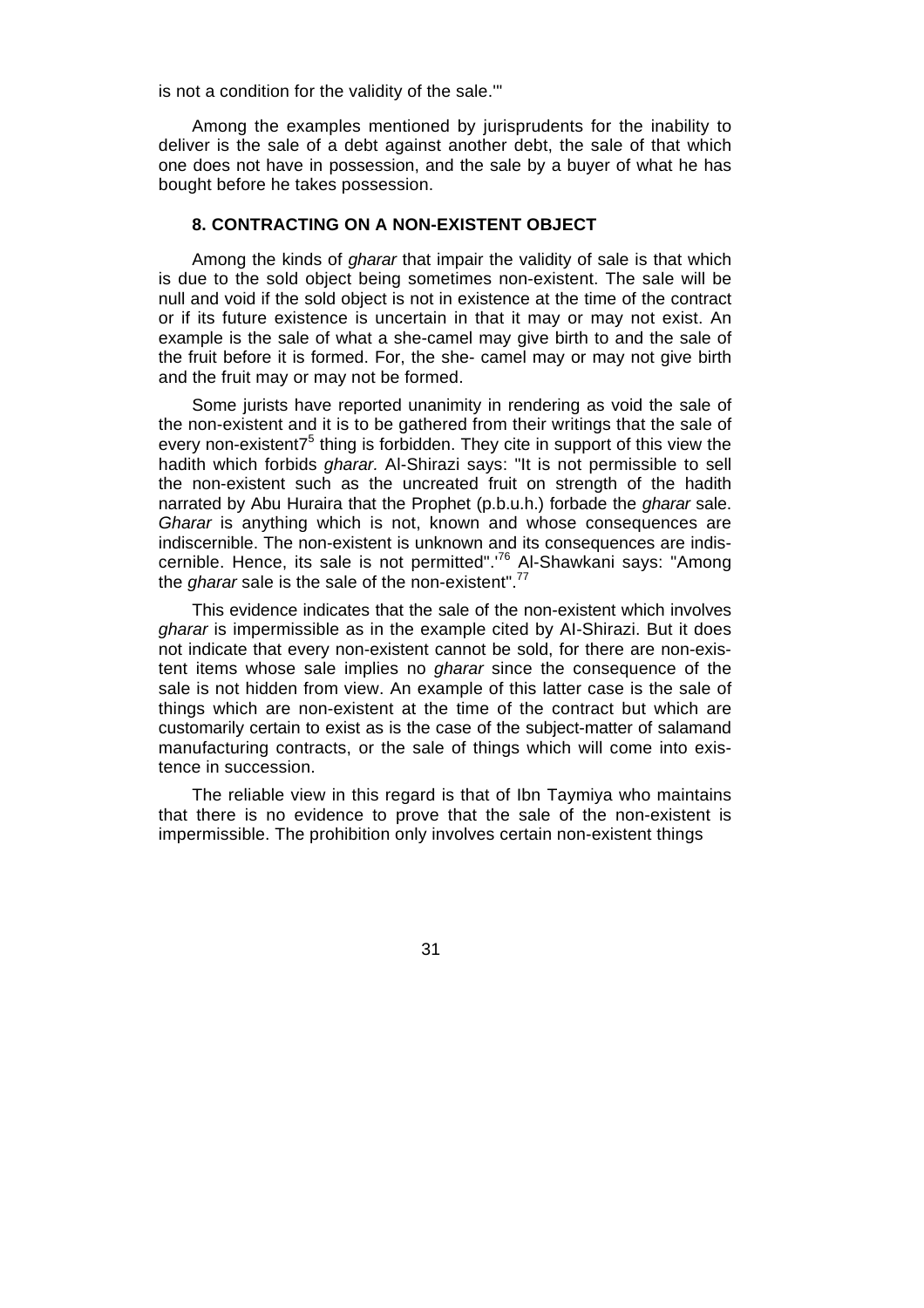just as there are injunctions against the sale of certain existing things. Thus, the point at issue is not over non-existence just as the cause of forbidding the sale of some existing things is not the mere fact of their existence. Hence, there is another cause for the prohibitions of the sale of these non-existent objects. This cause is *gharar.* The non-existent can-not be sold not because it is non-existent but because it involves *gharar.78*

I am of the view that the rule which should be followed in the sale of the non-existent is this: Every non-existent object whose future existence is uncertain must not be sold, and every non-existent object whose future existence is normally ascertainable, may be sold.

Among the examples of the sales of the non-existent where there is a tradition (of the Prophet) forbidding them are the sales of "years" meaning that the fruits of a tree or an orchard are sold for more than one year to come.79 There is also the "unborn" sale *(habal-al-habala)* which means the sale of the offspring of a she-camel's offspring. $80$  I have not come across any credible opposition to the prohibition of the sale of fruits before they emerge even for a single year.<sup>81</sup>

Among the issues relevant to this discussion which have not been textually regulated is the sale of fruits and plants which do not all exist in one and the same time but whose elements appear successively one after the other or, as the jurisprudents put it, come to fruition in various phases like watermelons and gherkins. Jurisprudents have differed on selling what did not emerge along with what has already emerged and come to fruition. The majority of jurisprudents banned such sale $^{82}$  and the strictest stand in this regard was taken by Al-Shafei who said in Al-Umm: "If the Prophet (p.b.u.h) had forbidden the sale of the fruit before its fruition, though it can be seen, then the sale of what cannot be seen and whose fruition has not emerged presents even a stronger case for a ban because it has the furthercharacteristic of not being seen<sup>" 83</sup>

The Malikis, the Imamite Shiites, and some leading Hanafi scholars<sup>84</sup> said that it is permissible to sell what did. not emerge along with what did and whose fruition is clear. Those scholars argue that the' sale of such things can only be done in this way; thus it is permissible on account of necessity regardless of the fact that some of the fruit has not yet been come into being. It is permissible by the concensus of jurists to sell the ripe fruit with the unripe in one single yield. Ibn Taymiya and lbn Al-Qayyim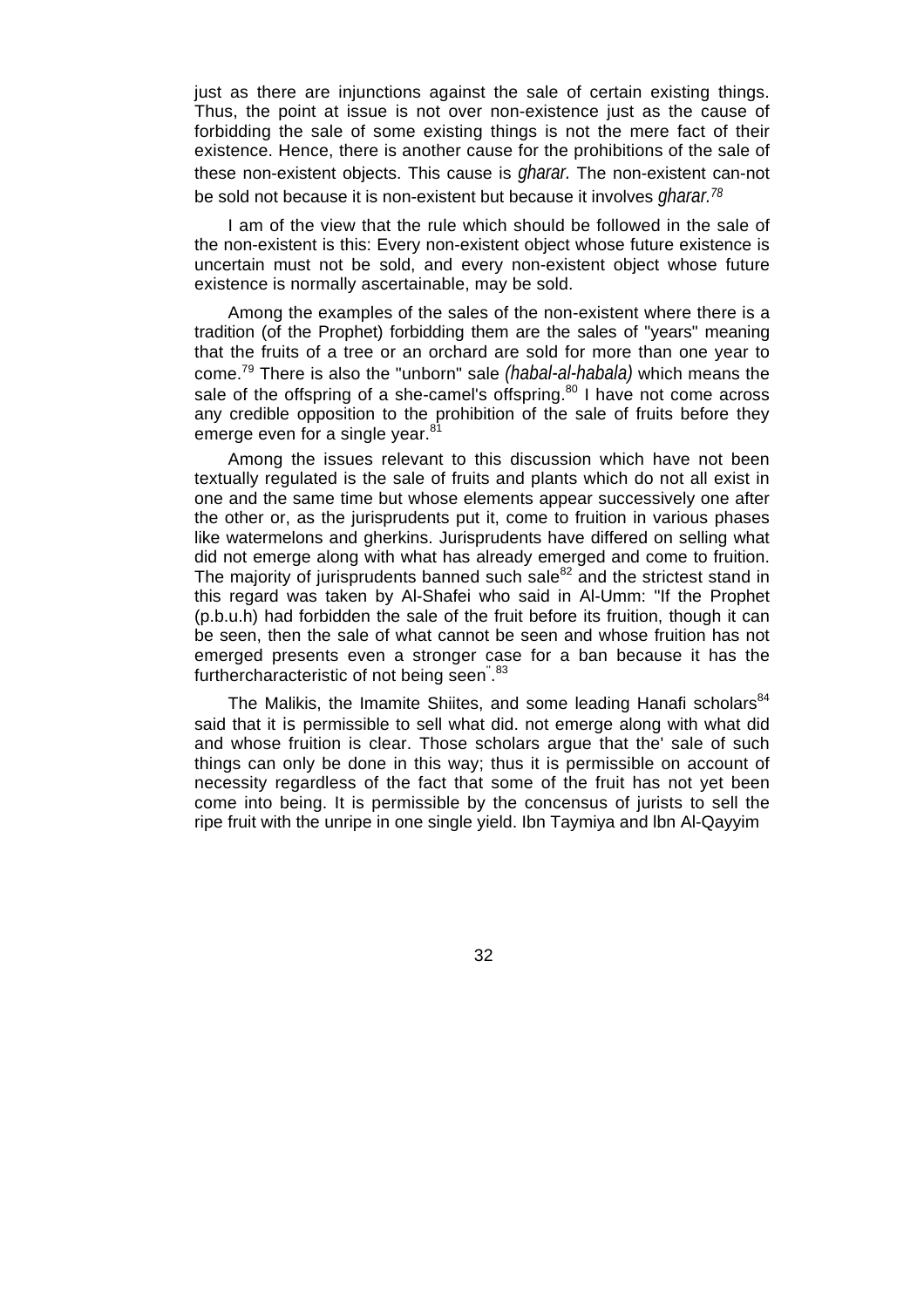*have* supported *the view of the* Malikis *and their* followers.*<sup>85</sup> This is an*  evidently cogent view which should not be abandoned.

#### **9. SALE OF THE UNSEEN**

The subject-matter of a sale contract may be known for its genus, species, attributes, quantity, and time; it may also be in existence, and deliverable, *and yet, for some jurists, it may* still be *subject to gharar*  because one of the contracting parties cannot see it e.g it is not present at the site of the contract or is present there but unseen placed in a container. This is what is known as the sale of the absent object. What is meant here is that the object, owned by the seller, is present outside, but not seen by the buyer.

Jurisprudents have differed regarding the sale of the absent object. Some of them said that "it is absolutely impermissible to sell the absent object even if it were perfectly described." This is what Al-Shafei adopted *in his new* and latest opinion *because* there *is gharar* involved *in the* sale of the absent object and because, according the Shafe'is, description is *not enough to* establish knowledge *of the* sold *object.<sup>86</sup>*

The majority of jurists have held it permissible to sell the absent object on the basis of description because this is the customary manner in the sale *of the* absent.*<sup>87</sup> The* Malikis *have* laid *down crtain conditions for the*  validity *of such* sale *that are* designed *to remove gharar.<sup>88</sup> The majority of*  jurisprudents differed on whether such sale is binding. The Hanafis and the Shaf'is have held in one view that the sale is not binding on the buyer. Upon viewing he can revoke it or ratify it. This means that he has the option of seeing the object even if it is found to be consistent with the manner described; for not seeing the object obstructs the completion of the transaction. Since this sale is known as the sale with the option of *seeing it must* include *such option.<sup>89</sup> The* Malikis and *the Shafe'is have*  held, in one of their views, and so did the Hanbalis, that the sale is binding on the buyer should he find the object corresponding to the way earlier described to him. But if he found it different, he has the option either to *ratify the sale or to revoke it. This is a manifestly cogent view.*<sup>9</sup>

According to the majority of jurisprudents it is also permissible to sell an absent object on the strength of prior sight, that is, upon the buyer's seeing it before the time of the contract. Some have laid certain conditions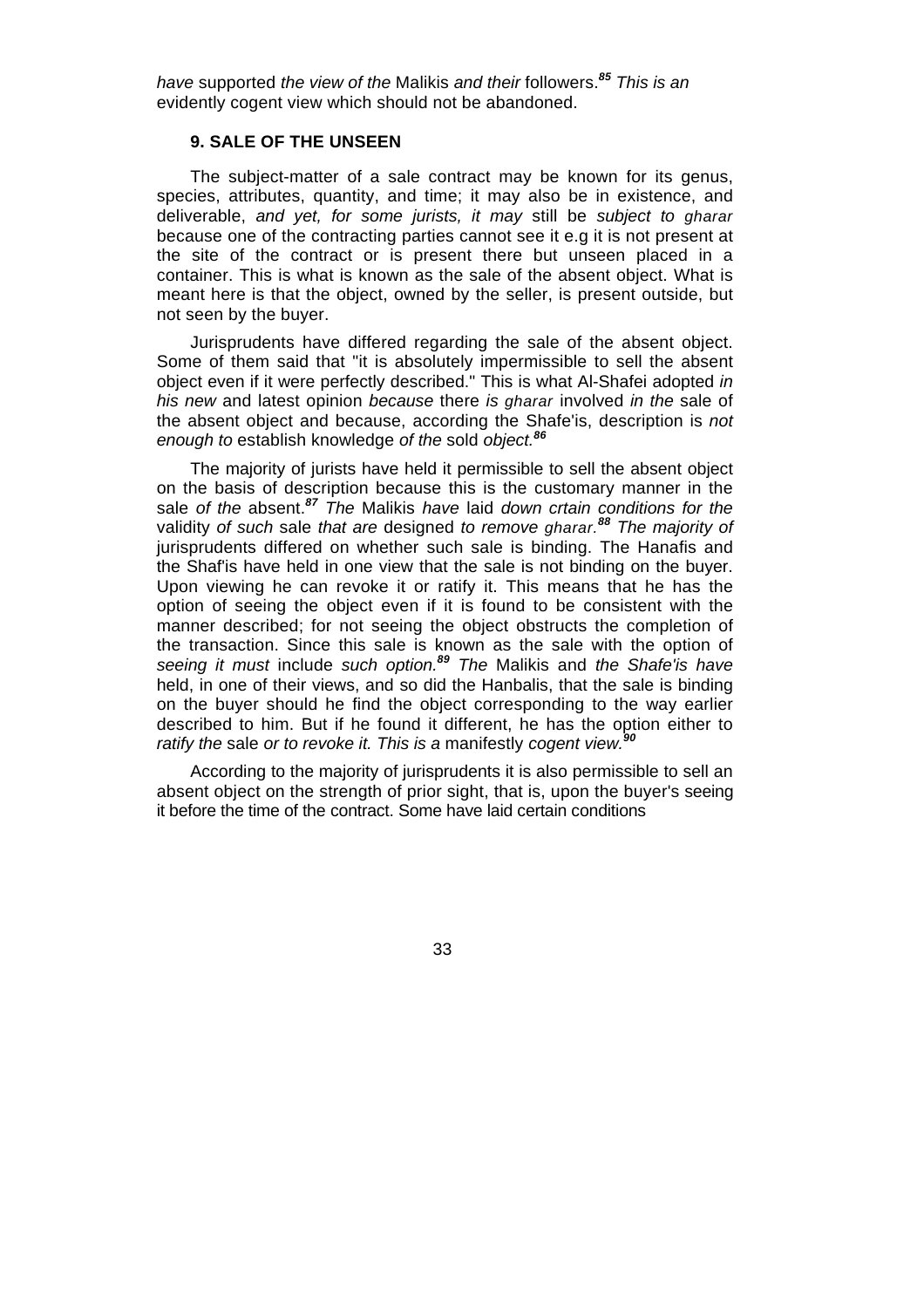for this sale but they say that if. the buyer finds it as he had seen it then the sale is binding and if he finds that it has changed then he has the choice.<sup>91</sup>

Some jurists of the Hanafi school are of the view that the absent object can be sold without description or prior sight with, the option of seeing for the buyer being reserved  $9<sup>2</sup>$  This is also permissible with the Malikis, according to the well-known view of their school, provided that the buyer should reserve the condition of sight for himself and that he should not pay the price to the seller before seeing and accepting the sold object.**<sup>93</sup>**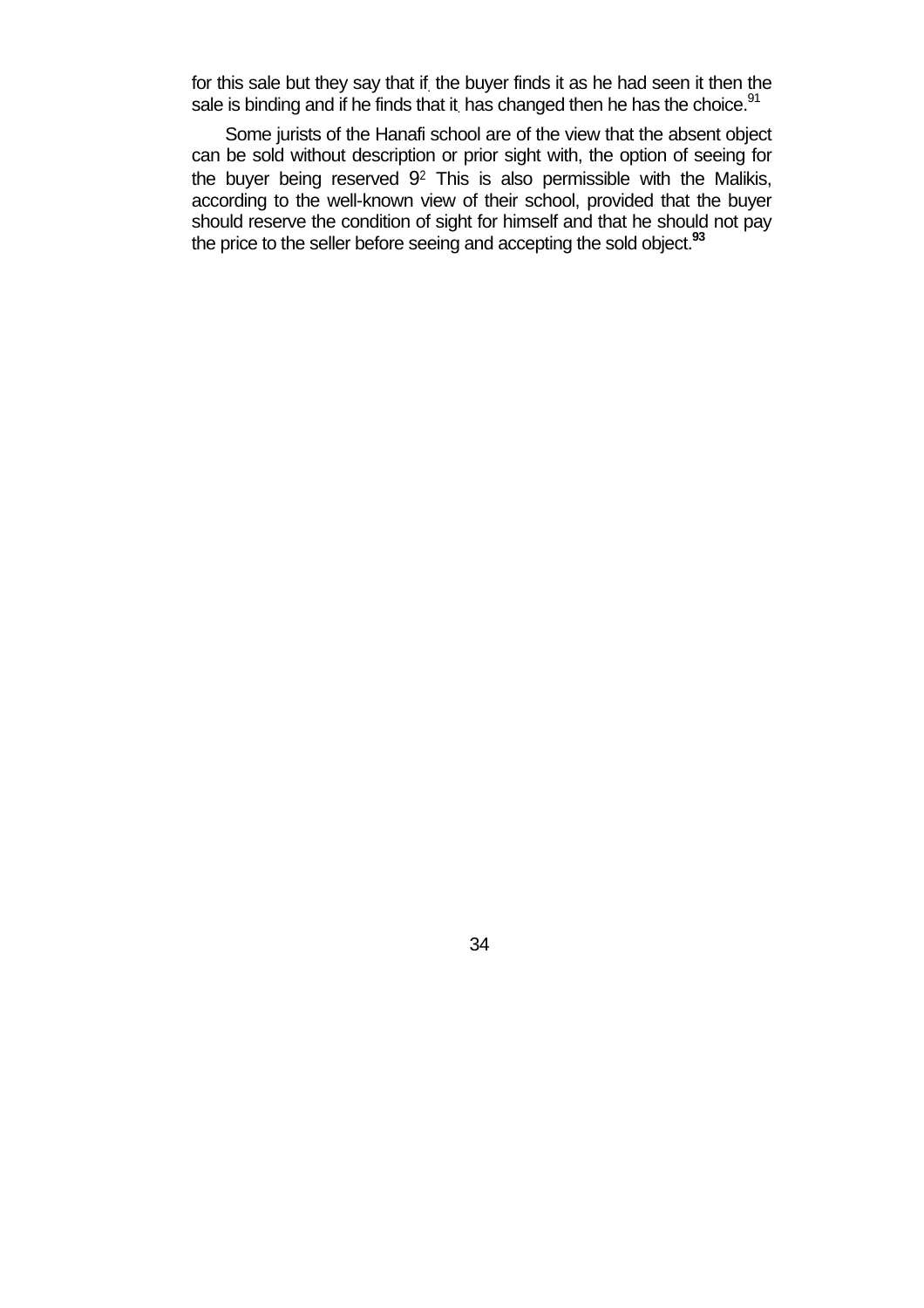#### **Chapter III**

## **EFFECT OF** *GHARAR* **ON CONTRACTS OTHER THAN SALE**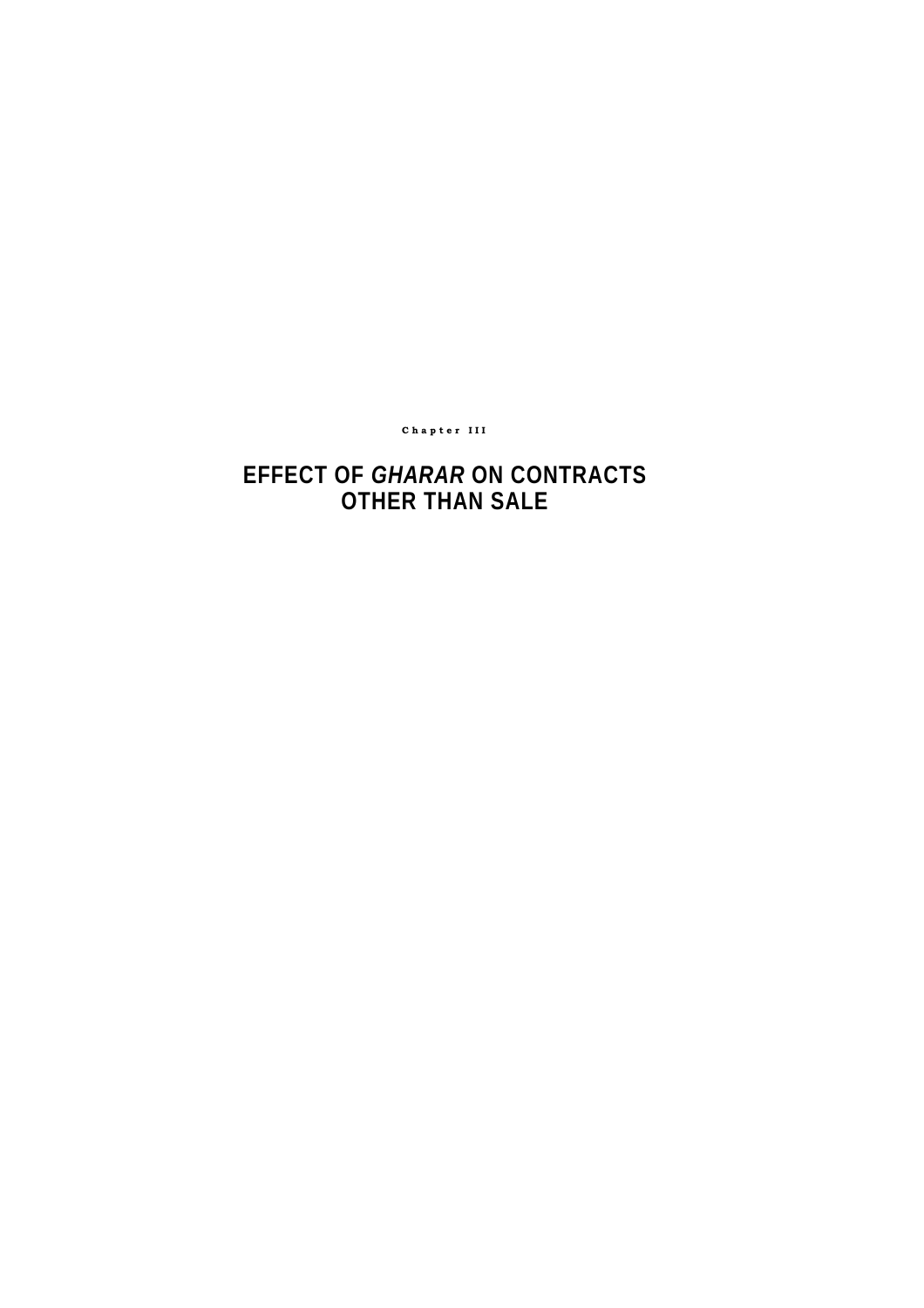#### **EFFECT OF** *GHARAR* **ON CONTRACTS OTHER THAN SALE**

So far we have been dealing with *gharar* in the sale contract. *Gharar*  sale has been determined by a Prophetic tradition to be invalid. But, are the other contracts affected *by gharar* in the same way as the sale contract?

I will here deal with two categories of contracts: 1) Commutative Contracts involving financial exchange *(mu'awadhat)* and 2) gratuitous contracts.**<sup>94</sup>**

#### **EFFECT OF** *GHARAR* **ON CONTRACTS OF EXCHANGE** *(MU'AWADHA7)*

1

The general rule in Islamic jurisprudence is that by analogy with the sale contract, where a text indicates the voiding effect of *gharar,* all other commutative contracts are affected by *gharar.* 

There is no disagreement among jurisprudents on the principle underlying this rule. But they differ in its application here just as they have in respect of the sale contract  $9<sup>5</sup>$  However, the Zahiris differ with the concensus view of Muslim scholars in a. way that its consequences may affect the foundation of that rule **because** they do not recognize analogy.'

There are many kinds of commutative *(mu'awadhat)* contracts of which we here briefly deal with the lease contract and the effect of *gharar* on it.

Lease is a contract granting usufruct in return for a specified consideration. $97$  It is a kind of sale where only the use of an object is sold but it has been given a special name just as the *Salam* contract (deferred) has been given a special name although both of them are contract of sale. **<sup>98</sup>**

The impact of *gharar* on lease is the same as in the sale contract. It can obtain in the languge of contract which may be such that would render it void. For instance, 'Arbli' (down-payment) is seen by the majority of jurisprudents as impermissible in lease just as it is in sale;**<sup>99</sup>** suspending conditions invalidate lease just as it invalidates sale.<sup>10°</sup> But lease differs from sale in that, according to the majority of jurisprudents,<sup>101</sup> 'it can be postponed to a future date unlike sale because lease is a contract on transfer of usufruct which cannot be attained at a single moment. Thus,

.37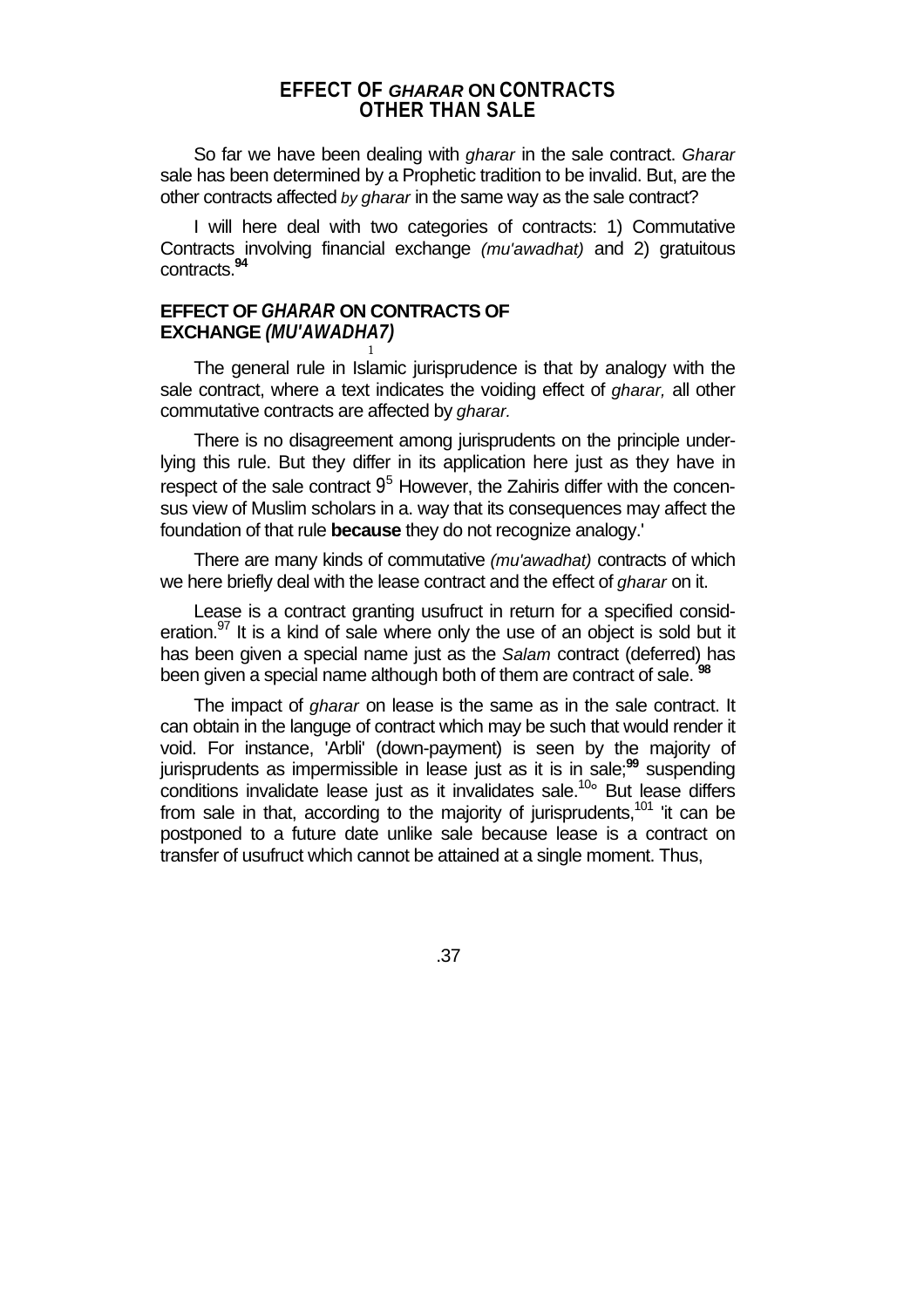attachment to a time-term is in harmony with the nature of lease, contrary to sale where taking possession can be effected immediately without need for postponement.**<sup>102</sup>**

*Gharar may also* obtain *in the object of the* lease *as it obtains in the*  object of sale. Hence, conditions laid with regard to the object of sale also apply to the object of lease. Both the rent and the leased utility should be known and identified because ignorance of either of them leads to *gharar.***<sup>103</sup>** Imam Malek *says: "The hired person can* only be *hired* by *a*  fixed consideration and the hiring cannot be valid except by that. For lease is a kind of sale in which the work of the employee is bought and this *cannot* be valid *if it* involves *gharar because the* Prophet (p.b.u.h.) forbade the sale of *gharar."***<sup>104</sup>**

Knowledge of the time of deferment is also a condition for validity in a deferred lease. Lease is invalid if the time-term is unknown just as is *the case in sale.***<sup>105</sup>** *The* lessor should *be* able *to* deliver *the object of the* lease and it is invalid to lease something that cannot be handed over like *leasing*  a stray camel.<sup>1</sup>0<sup>6</sup> Furthermore, the object of lease should be known to exist, as is the case in sale; hence, it is not valid to rent out what a shecamel is expected to give birth to or what a tree is expected to bring *out in fruit because these* involve *gharar.* Jurisprudents differ *on the effect*  produced by *not seeing the* leased *object on the* validity *of the* lease *just as they* differ *in its effect on the contract of* sale.*<sup>107</sup>*

#### **EFFECT. OF** *GHARAR ON* **GRATUITOUS CONTRACTS**

Compared with other schools of thought, the Maliki school is distinguished by providing *a* general *rule on gharar in the contracts of donations, to the effect that, "gharar* does *not affect the* validity *of* all *contracts of*  donations". Al-Qarafi clearly stated this rule as follows:

"... Malik has differentiated between the rule applying to that in which *gharar and ignorance* should *be* avoided *and the* rule applying *to those cases where gharar may not* be avoided... According *to him,* dealings *have*  three elements: two extremes and a middle. Of the two extremes, one is *a*  pure *exchange transaction in which this (gharar* and *ignorance) is to* be avoided except for that which is necessary according to usage. The second is a pure charity transaction (Ihsan) not aiming at the increase of money such as grants and gifts. For, if these latter acts are not perfectly delivered

.38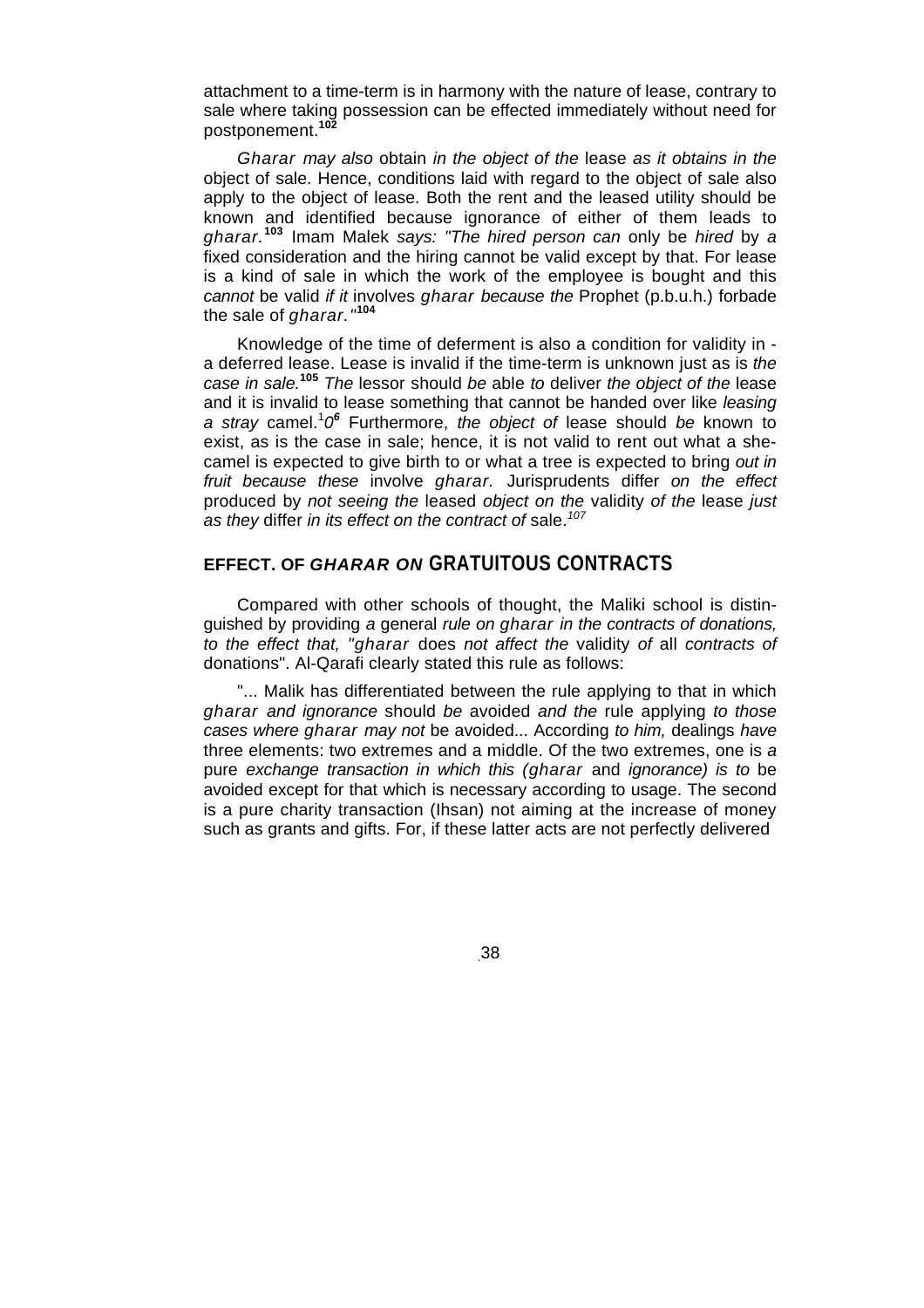to the beneficiary, then he will have suffered no harm since he gives nothing in return, unlike the former extreme where the recipient suffers harm as a result of *gharar* and ignorance that lead to the loss of the money paid in the exchange. Therefore, the wisdom of the Shari'a requires that ignorance be precluded here, whereas in pure charity there is no harm involved and the wisdom of the Shari'a required that it (charity) should be practiced and facilitated by all means, the known and the unknown, since this is sure to encourage its easy practice. To place restrictions here would be to curb it. For example, if someone makes a gift of his stray camel to another it is possible that the latter finds it and thus benefit. But if he does not find it, he will have suffered nothing because he has not paid anything for it. This extreme covers the case of the grantor of "Khul" divorce because the marriage knot and breaking it are not intended to be like an exchange; divorce can be like a grant; i.e. done in exchange for nothing. The hadiths did not contain anything to cover these ( three) divisions and it cannot be said that a violation of the Shari'a is involved. The hadiths came to deal with sale and such like. The middle between the two commutative extremes is marriage".<sup>108</sup>

lbn Taymiyah subscribes to the view of the Malikis who limit the effect of *gharar* to commutative contracts only; it has no effect on those of donation.<sup>109</sup>

I have found no general rule in other schools of thought regarding the effect of *gharar* or lack of it on gratuitous contracts. However, the Maliki jurist, Al Qarafi, in the context of stating the opinion of Imam Malik on the issue, mentions that Imam Shafe'i forbade *gharar* involved in all acts of disposition: Authentic traditions of the Prophet (p.b.u.h.) attest to the prophet's prohibition of *gharar* sale and sale of the unknown;, however, bequest of an object which is non-existent at the time of the contract is exempted because it is different (in nature) and accepts of being owned by *a* sharecropping *(musaqat) contract.10 A* will *bequeathing the unborn*  animals *is* invalid *as these cannot be owned* by *any type of contract.'* <sup>11</sup>

Bequest of the unknown is permissible, where one can bequeath a part or share or a portion of his property and his heirs will be responsible for determining that part or share, for a will cannot be revoked on the ground of lack of knowledge *(jahala),* and the heirs - acting on behalf of the person making the will - are responsible for determining the share so bequeathed.<sup>12</sup>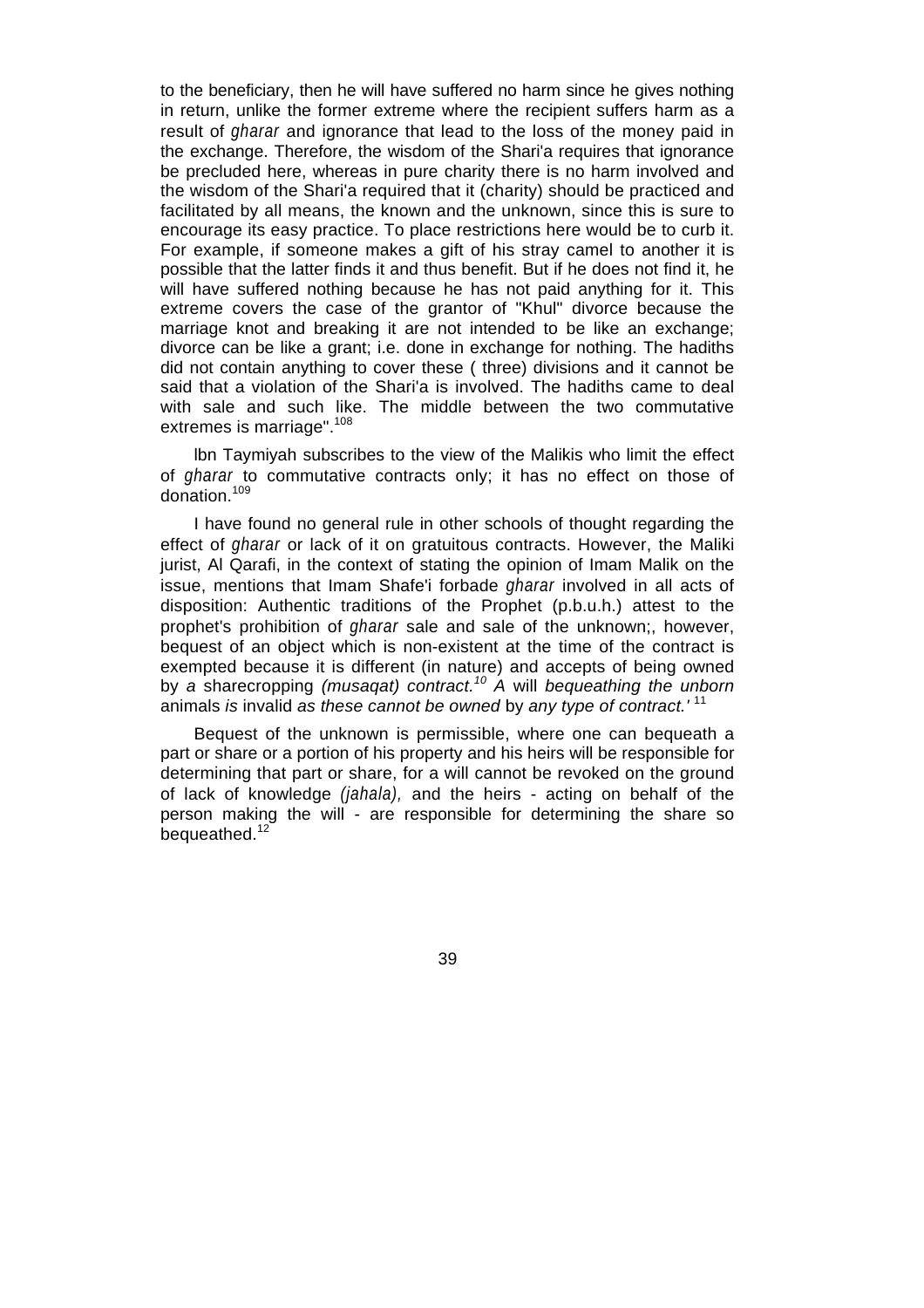According to the Maliki school bequest of both the non-existent (such as the unborn animals of one's sheep) and the unknown property is permissible. $13$ 

According to the Shafei school the subject-matter of a will could be unknown, such as the unborn animal, milk still in the udder, a sheep from the herd of the deceased, or a part of his property; the heirs can then give the beneficiary what they wish. Such subject-matter could be also something which cannot be delivered such as a runaway slave, for the beneficiary according to AI Shirazi-',Shares one-third of the property of the deceased person as his legitimate heirs share the remaining two-thirds. Since it is legitimate for the heirs of the deceased to succeed him in two-thirds of his property, the beneficiary of a will of the deceased can succeed him in the remaining one-third of his property, and because of the additional reason that a will accepts of gharar and jahalataccording to Al Nawawi".<sup>14</sup>

The subject-matter of a will may be non-existent, and bequest is valid of the unborn issue of an animal or the fruits to be yielded by a tree, for wills are amenable to a measure of *gharar* which has been permitted to alleviate hardship. Thus a bequest is permissible of what is non-existent or unknown. Some scholars of the Shafe'i school say that a non-existent object cannot be the subject-matter of a will, for any act of disposition requires an object to be disposed of and in such case this object does not exist.<sup>15</sup> After that scholars differed, with one group led by AI Shafe'i spreading the prohibition to include all acts of disposition, where lack of knowledge was forbidden in gifts, *sadaqa* (alm-giving), *ibra' (requittal), khul'* divorce, conciliation and the like.."'

Ibn Tamiyah agrees with Al-Qarafi where he says that AI Shafe'i, by analogy with the sale contract, extends the prohibition of gharar to include both gratuitous contracts and contracts of exchange. ."'

In what follows I will examine the effect of gharar on two gratuitous contracts i.e., donations and wills, to illustrate the views of jurisprudents on this issue.

# **EFFECT OF** *GHARAR* **ON GIFTS**

The Malikis are of the view that *gharar* does not have any impact on the validity of a gift. This view is clearly stated by Maliki jurisprudents. lbn Rushd says: "There is no disagreement within the school regarding the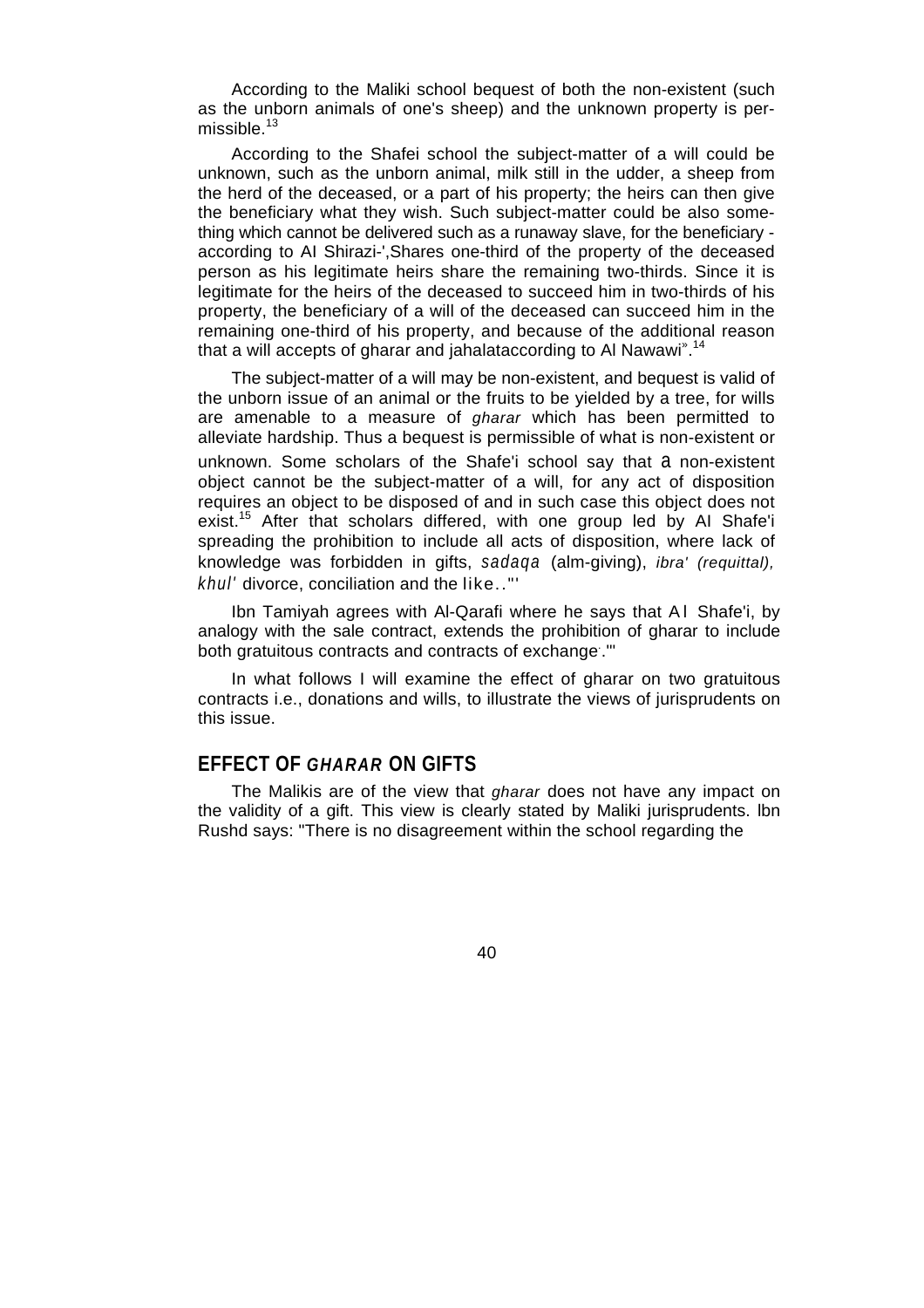validity of a gift of the unknown or that which is non-existent but whose future existence is ascertainable and generally, all things that may not be sold because of *gharar may* be validly given in unilateral gratuitous contracts".<sup>118</sup>

lbn Juzay says: "It is permissible to grant a gift of that whose sale is invalid like a runaway slave, a stray camel, an unknown (object), fruit before it shows signs of readiness and an usurped object".<sup>19</sup>

However, contrary to the Malikis, the Shafe'is are of the view that *gharar* can affect gifts exactly as it affects a sale. The general rule they apply is that conditions which apply to the object of sale also apply to the object of gift. Al-Shirazi says: "What is impermissible to sell such as the unknown, or what cannot be delivered, or what is not in one's possession, such as a thing sold before it is taken in possession, cannot be given as gift. For gift is a contract to transfer ownership of an object during one's lifetime. Hence, the things we have mentioned to be impermissible in sale are also impermissible in gifts."**<sup>120</sup>**

Al-Nawawi says: "What is permissible to sell is permissible to grant as a gift; and what is not -like the unknown, the usurped, and the stray-is not."<sup>721</sup> To these scholars, the element common to both gift and sale is that both are contracts aiming at the transfer of ownership during one's Iifetime.**<sup>122</sup>** Nevertheless, the Shafe'is exclude only a few cases from the rule of "what cannot be sold cannot be granted as gift" in which the sale is impermissible but the gift is valid. These cases include the following;

- 1. Fruit can be given as gift before it shows signs of readiness without the condition that they be picked. The recipient is required to pick it if the donor asks him to do so, even if the recipient (i.e. «donee») does not benefit from it;
- 2. If the pigeons from two pigeon houses are mixed up and the owner of either of them grants his share as a gift to the other then the gift is valid even though the gifted thing is necessarily of unknown quantity and description.**<sup>123</sup>**

I am not aware of a general rule for the Hanafis and Hanbalis on the topic of *gharar's* effect on donations as is the case with the Malikis and the Shafe'is. But I gather from a study of the rules governing donations in the thought of the Hanafis and the Hanbalis that *gharar* greatly affects

, 41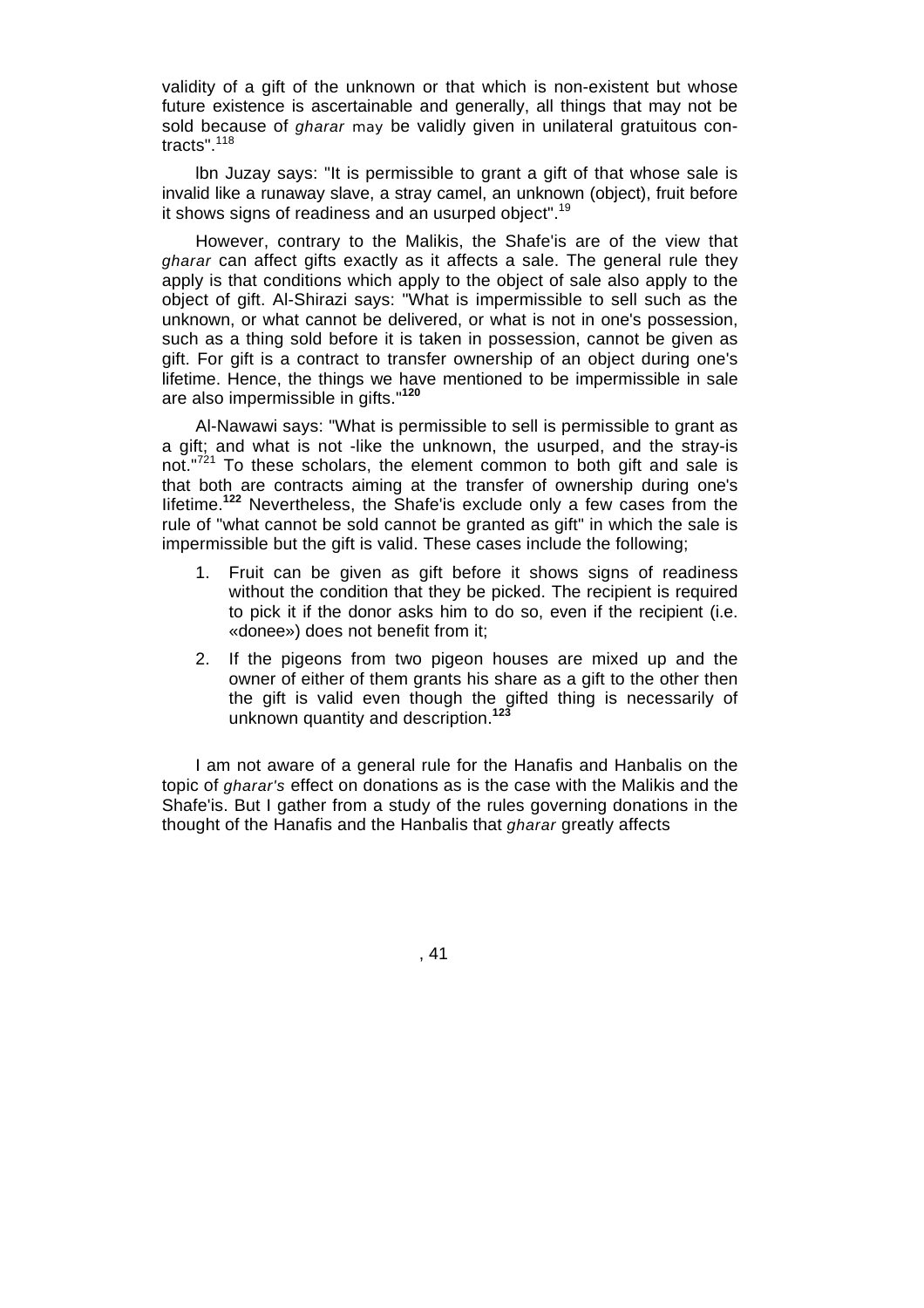Them, a conclusion which puts them in a position close to that of the Shafe'i school. However, to them such effect is generally of a lessee degree on these. unilateral contracts than on sale contracts:**<sup>124</sup>**

# **EFFECT OF** *GHARAR ON* **BEQUESTS .**

For all jurisprudents, *gharar* which is not forgiven in sale may in the case of a testament.

For the Hanafis, the condition that must be met by a will is that its subject-matters should be capable of being owned by a contract after death of the testator.**t25** Thus, for the Hanafis the will is valid that involves the bequest of the fruits of the palms though these are non-existent at the time of contract, because they can be valid for possession under a sharecropping.1**<sup>28</sup> But** the bequest of what sheep will give birth to is invalid because this cannot be owned under any kind of contract.<sup>127</sup>

*To* the Hanafis, bequeathing the unknown is valid. Thus, it is valid to name in the will a bequest of part, a share, a portion or some of a person's property. The heirs are free to specify the sum in question. For ignorance of the content of a testament does not vitiate it, and the heirs, as replacing the testator, are charged with specifying the-thing intended.'"

The Malikis are of the view that it is valid to name a non-existent object as the subject-matter of a testament.**<sup>129</sup>**

To the Shafe'is, a testament 'is valid when the bequest is unknown such as an unborn animal, milk of the animal, a sheep out of many or part of one's money. The heirs can give the person mentioned in the will whatever they wish. The will is also valid if it includes what cannot be delivered such as a runaway slave because the person mentioned in the will, as Al-Shirazi says, "inherits the dead person up to a third of what he leaves (this is the permissible limit of the legacy to other than the relatives under the Islamic Shari'a, Tr) just as the heirs inherit up to two thirds of the legacy. Hence, 'as it is valid for the heirs to so inherit the dead person so it is valid for the one mentioned in the will." This is also so, as AI-Nawawi says, because the will can accept *gharar* and ignorance.**<sup>130</sup>**

According to substantiated views, it is valid to bequeath the non<sup>-</sup>existent. A person may bequeath what an animal is to dive birth to or what a tree will bear in fruit, because a measure of *gharar* may be tolerated in a testament for. the sake of convenience. Therefore, if is valid when the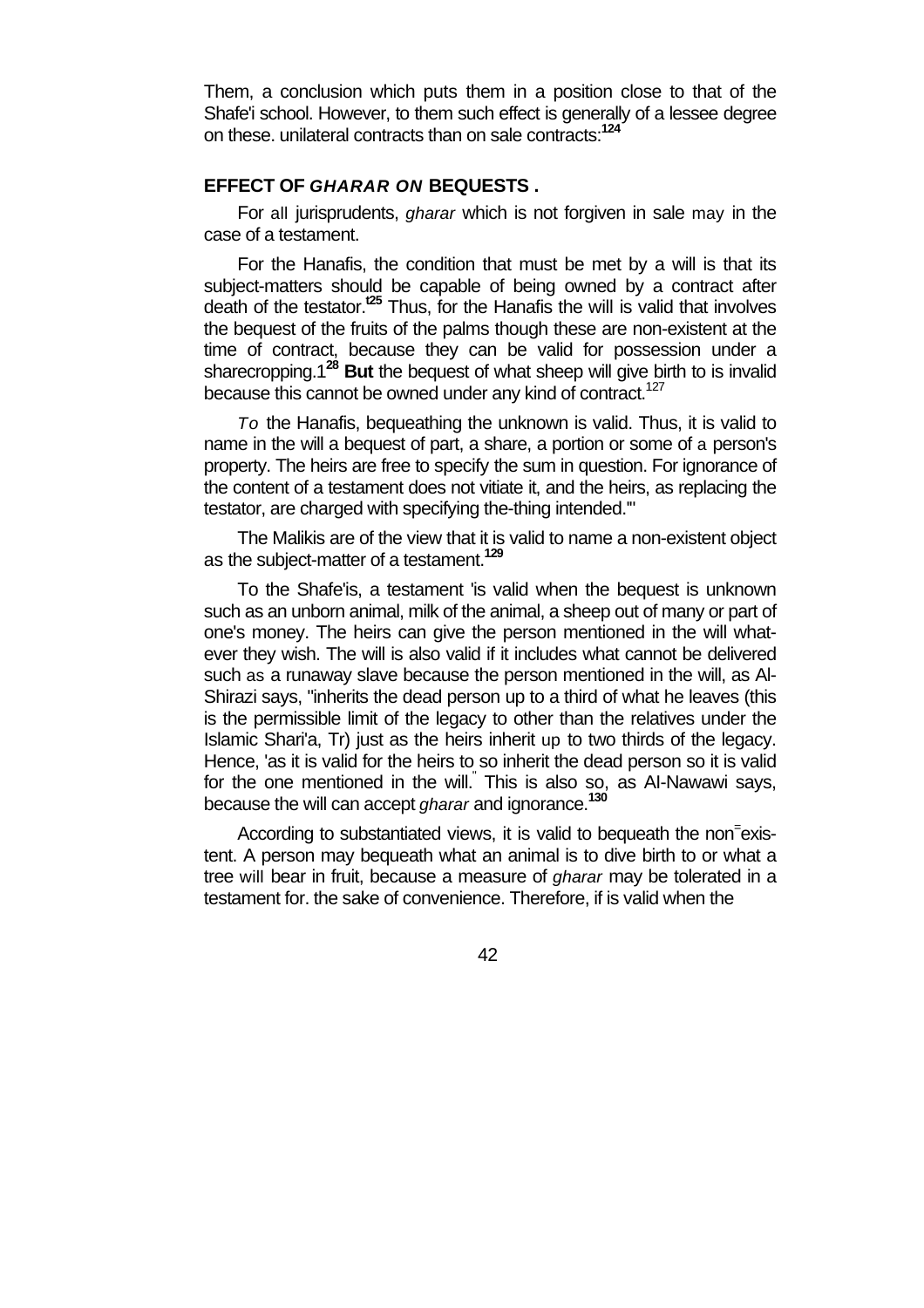non-existent and the unknown are mentioned in a bequest. Some Shafe'i jurisprudents, however, maintain that it is invalid to bequeath a non-existent thing, because dealings require something to be dealt in, which, in this case, does not exist.<sup>131</sup>

For the Hanbalis it is valid to give the unknown in bequest. For, if some one said, "I leave to that person a part, portion, or share of my money", his testament will be valid and the heirs should give that person whatever they wish. It is valid to bequeath the non-existent. If a person said, "I leave to that person the fruits of my palm tree or the offspring of my she- camel", his testament will be valid because a testament is valid regardless of gharar."1**<sup>32</sup>** It is also valid to bequeath what cannot be delivered such as a runaway slave or a stray animal because, as Ibn Qudama says, "if the bequest of the non-existent is valid therein, a bequest of something other than the non-existent should be valid as well.<sup>"133</sup>

It is clear from this that the Malikis follow their own rule. They see that *gharar* has no effect on the will just as, it has no effect on the grant. Other jurisprudents, however, did not abide, in the case of the testament, with what they followed in the case of the grant. The other three schools nearly concur with the Maliki school in that ghararhas no effect on the will.

I stop at this point in the survey of the views on the rules of *gharar* in contracts. The opinions, of jurisprudents on the effect of *gharar* on contracts have become clear to us. We can state that all jurisprudents agree that the effect of *gharar* on other than commutative contracts (mu'awadhat) is less than its effect on the mu'awadhat contracts though they differ on the extent of that effect. The Shafe'is are most strict in their view of the effect of *gharar* on contracts while the Malakis are the least strict and the most open to take the facts of real life into account within the framework of the texts. Hence, I believe that their doctrine is the most favourable for being adopted as a reference point for the formulation of rules on gharar in Islamic jurisprudence.

I move now to discuss the general rule that determines the "material" *gharar* which renders a contract invalid and "immaterial" *gharar* which does not impair the validity of the contract; for, as Al-Shatbi says, "to remove all *gharar* from contracts is difficult to achieve; besides, it narrows the scope of  $t$ ransactions".<sup>134</sup> This rule is the following:

In contracts of exchange general rule governing material *gharar* is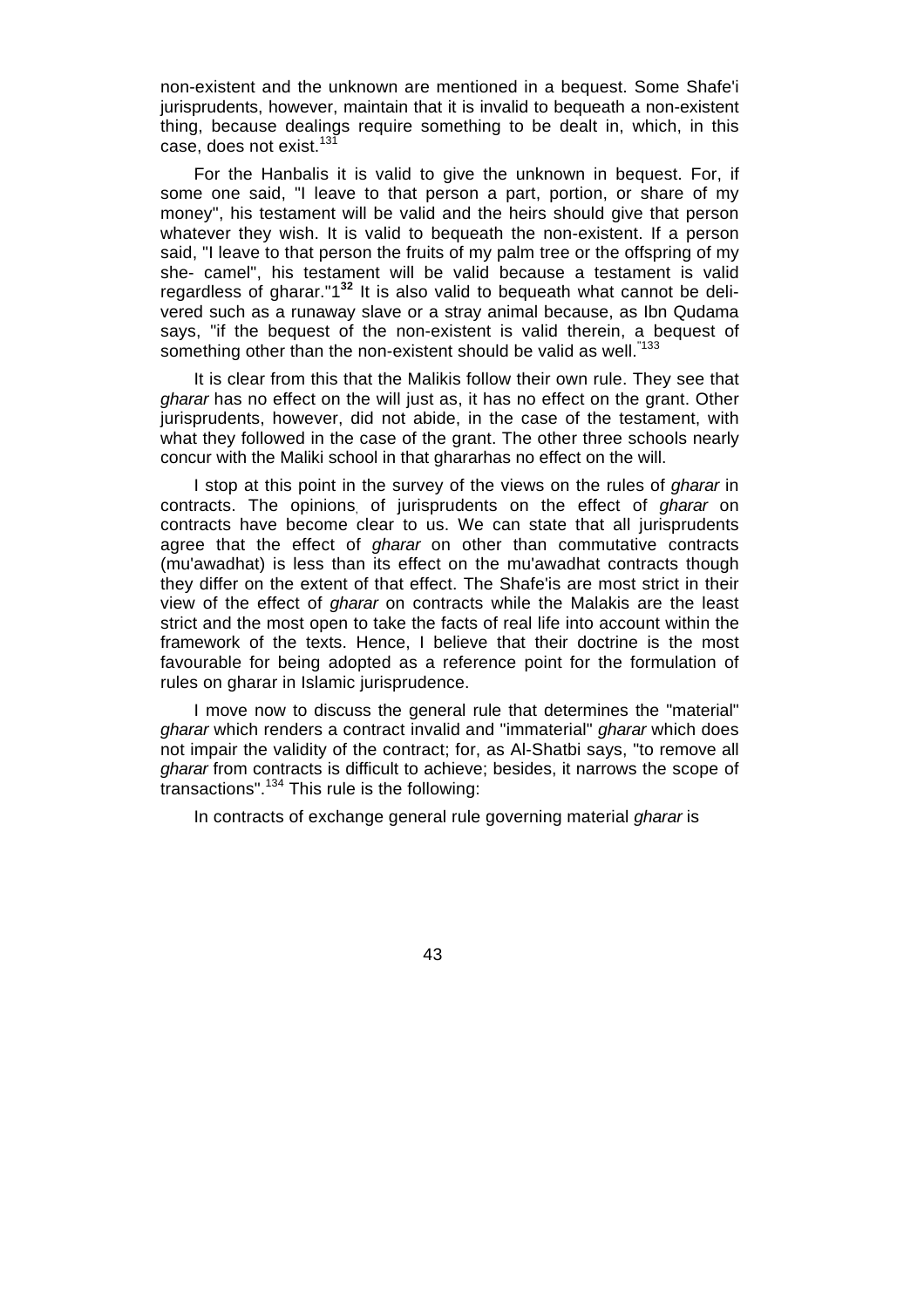that. the effective *gharar is* exorbitant, provided that the object of . the contract is the principal item, and that there is no pressing need for the contract.

This rule, or theory, has been drawn from the textual traditions *(hadiths)*  on *gharar,* the views of jurisprudents, and the many ramifications of the rules of *gharar.* It is clear from this rule that the effective or material *gharar*  must meet the following conditions:

- 1. It should be excessive or exorbitant.
- 2. That the contract is a contract of exchange.
- 3. The object of the contract is the principal item.
- 4. No need has impelled the concluding of the contract.

If any of these four conditions is absent, *gharar,* then, will have no effect on the validity of the contract.

Following is a brief account of these conditions:

### **First Condition:** *Gharar* **should be exorbitant**

Jurisprudents are agreed that the *gharar* which affects the contract is excessive *gharar* and that slight *gharar* has no impact at all. The wide differences that exist among jurists do not touch on this principle but they relate to its application, particularly in the "median" cases where *gharar*  oscillates between being excessive and slight. One jurisprudent would judge it to be excessive and declare the contract invalid whereas another would judge it to be slight and declare the contract valid. Among the examples agreed by jurisprudents to represent slight *gharar* which does not affect the validity of the contract we cite:

- 1) Selling a lined overcoat though the lining is not seen.
- 2) Selling a house though its foundations have not been seen.
- 3) Use of a (public) path or drinking water in return for a consideration despite differences among people regarding the amount of water they use and the time they spend in the bath.

Renting a house for a month, where the month can be thirty days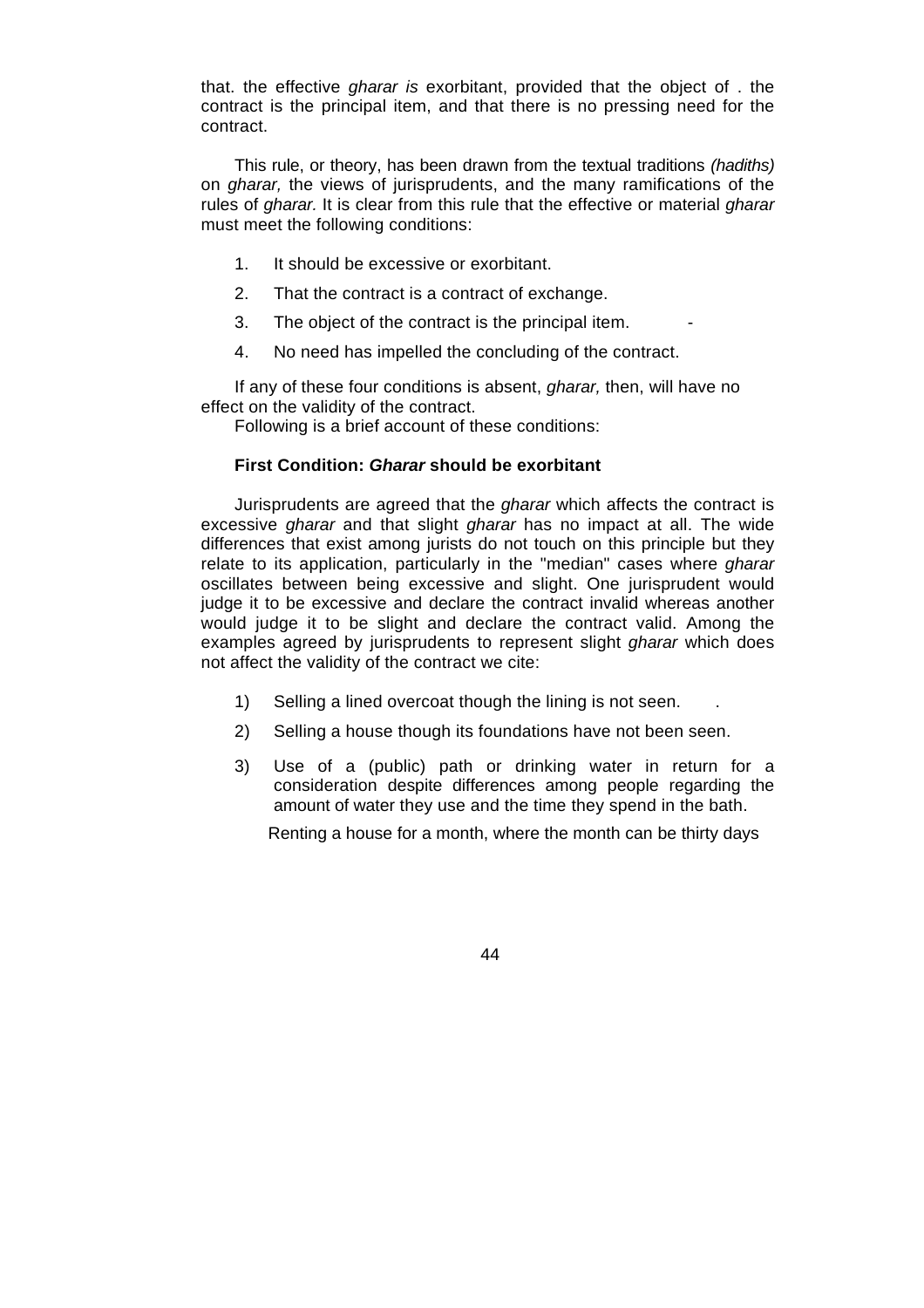or only twenty-nine.<sup>135</sup>

Among the examples agreed upon as laden with excessive *gharar* that impairs the validity of the contract we find:

- 1. The "pebble", "touch", and "toss" sales.
- 2. Selling the unborn animal without its mother.
- 3. Selling the fetuses and embryos.
- 4. Selling fruit before its emergence.
- 5. Selling the unborn animal (Habal-al-Habala).
- 6. Selling the find of the diver.
- 7. Selling the object of unknown identity without the buyer having the right to specify it.
- 8. Selling an object of unknown genus.
- 9. Deferment of the price to an unknown future date.
- 10. Salam sale of something whose future existence is unascertainable at the time of delivery.

It is clear from these examples that there is a very large divide between excessive *gharar* and slight *gharar* as agreed upon (by the jurisprudents). In this large area is to be found the medium or middle *gharar* whose effect on the contract is disputed. In fact, this disputed *gharar* is more' than the *gharar* whose effect is agreed upon. Its instances include these cases:

- 1. Selling what is hidden in the ground.
- 2. Selling in lump sum.
- 3. Selling at market price.
- 4. Selling at the price of the single unit.
- 5. The buyer selling the object bought before he receives it.
- 6. Selling produce that matures in successive phases.
- 7. Selling an absent object.
- 8. Sharecropping.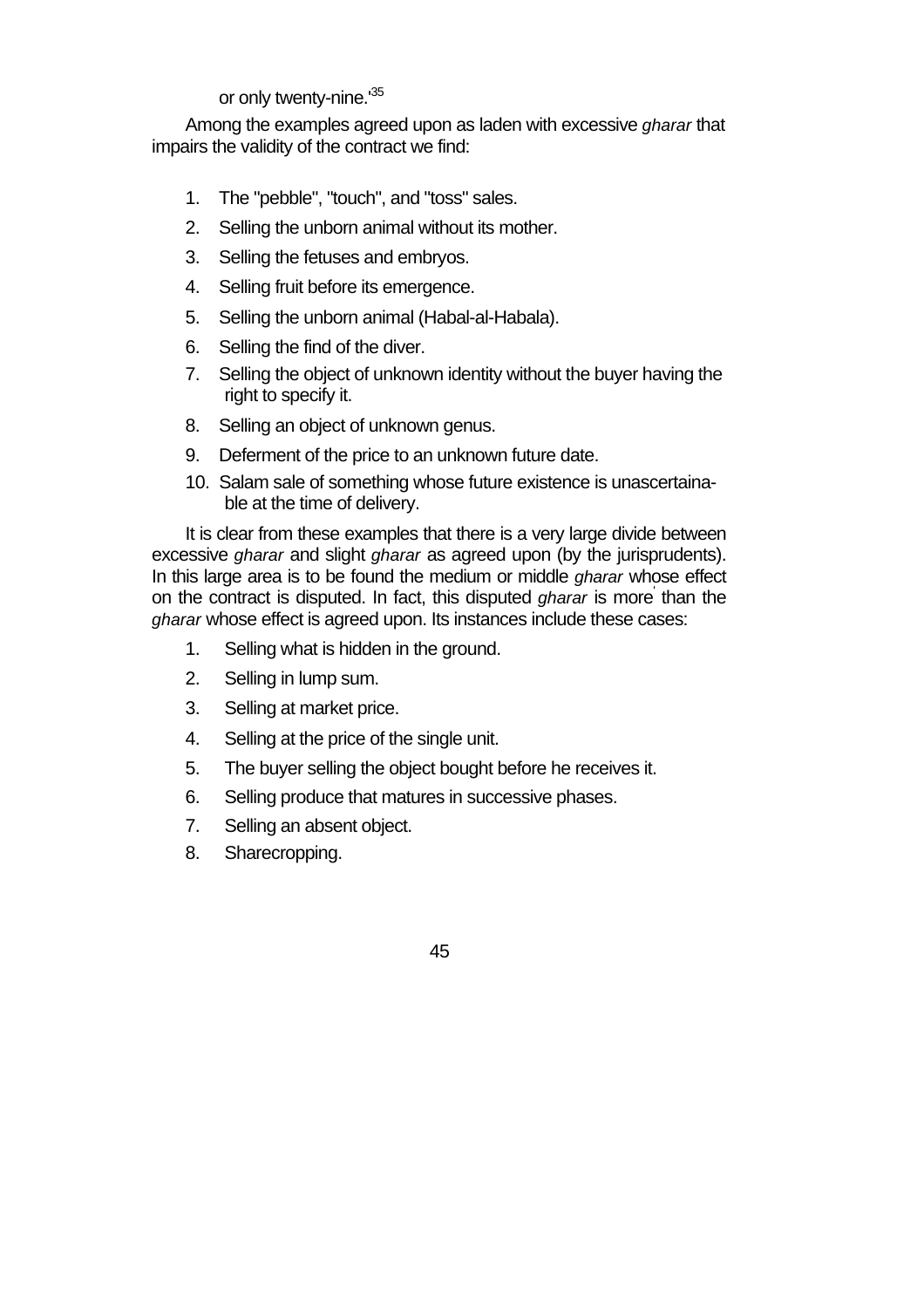Some jurisprudents have sought to lay down a rule, or a determinant for excessive and for slight *gharar.* Among them was AI-Baji who is of the view that slight *gharar is* that "from which hardly a contract is free; while excessive *gharar is* that which so dominates the contract that it comes to characterize it."**<sup>136</sup>** It is obvious, though, that this rule does not place a clear dividing line between the excessive and the slight because there is a large intermediate area between the *gharar* from which hardly a contract is free and that which so dominates the contract that it comes to characterize it.

I believe that it is not easy to lay down a rule which determines excessive and slight *gharar* for all cases. We shall always find that we have determined the two extremes and left the middle area undetermined, a matter that inevitably gives rise to dispute. Therefore, I am of the view that we should formulate a rule for excessive *gharar* alone saying that this is the effective *gharar* and that anything else is ineffective. The best rule is that mentioned by AI-Baji: "Excessive *gharar is* that which so dominates the contract that it comes to characterize it." The advantage of this rule is that it greatly reduces the disputes on the excessive effective *gharar* and the slight ineffective *gharar.* Moreover, it is-a flexible criterion because the characterization of a contract as *"gharar* contract" is inevitably influenced by the differences in societies and times. It is society that confers such characteristic on the contract. The pre-Islamic society has known contracts of this description such as the "pebble", "touch", and "toss" sales. Hence, Islam came to specifically forbid these sales and the sale of *gharar*  generally. Indeed, the term *"gharar* sale" gives the impression that the forbidden sale is that in which *gharar* dominates to such an extent that it becomes its hallmark.

### **Second Condition:** *Gharar* **should be in a Contract of Exchange**

*Gharar,* even if excessive, affects only such commutative contracts (mu'awadhat) as sale, rent, or partnership. For the basic rule in Islamic jurisprudence is the freedom of contract, unless a text in Sharia restricts such freedom. Since a sound hadith is available forbidding *gharar* sale it must be acted upon and consequently every sale that contains *gharar.* This entails that *gharar* affects only the sale contract. Further consideration of *gharar* shows us that *gharar* has been banned in sales because it opens the way for animosity, rancour, and the unlawful devouring of the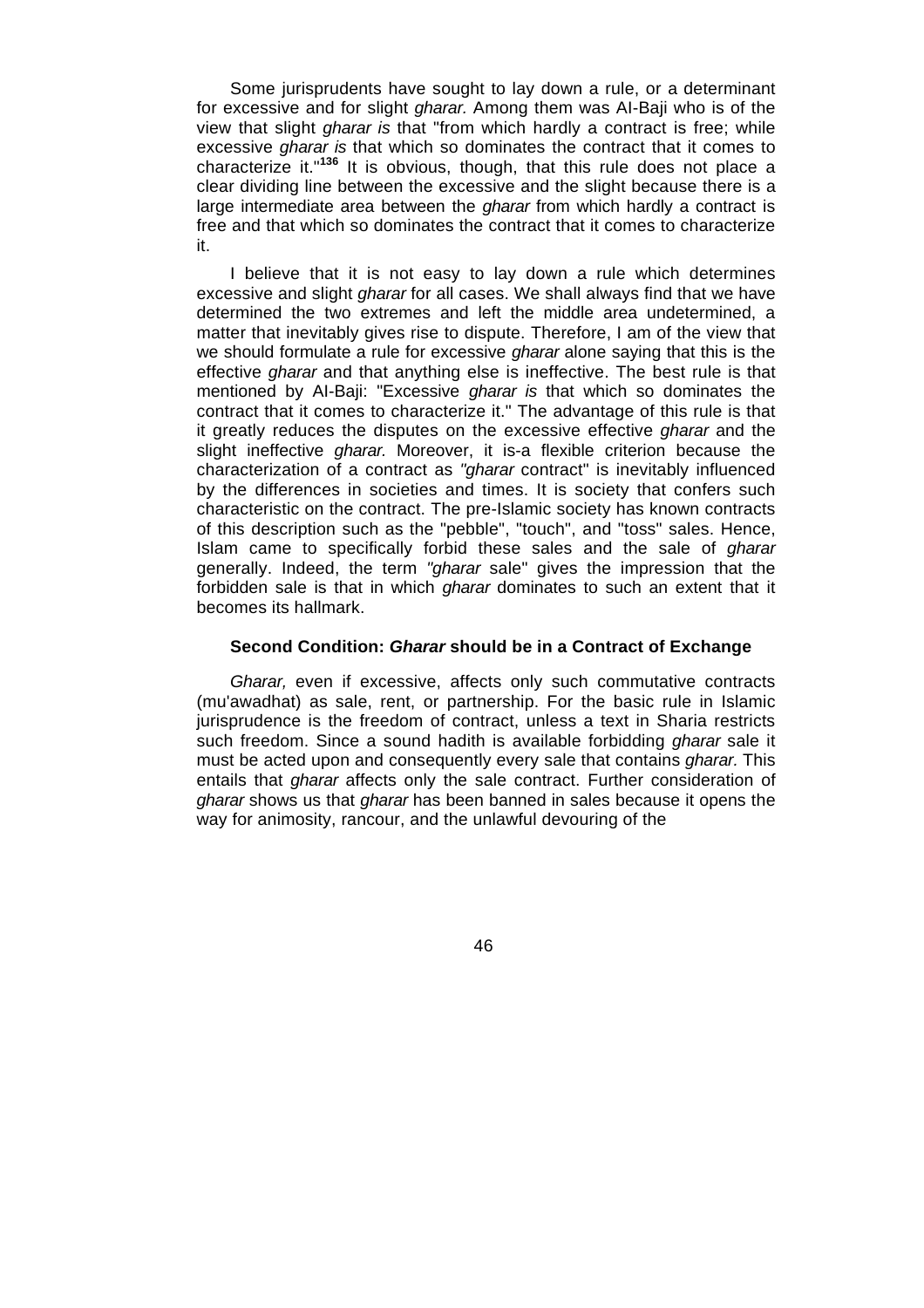property of others as the Prophet (p.b.u.h.) has indicated in the hadith forbidding the sale of fruits before they show signs of readiness. Since the substance of this prohibition relates to all contracts of exchange (mu'awadhat), we grouped these contracts with sales, concluding that *gharar* affects them as it does the sale contracts.

However, the substance of the *gharar* that has been forbidden in sales, does not obtain in other contracts. Therefore, *gharar* should have no effect on them because there is no evidence, such as a text (tradition) or a sound analogy to forbid *gharar* in these other contracts.

Gratuitous contracts, such as a gift, for example, do not involve disputes or unlawful gain of property . For if someone granted the other the crop of his palm tree next year, the grantee will benefit of these fruits, many or few, should the palm bear them. But if the palm did not bear fruit, the recipient will have lost nothing because he paid nothing in exchange. This is unlike the case when someone sells to another the crop yet to be borne by the palm. In most instances, such contract will lead to one of the contracting parties unjustly taking the property of the other and to dispute and haggling. For sale is normally concluded on the basis of near parity between the countervalues exchanged, the object and the price, and if it turns out that there is much discrepancy between them their will be regret, dismay, animosity, and unlawful gain. Therefore, it is both wise and just to ban every contract that may give rise to any of. these so that exchanges (mu'awadhat) may be smooth and the causes of dispute eliminated.

Similar to the gratuitous contracts in that *gharar* does not affect them are the contracts of non-financial exchanges such as marriage and agreement to *a "KhuP'* divorce. For the money paid under these contracts is not an end in itself. Thus, if there is *gharar* ircthe dower or consideration of *"KhuP'* (agreement to divorce by the husband in exchange for money or property that he had given to his wife being returned to him by her, Tr), this should not affect the proceeding. If, for instance, a man marries or divorces a woman by *khul'* against the fruits produced by a palm tree, then this designation will be valid because *gharar* in it does not lead to the harm that occurs in the case of price or lease. This is because the contracting parties in marriage or *khul'* do not seek financial gain by this contract as is the case in sale, for instance. If one of them does not get the money he had hoped for, he will not be dismayed, since he has achieved his original purpose of the contract. Indeed, he had entered into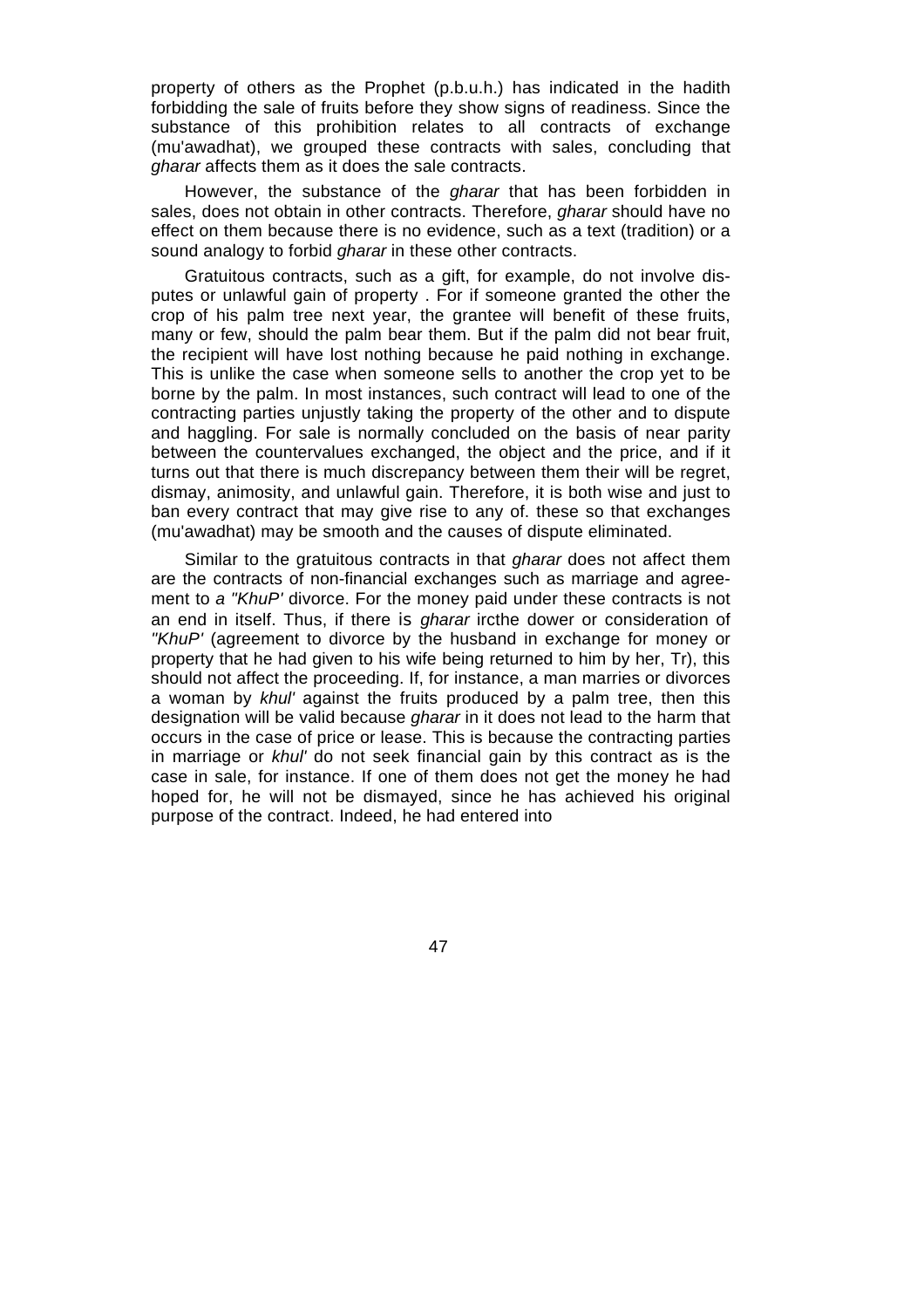the contract primarily on the basis of forgiveness and disregard of its financial aspect.

Although this point is self-evident, I have dealt with it at some length since my position is that of the Malikis and not of the majority of jurisprudents: For the majority are of the view that ghararaffects even the gratuitous contracts and we have cited their views on *gharar's* impact on gifts and bequests.

### **Third Condition:** *Gharar* **must affect the principal object of contract**

There is no disagreement among jurists on the rule that gharar which affects the validity of a contract is that which obtains in things originally or principally contracted. *Gharar* in that which is subsidiary or derivative to the thing intended by the contract does not affect the contract in accordance with a legal maxim of Islamic law which says: "Things may be lacking in derivatives that are not lacking in others.<sup>"137</sup>

**Examples** of this include:

(1) Sale of the fruit whose signs of readiness have not yet emerged along with the principal

It is impermissible to sell only the fruit of a tree whose 'signs of readiness have not yet emerged because this involves *gharar.* But the sale will be permissible if such fruit is sold along with its principal or the tree bearing it on the strength of the Prophet's (p.b.u.h.) saying: "If a palm tree is sold after it has been fertilized then its fruit should go to the person who sold it unless the buyer demands it as a condition of sale." This means that it is permissible for the buyer of the fertilized palm tree to lay a condition that the fruit goes to him along with the principal. Should the seller accept this condition then the sale will cover the tree and the. fruits even though the fruit has not yet shown signs of readiness. lbn Qudama says in justification of this principle: "For if he sold it (the fruit) along with the principal (i.e. the tree) it becomes an ancillary to the original subject-matter of the sale contract and, consequently, the possibility of ghararin it will not be harmful,"**<sup>138</sup>**

(2) Selling the unborn animal with the mother Selling the fetus but not the mother is not permissible because this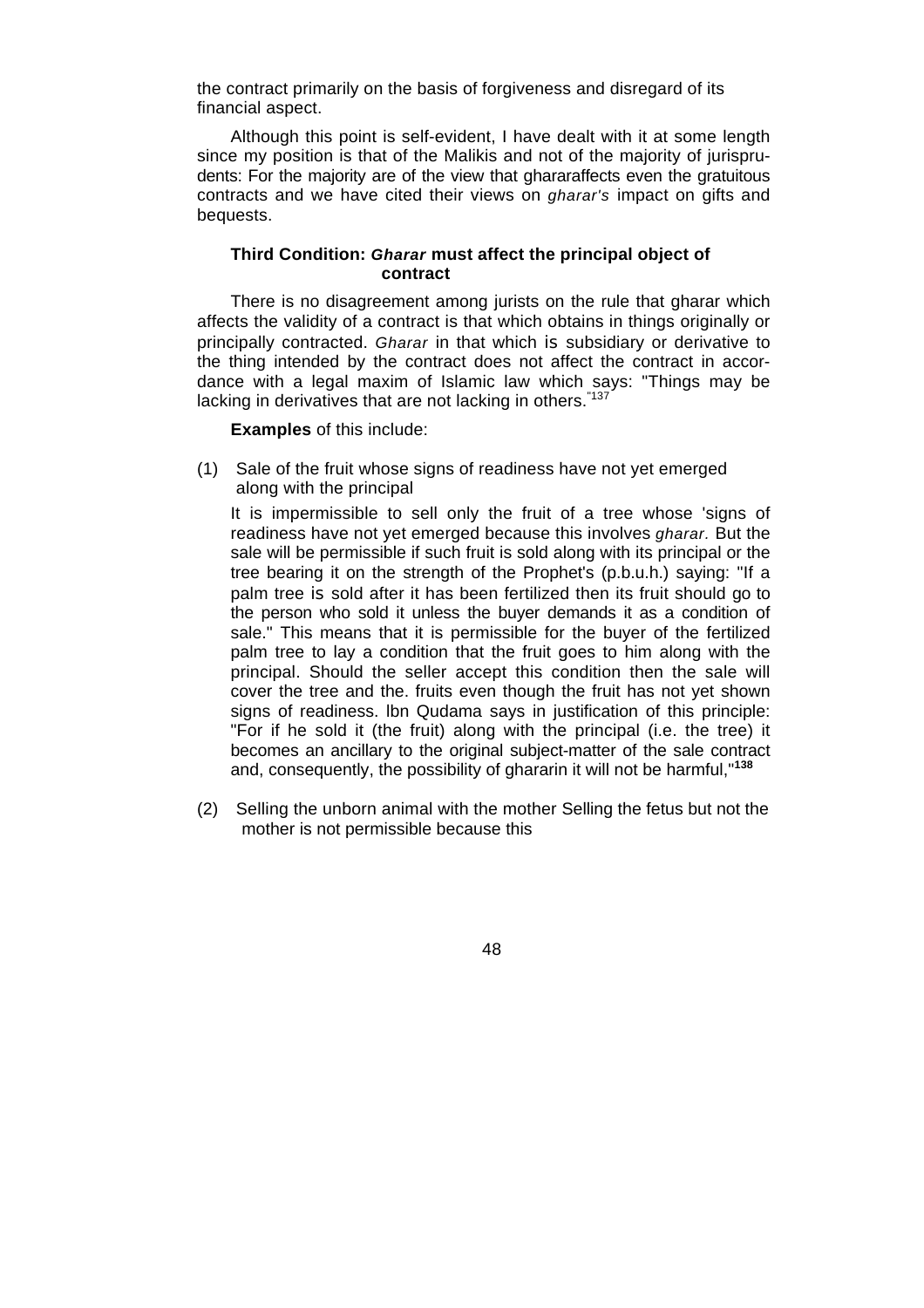entails *gharar,* But selling the fetus with the mother is permissible as when someone says to another: "I sell you this ewe", and the fetus will be included in the bargain. Any *gharar* in it (the fetus) will not be harmful because it is a subsidiary of the thing sold.<sup>139</sup>

(3) Selling what lies in the ground

As an example of this permissible sale, some Hanafi jurists maintain that it is valid to sell what lies in the ground if the existing part is larger or more voluminous than the non-existing part because the latter is then a subsidiary to the former.<sup>140</sup> Some Hanbali jurisprudents also said that this type of sale is permissible if the intended part of the sold object is apparent because the hidden is a subsidiary part of it and ignorance of it will not be harmful.<sup>141</sup>

### **Fourth Condition: That There** is **no Need to be met by the** Contract

It is a condition of effective *gharar* in a contract that people should not be in need of that contract; for if there is any need for it, *gharar* will not affect it even if it were exorbitant and even if the subject is a contract of exchange (mu'awadhat). All contracts have been ordained because people need them and one of the unanimously agreed upon principle of the *Shari'a is* the principle of "removal of hardship" on the strength of the Quranic verse: "He made no hardship for you in religion."142 There is no doubt that barring the contracts that people need puts them into hardship. Hence, it is the Lawgiver's justice and mercy to permit contracts that people need even if they contain *gharar.* 

### **What is Meant by "Need"?**

According to Al-Suyouti, need is the state where a person suffers hardship and difficulty if he does not take a forbidden thing, though he 'does not die as a result.**<sup>143</sup>** Thus, need for a certain contract occurs when not concluding the contract means that a person suffers hardship and inconvenience because he loses a benefit recognized by the Shari'a.

### **The Need is a Step Below Necessity**

We notice that in his definition of need, Al-Suyouti mentions the phrase "though he does not die". This phrase distinguishes "need" from "necessity"; for, according to Al-Soyouti, "necessity" occurs when a person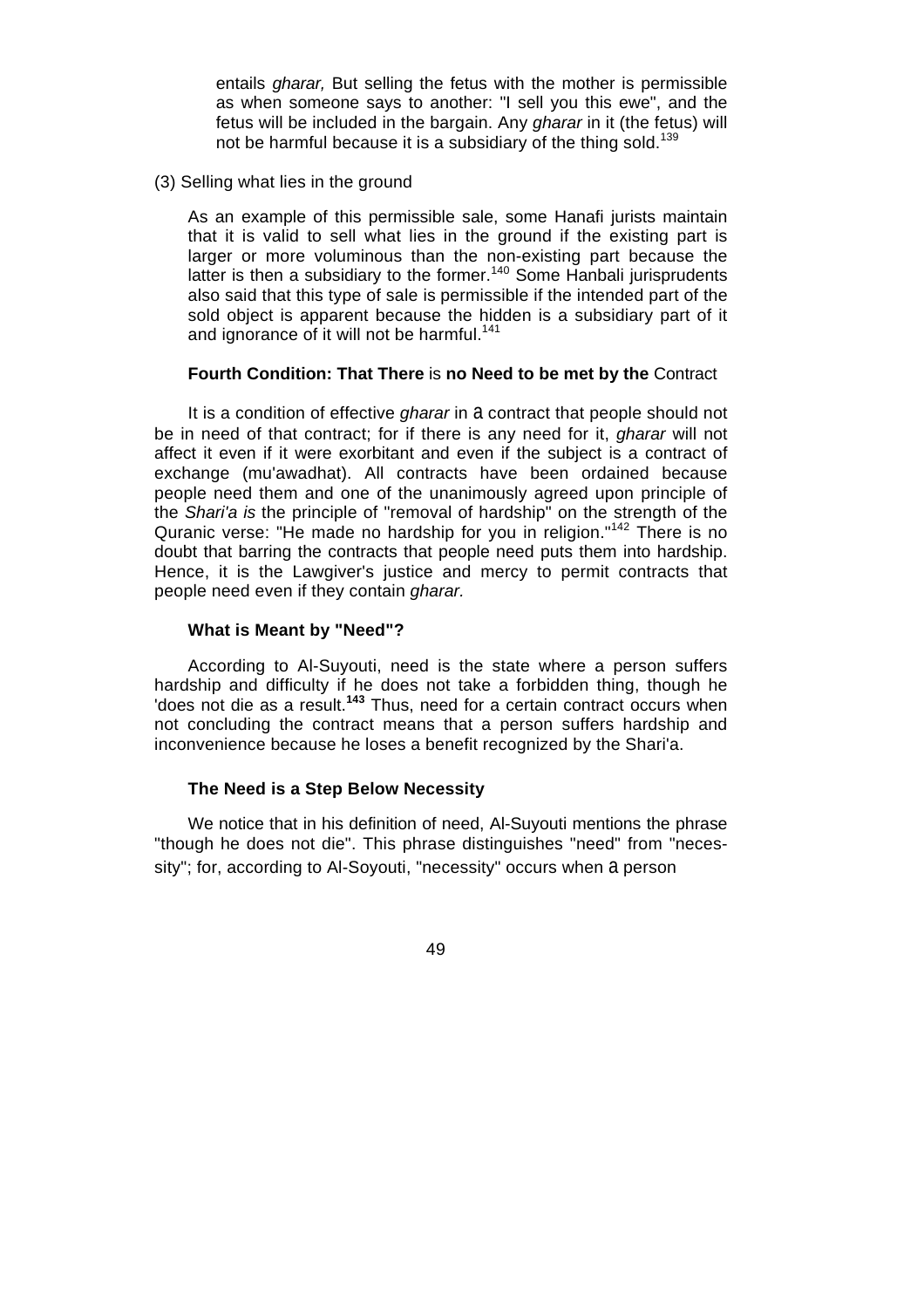is in such a state that if he does not take the forbidden (thing) he will die or be near death.<sup>"144</sup>

Attention should be drawn to the fact that in their discussion of *gharar*  many jurists do not distinguish between "need" and "necessity" using the latter in place of the former. In fact, "necessity", in the definition I mentioned above, rarely, if ever, occurs in our present context. Therefore, I can state that in all cases where jurisprudents used the term "necessity" they really intended' "need'.'.<sup>145</sup>

### **The Recognized Need is General or Special**

Need may be general, where it affects all people, or it may be special affecting a group of people like the inhabitants of a town or the practitioners of a profession. It may also be personal affecting one individual or several individuals. Need, be it general or special, is described by jurisprudents as having the status of necessity. In the Mujallah we read: "Need, whether general or special, has the status of necessity.",4s .

Leasing is an instance of the general need. Al-Soyouti says on the permissibility of leasing: "Analogy calls for leasing to be banned because it is a contract on benefits which have not yet materialized. But it is permitted because of the general need for. it, and need, if it is general, is like necessity." An example of the special sale is salam (deferred delivery of the sold object in sale) which was made permissible because farmers need it although the majority of jurisprudents say it contains *gharar.* Al- Shawkani says: "Jurisprudents have disagreed whether it is a gharar contract made permissible because of need or not."<sup>147</sup>

#### **The Recognized Need is Specific**

**.** Need that renders *gharar* ineffective must be specific. This means that all legitimate means to attain the goal are  $\overline{S}$  blocked except for that contract which involves gharar. For, if it is possible to attain the purpose through another, *gharar-free* contract, then the need for the gharar contract will not in effect exist. Thus, it is impermissible to hire ewes to drink their milk and it is also impermissible to sell their milk while still in their udders because the need here is not specific since it is possible to buy the milk after it has been milked. But jurisprudents agree that it is permissible to hire a woman to breast-feed a baby since suckling can only be in this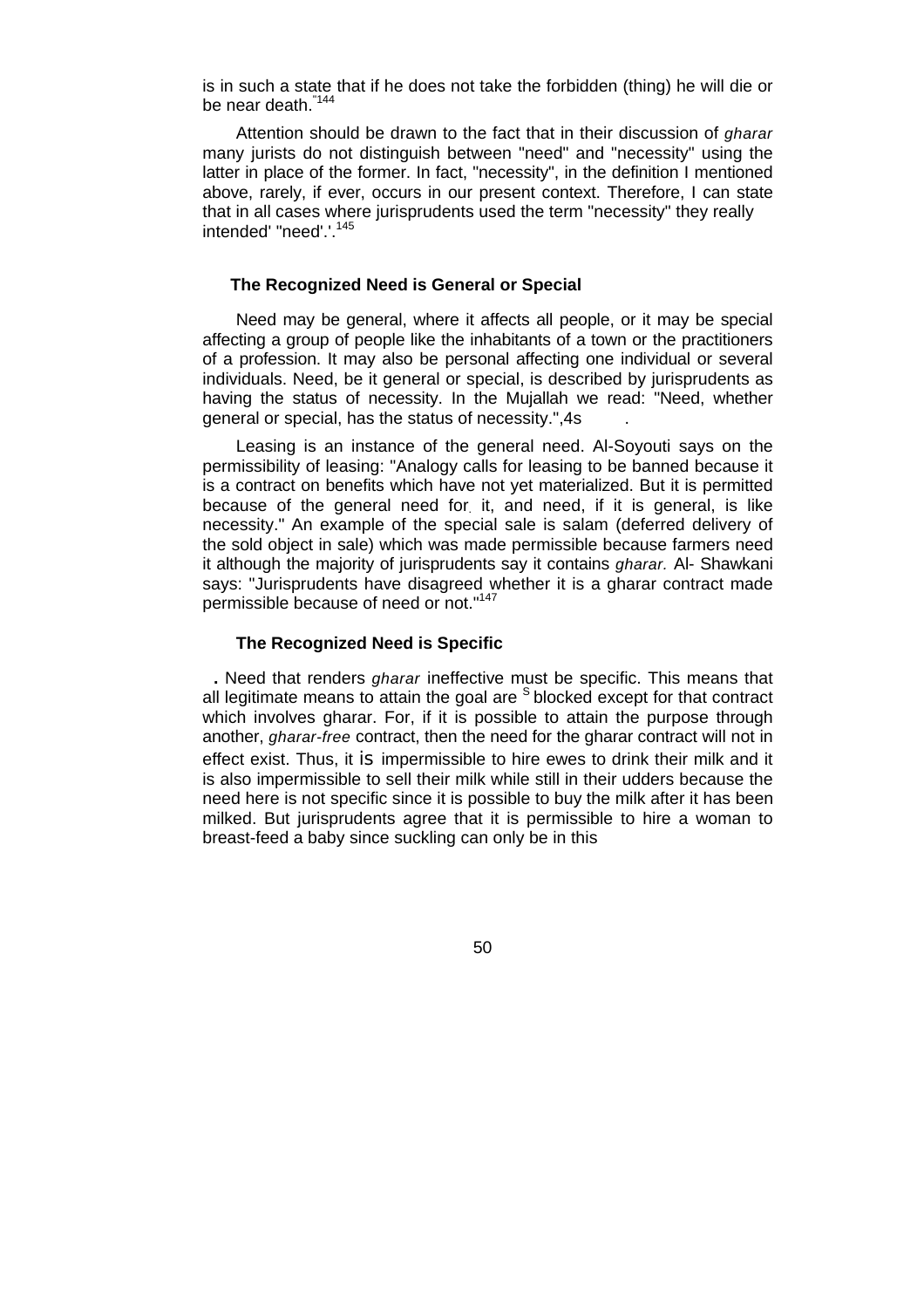way. The need for this contract is specific.

### **Need Is Measured by Its True Proportions**

This is one of the well-known legal maxims of Islamic law and it means : whatever is made permissible on the basis of need should only be allowed to the extent of removing that need. The following are among the relevant applications of this rule relating to our topic:

- (1) The Hanafis have held that the option of specification applies to no more than three things, because the need can be removed by examining three objects. Al-Kasani says: "...need is warded off by selection from among three, since things are only good, middling, and bad. Any increase (over this number) is to be judged in accordance with the original analogy."**<sup>148</sup>** The original analogy, of course, stipulates that sale of an unspecified item out of many is forbidden because it involves *gharar* resulting from ignorance.
- (2) It is permissible to set a wage for a hired hand though the work to be done is still unknown but it is impermissible to hire a person for an unspecified wage, for need applies to the ignorance of the work (to be done) but does not apply to ignorance of the sum to be paid for hiring. Al-Baji said: "The wage should not be unknown for there is no necessity requiring this. But work may be necessarily unknown."**<sup>149</sup>** Ibn Al- Arabi adds: "The abandonment of a rule because of necessity does not apply to cases where there is no necessity involved." '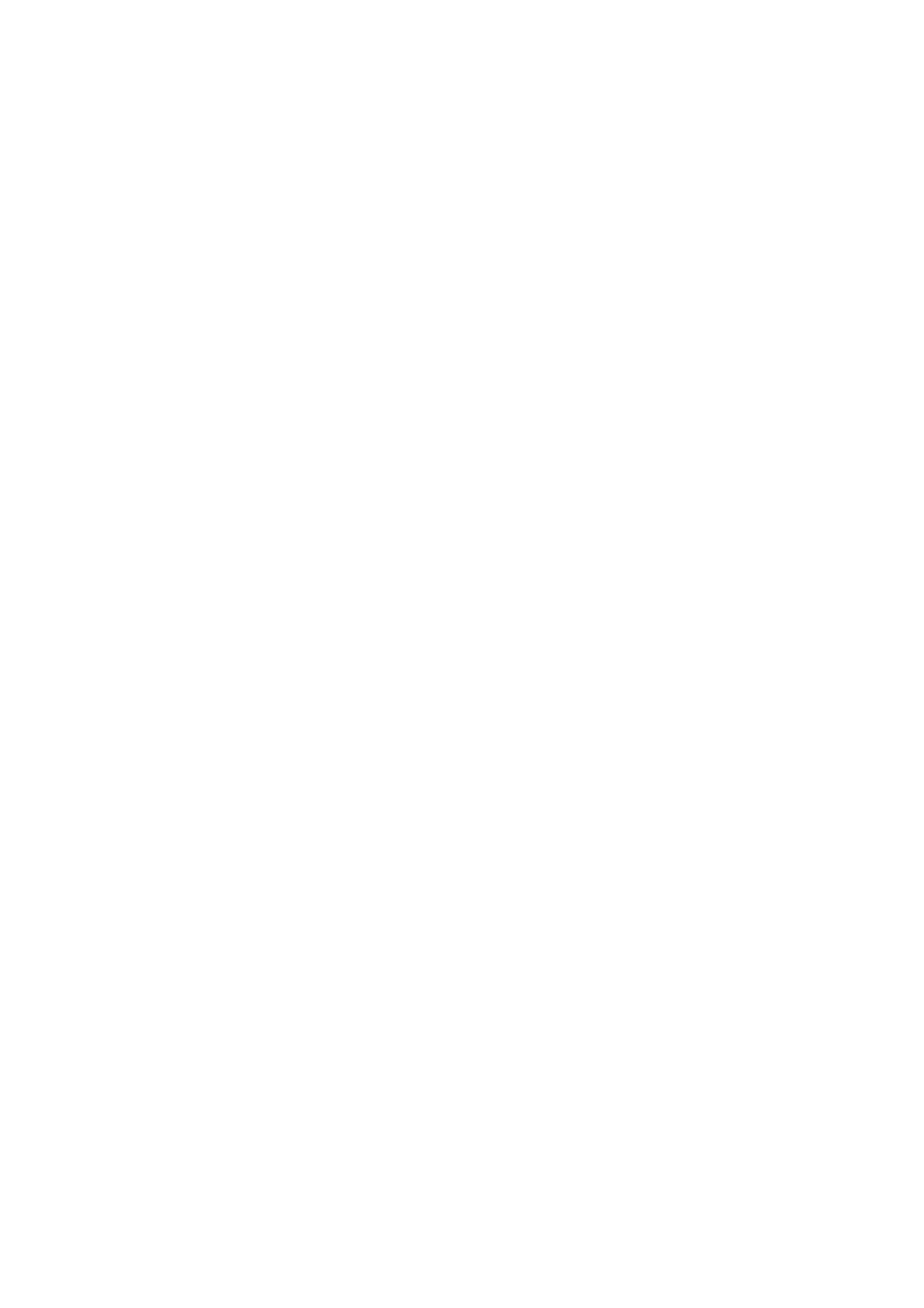Chapter IV

# **EFFECT OF** *GHARAR* **ON CONTEMPORARY TRANSACTIONS**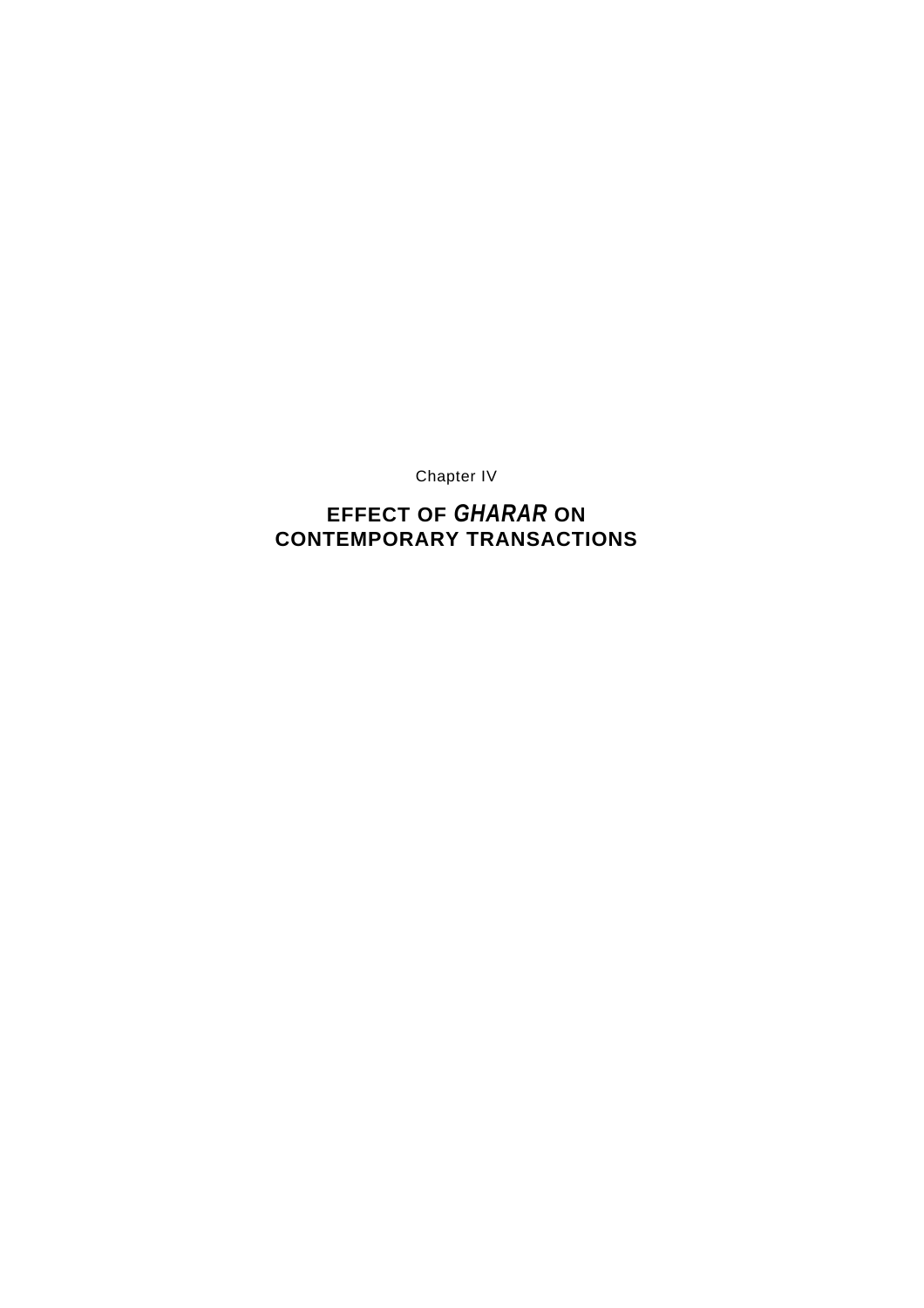# **EFFECT OF** *GHARAR* **ON CONTEMPORARY TRANSACTIONS**

In non-Islamic and in many Islamic countries, modern financial dealings derive their rules from positive law which is diametrically opposed to Islamic jurisprudence *concerning the* question *of gharar. As we have seen,*  Islamic jurisprudence studiously *avoids gharar in contracts. Positive law, on the other hand,* does *not admit that gharar has an impact on a contract* as long as the contracting parties have willingly entered into such contract, except in a very limited number of cases which positive law considers contrary to public order or morals.

There are many types of contemporary dealings in Islamic countries and international markets that contain excessive and, hence, invalidating, *gharar. Of these we cite the* following:

# I. *GHARAR* **CONTRACTS IN THE LAWS OF SOME ISLAMIC COUNTRIES**

The Egyptian Civil Code speaks in Chapter 4 of Part II about four contracts - gambling, betting, a salary for life, and insurance - under the *rubric of "Gharar Contracts".* It bans gambling and *betting, with some*  exceptions, and permits a salary for life and insurance.

These types of contracts that are found in the Egyptian Code, and in the laws of some Arab countries that borrowed from it, are undoubtedly *gharar contracts* under *the* Islamic jurisprudence *as* explained *above. They*  are all, forbidden because they are contracts of exchange that involve unjustifiably excessive *gharar.* 

**Gambling** in all its forms is forbidden in Islamic jurisprudence. Betting, *in the* legal *meaning is a form of* gambling. *The bet, or rehan, that is*  allowed by Islamic jurisprudence falls outside the concept of betting in *the*  legal *sense because that* permissible *rehan* involves *a commitment from one party only whereas the modern* law *concept of rehan both* parties must make a commitment in a bet.

The exceptions specifid in modern law are also unacceptable in Islamic jurisprudence. Bets between contestants in sports, a type allowed by the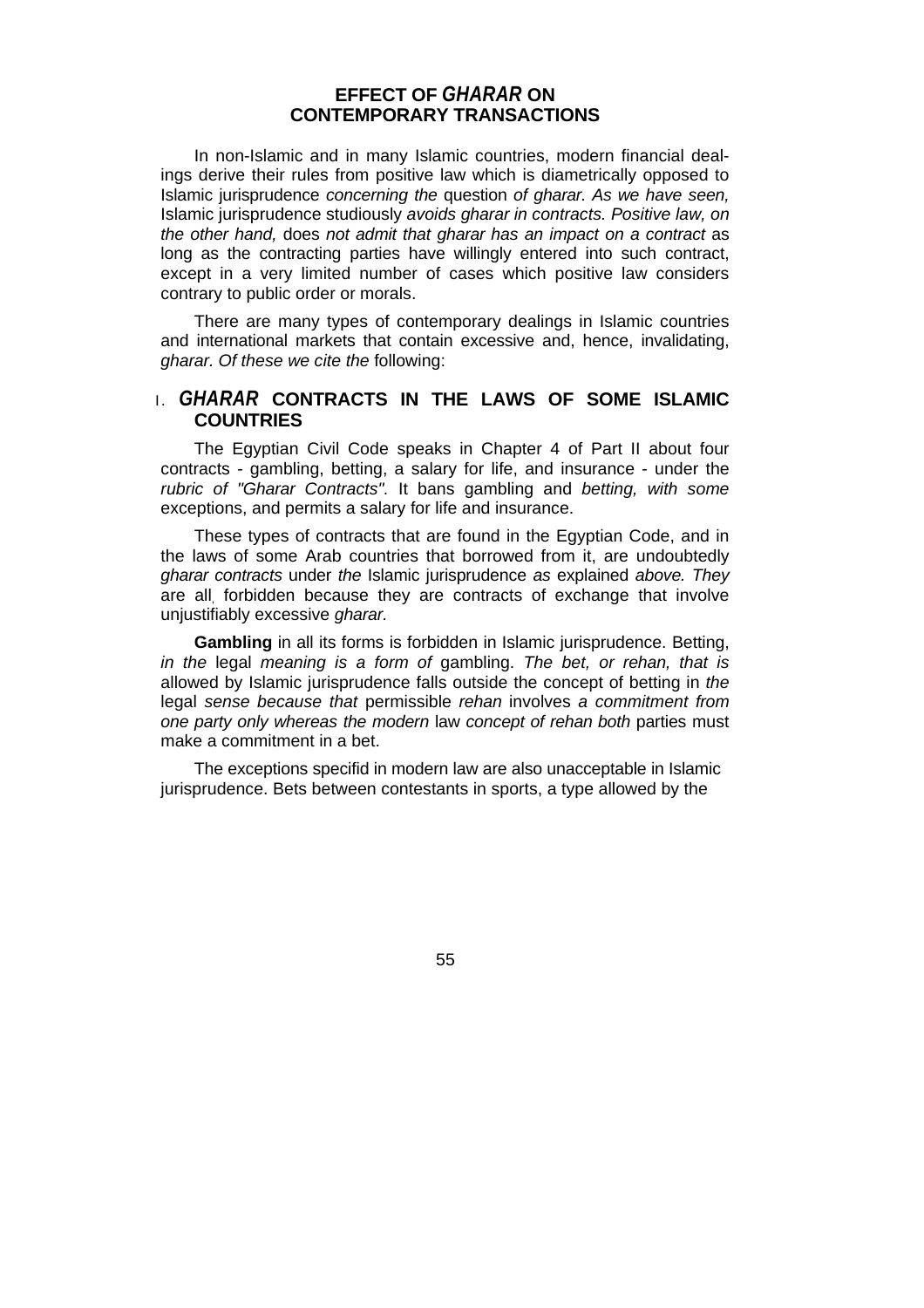law as an exception, is impermissible under Islamic jurisprudence whether *in a horse race or anything* else. *There is no difference in* Islamic jurisprudence between a bet concluded among the contestants themselves and another concluded by others because both are a form of gambling so long as each of the bettors is exposed to profit or loss.

Similarly, lottery for philanthropic purposes which is permitted by law is not permitted by Islamic jurisprudence because it is a kind of gambling, and gambling is haram (strictly forbidden by divine text) whatever the motive for it. Indeed, in pre-Islamic gambling *(mayser),* which Islam banned by *a text in the Quran, the winner* distributed *his winnings among the* poor *boasting about it* and *hardly* keeping *anything for* himself.*<sup>15</sup>*' This, *in fact,* is the "benefit" *(nafa'.)* of maysir referred to in the Quran which, nevertheless, is banned because its evils exceed its benefits: "They ask you concerning wine and gambling *(maysii) ;* say there are therin a great sin and *benefits for* people but *the sin is* larger *than the benefits."'52*

The law has permitted the salary for life where a person makes a commitment to another to give him a regular salary for life with or without consideration in return. By agreement of jurisprudents, a salary for life against a consideration is not permitted pursuant to the rule of *gharar* in contracts of exchange or mu'awadhat. There is needlessly. excessive *gharar* involved in the contract of a salary for life. But the salary for life without consideration in return is permissible under the principle that *gharar has no effect on gratuitous contracts.<sup>153</sup>*

As for the insurance contract**,** it is as called in positive law, *a gharar*  contract. The law speaks of commercial insurance which is an exchange (mu'awadhat) contract between the insurance company and the insured party. This is a new contract which has been the object of extensive disagreement among contemporary jurisprudents ever since it spread in Islamic countries. The dispute was resolved by the Islamic *Fiqh* Academy in Jeddah (Saudi Arabia) at its second session in 1406 A.H.(1985 A.D.) in the following resolution: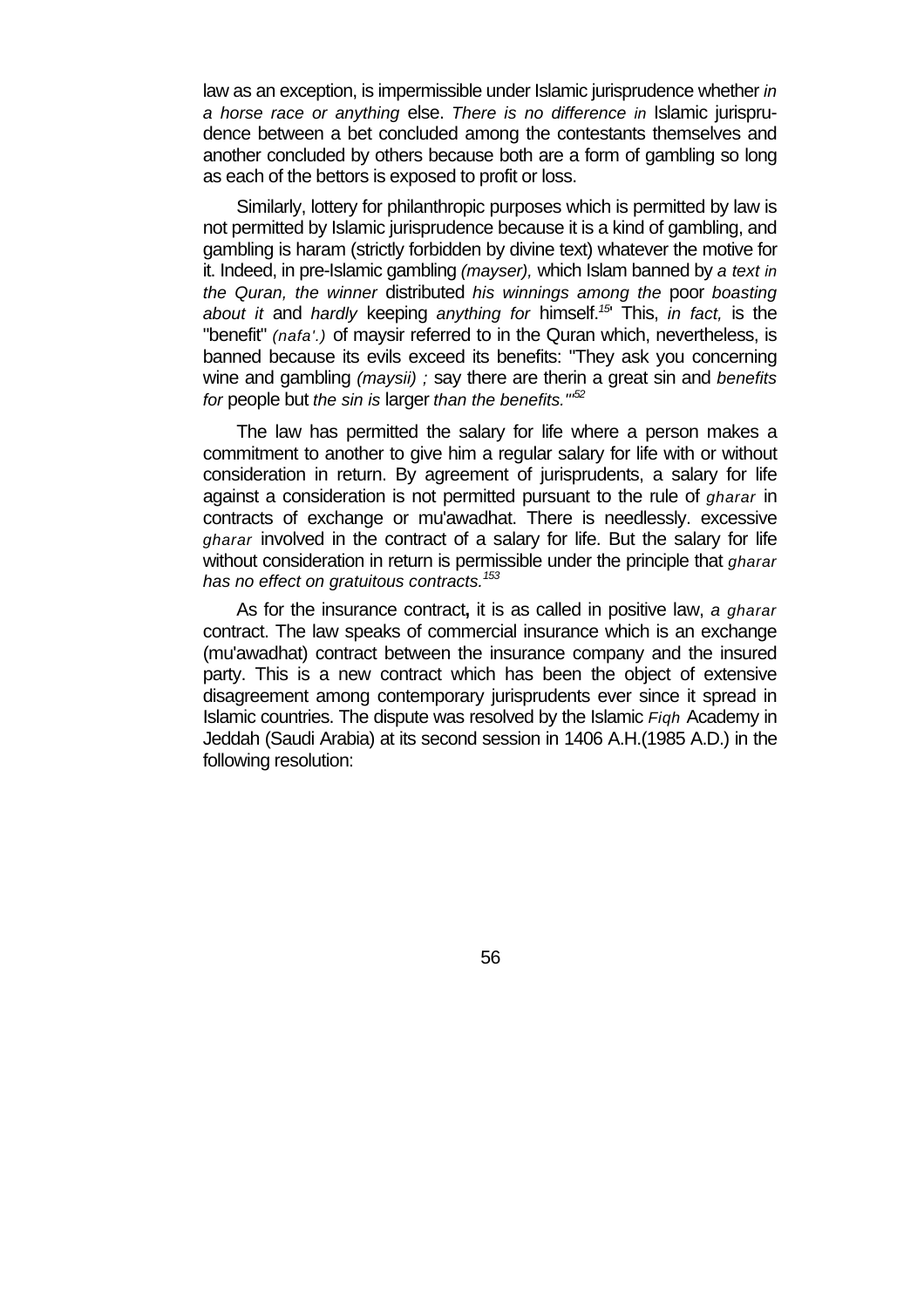Resolution N.2 On Insurance and Re-Insurance

The OIC Islamic *Fiqh* Academy, at its **second** session held in Jeddah on 10-16 Rabi'II, A.H. **(22-28 December 1985),** 

Having considered presentations by scholars taking part in the symposium on the topic of insurance and re-insurance,

Having discussed the studies submitted,

Having intensively studied all forms, types, principles and purposes of insurance and reinsurance,

Having examined the views of other jurisprudence councils and scholarly bodies in this connection,

Resolves That :

- (1) The commercial insurance contract with the fixed premium **offered** by commercial insurance companies is a contract that contains excessive and, hence, **contract-invalidating** *gharar.* **Therefore, it** is haram (forbidden) by the Shari'a.
- (2) An alternative contract that meets Islamic principles for transactions is a cooperative insurance contract based on voluntary contributions and cooperation. The same applies to re-insurance based on **coopera**tive insurance.
- *(3)* Islamic countries should be called upon to set up **cooperative** institutions of insurance and re- insurance in order to free Islamic economy from exploitation and from violation of the order that God has ordained for this *Ummah.*

It should be noted that all insurance and re-insurance companies in the Sudan have converted into cooperative insurance and re-insurance companies abiding by the rules of the Islamic Shari'a.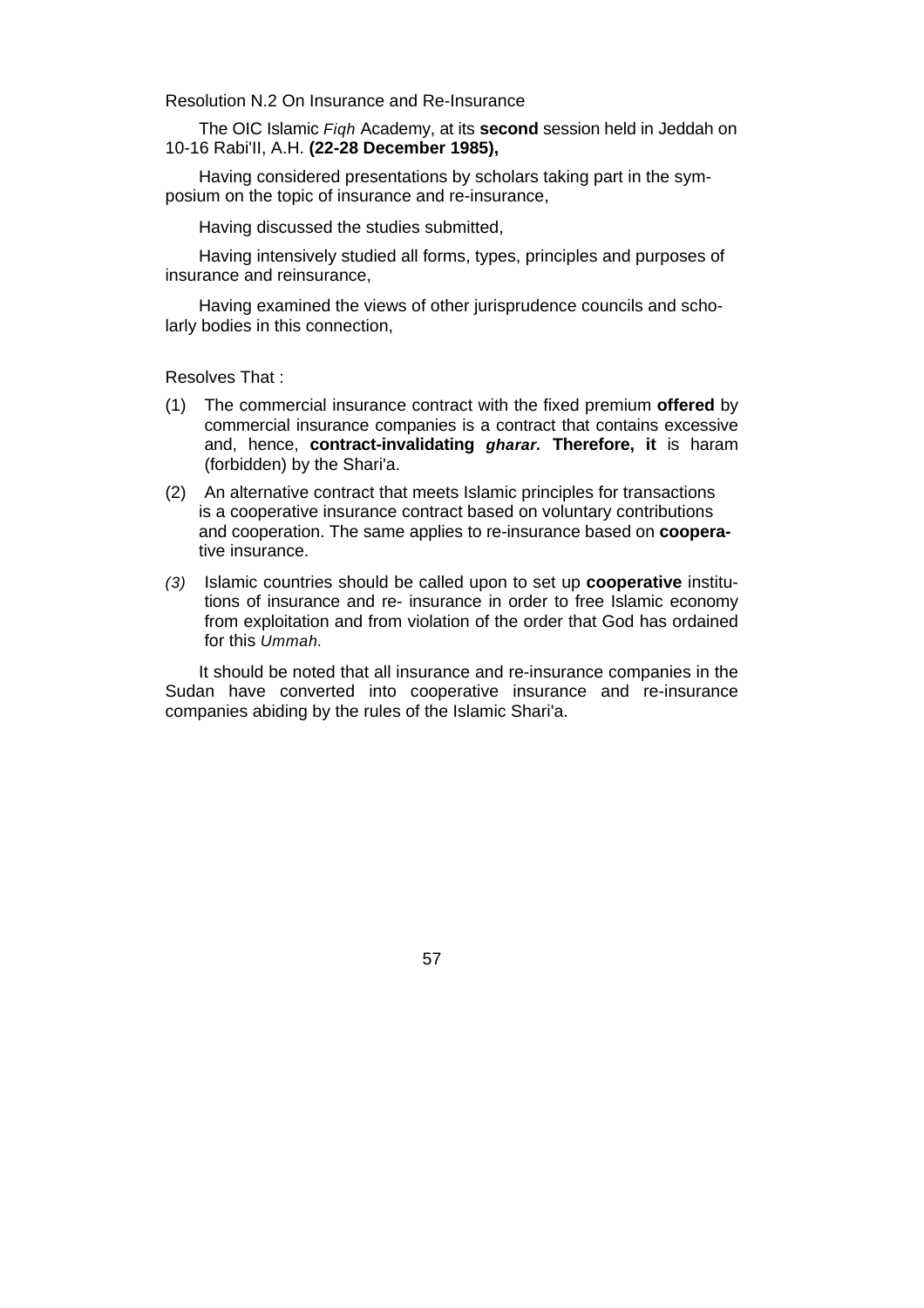# **II. OTHER** *GHARAR* **CONTRACTS ACCEPTED UNDER POSITIVE LAW**

Positive laws mentioned only the four types of contracts set down in the Egyptian code as contracts of *gharar.* However, *gharar* contracts that are in practice and are approved by positive laws are many. In the following pages we mention only two of them: the sale of futures and the sale of things not owned by the seller.

### (1) **THE SALE OF FUTURE THINGS**

 **.** 

The sale of futures in positive laws and contemporary dealings finds its equivalent under Islamic jurisprudence in the sale of the non-existent (thing). We have seen that the majority of jurisprudents have absolutely banned the sale of the non- existent although some of them only banned the sale of the non- existent which involves *gharar.* This latter is the view I favoured. However, positive laws provide that "the object of commitment may be a future object."<sup>154</sup> This means that the sale of things which do not exist at the time of the contract is permissible under the law whether their future existence is customarily ascertainable or only likely to exist. The sale of non-existent things which are certain to exist by custom is accepted in the Shari'a under the view ' I have, chosen as in the sale of fruits after their readiness has been ascertained, the sale of *salam,* or the sale of something whose manufacture .is commissioned.

There is, however, a wide difference between positive law and (Islamic) jurisprudence concerning the sale of these things if they have merely a chance to exist, i.e. they may or may not come into being. Islamic jurisprudence allows this type of sale only within narrow limits and according to only some jurisprudents, as in the case when the postponement of the sale until these things exist or become certain to exist creates hardship and inconvenience, for example, the sale of watermelons which have not 'yet emerged and such like, along with those that have emerged and whose signs of readiness have become apparent. • •

Positive law, on the other hand, permits the sale of things that **are**  likely to exist according to whichever formula the two parties to the sale find to their satisfaction. It only excepts the future inheritance from this license. The law, for instance, allows the farmer to sell the crop to **be**  produced by his land even before this has been grown. This sale can be either conditional on the existence of the crop, much or little, or it can be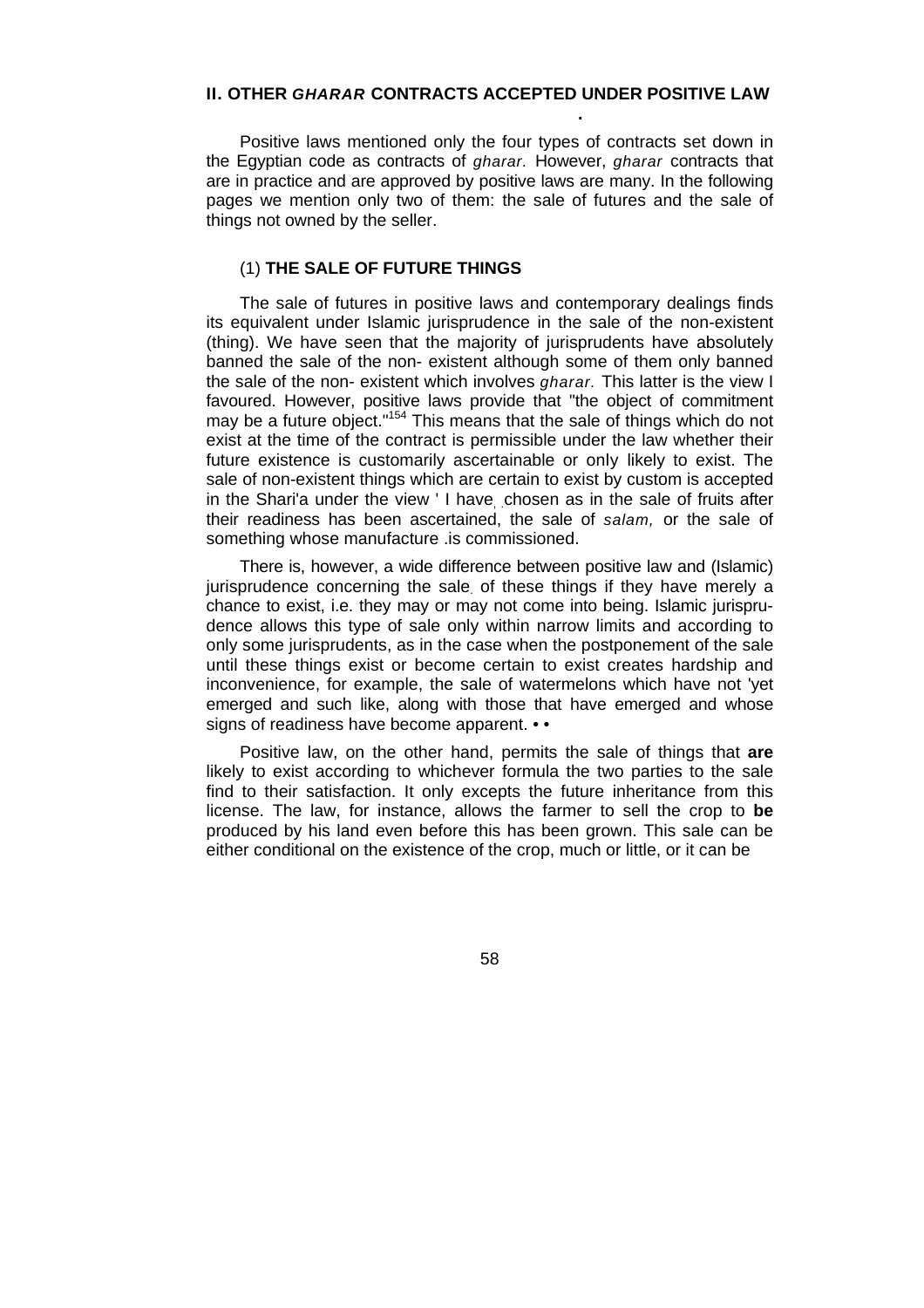immediate with the farmer guaranteeing the existence of the crop, or still it can be immediate with the buyer taking upon himself the consequence of the crop not being available. There is also nothing against "juzaf" (or lump sum) safe covering all that the land produces, or at the price of a unit, i.e. each *ardab (a* measure of cereals) at such and such a, price.

All these forms, and others like them, that are familiar in the markets are forbidden in Islamic law. There is no scope for *ijtihad (i.e.* use of independent judgement) in some of these sales because there have been specific texts banning them in addition to the general text that forbids the *gharar* sale. These include: the farmer selling all the yield that his land and trees produce before its soundness and its safety from pests and diseases has been established. This is because there is a hadith forbidding the sale of the fruit before its soundness appears. There is no difference between the sale being immediate or conditional on the existence of the crops because *gharar* exists in both cases. In the latter case *gharar* comes from ignorance of the quantity of the sold object, and in the former case gharar comes from two things: ignorance of the existence of the sold object and of its quantity if it exists.

These forms of sale also include the sale by breeder of the offspring of his livestock or by the fisherman of the catch of his net. This is because there is a (hadith) forbidding the sale of what is in the wombs of females and of the diver's strike or catch.

On the other hand, among forms of the sale of future things that may be considered is when the farmer sells what his land or trees produce at the price of the single unit: by selling the fruits to be produced by his orchard or the cotton to be produced by his land at a set price per each Ardab or Qentar (a measure of weight for cotton). It may be said that such sale should be valid in Islamic Jurisprudence since it involves no *gharar*  as the buyer will only pay for as much fruit or cotton he takes and as he will pay nothing if the orchard did not bring forth any fruit.<sup>155</sup>

This argument may also be supported by an interpretation of the Prophet's (p.b.u.h.) saying in the hadith forbidding the sale of the fruits before their soundness has become apparent: "Do you see if God does not bring forth the fruit, how can any one take his brother's money?" This interpretation sees that what is forbidden here is the lump sum sale, i.e. the sale of all the fruits of the tree or orchard, whether many or few before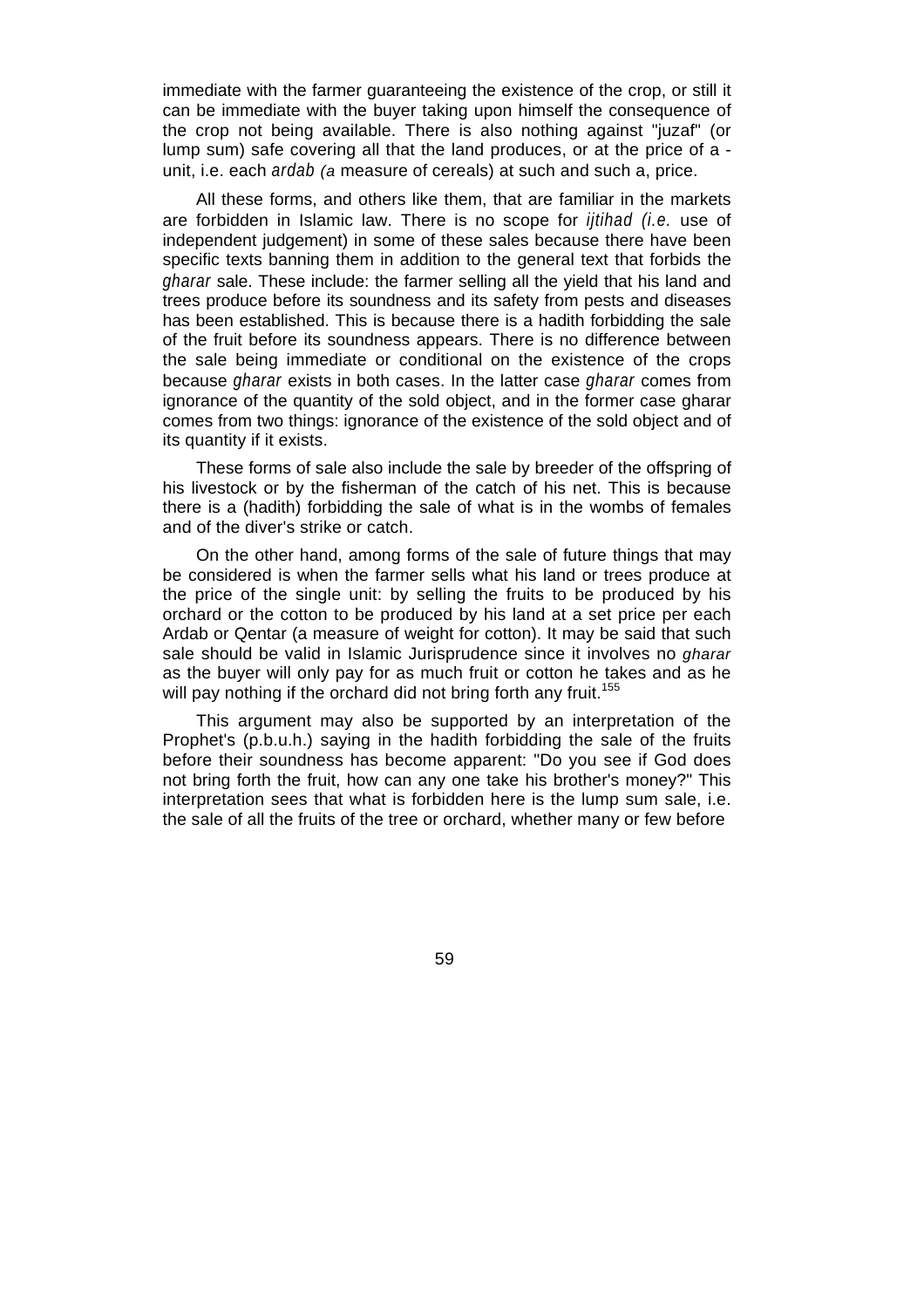they appear. But in case there are no fruits then the sale at the price of the single unit will not be covered by the generality of this hadith because this sale does not involve an unjust taking of money.

This is a strong argument for sanctioning such sale but not sufficient to declare it permissible because there may be other evidence than this hadith that bans such sale even.at the price of the single unit. Let us, then, see what such evidence may be. A ban of this sale may be supported by the following arguments:

1) While 'there is no *gharar* involved in the sale at the price of the unit from the point of view of ignorance of the existence of the sold object, there is *gharar* indeed from the point of view of the outcome of the contract itself. The implementation of the contract in this case is conditional upon the existence of the fruits; a matter of probability. We have seen that jurisprudents do not permit conditional sale be-cause it involves *gharar* and for other reasons.**156** There is also *gharar* here in the ignorance of the quantity of the sold thing and the amount of money to be paid: no one knows the quantity of fruit to be yielded by the orchard, if any.

This sale can be by way of selling a "kali"'(a due debt) for another, or of "salam" concerning the fruits of a particular orchard. Both of these forms are forbidden because if the buyer does not pay the price, the sale will be of one kali' for **another** and if he pays the price the sale will be a "salam" sale of a specified object.**<sup>157</sup>**

Those who support the validity of such sale may reject this second argument on grounds that it is an immediate sale whereas the disputed sale is conditional on the existence of the fruit. It is known that the conditional sale can only come into effect when the condition is met or \* materializes. Thus, the second argument is refuted leaving the first which relies on the, view that making the sale conditional is impermissible. But although the majority of jurisprudents have been of the view that conditional sale is impermissible, some jurisprudents have expressed a contrary view that conditional sale is permissible. Why not adopt this latter opinion?.<sup>1</sup>5<sup>8</sup>

I believe that conditionality should not be permitted here because there is neither need for nor interest in it. Indeed, it may lead to some difficulties. The crop may be more than the buyer had expected and he will then be unable to meet the price. The price at the time of the crop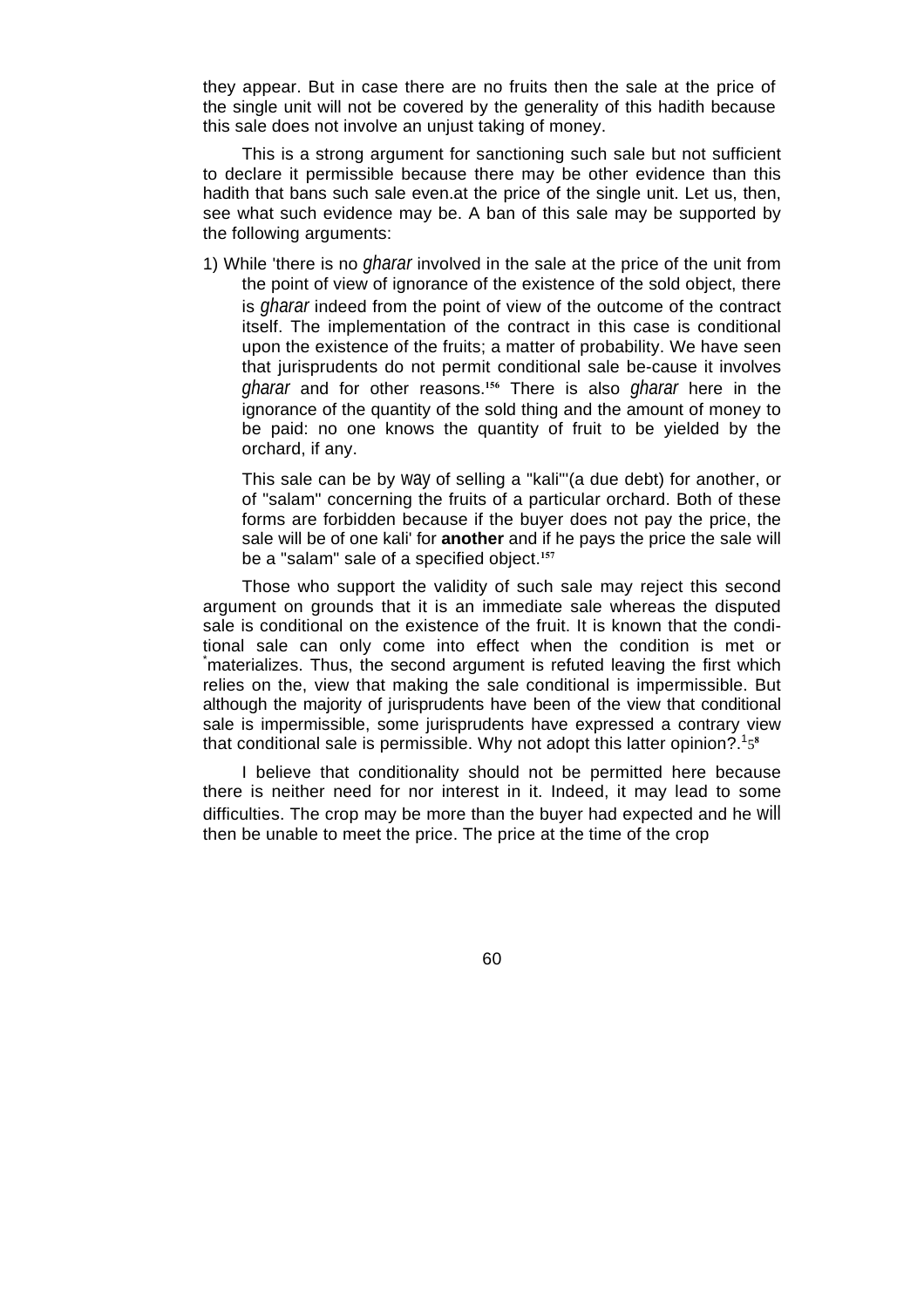may have varied greatly from that agreed upon and one of the contracting parties may feel dismay or sorrow, leading him either to subterfuge or to nullify the contract or to let it go through reluctantly and, hence, the satisfaction desired by Sharia in the sale will not be achieved. For me, interest will be better served if the sale of future crops before their soundness appears is banned, even if the sale has been made conditional on their existence and even if they are sold at the price of the unit.

### (2) **SALE OF OBJECTS NOT OWNED BY THE SELLER**

In this kind of sale, Islamic jurisprudence departs widely from the practices familiar in the markets. Islamic law does not permit a person to sell that which he does not own at the time of the contract. Ibn Abidin says: "Among the conditions of the sale is that the object contracted upon is owned by the seller acting for himself. A sale of what he does not own *is*  invalid *even if* he *comes to own it* afterwards".<sup>159</sup> *This view is* based upon authentic hadiths (of the Prophet) that forbid a person to sell what he does not have. Ibn Qudama said: "We know of no disagreement over this"

The reason for the ban here is *gharar* resulting from the inability to deliver. "The *salam"* sale has been excluded from the sale of what one does not have because a hadith has permitted it. Thus, *"salam* sale" is a special case excluded from the overall ban that is indicated by the hadith: "Do not sell what you do not have in possession." As for commodity sales on the financial markets, particularly these known as future contracts or futures, they contain many things forbidden by the Shari'a. For example, there is no condition in these contracts to stipulate that the seller should own the commodity. It is enough that he is committed to deliver the commodity at the appointed time when the buyer demands it. There is also no condition in these contracts that the price is paid in advance. Only a percentage of no more than 10% of the price must be paid in advance. Hence, this is a kind of the forbidden sale by a person of what he does not have. It does not fall within the scope of the licensed "salam" sale.

These sales are not valid under the Shari'a even if the seller actually has the commodity in ownership and delivers it to the buyer, a very rare case in fact. These sales mostly end in liquidating the transaction by payment of the price differential. According to market experts only 3% of them is eventually delivered and paid for, making such dealings more like gambling than sales.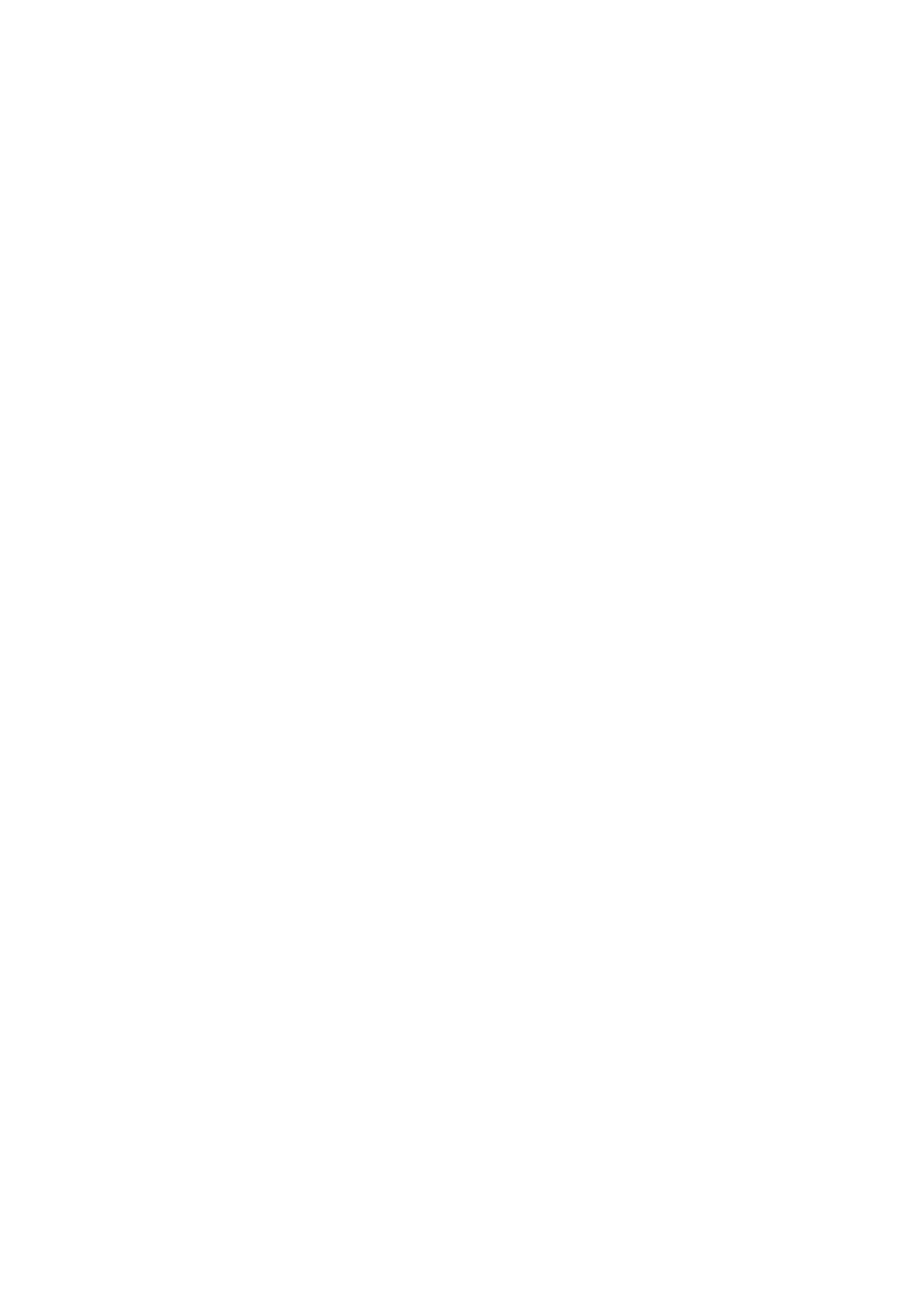Chapter V

# **A QUESTION REQUIRING A COLLECTIVE ANSWER**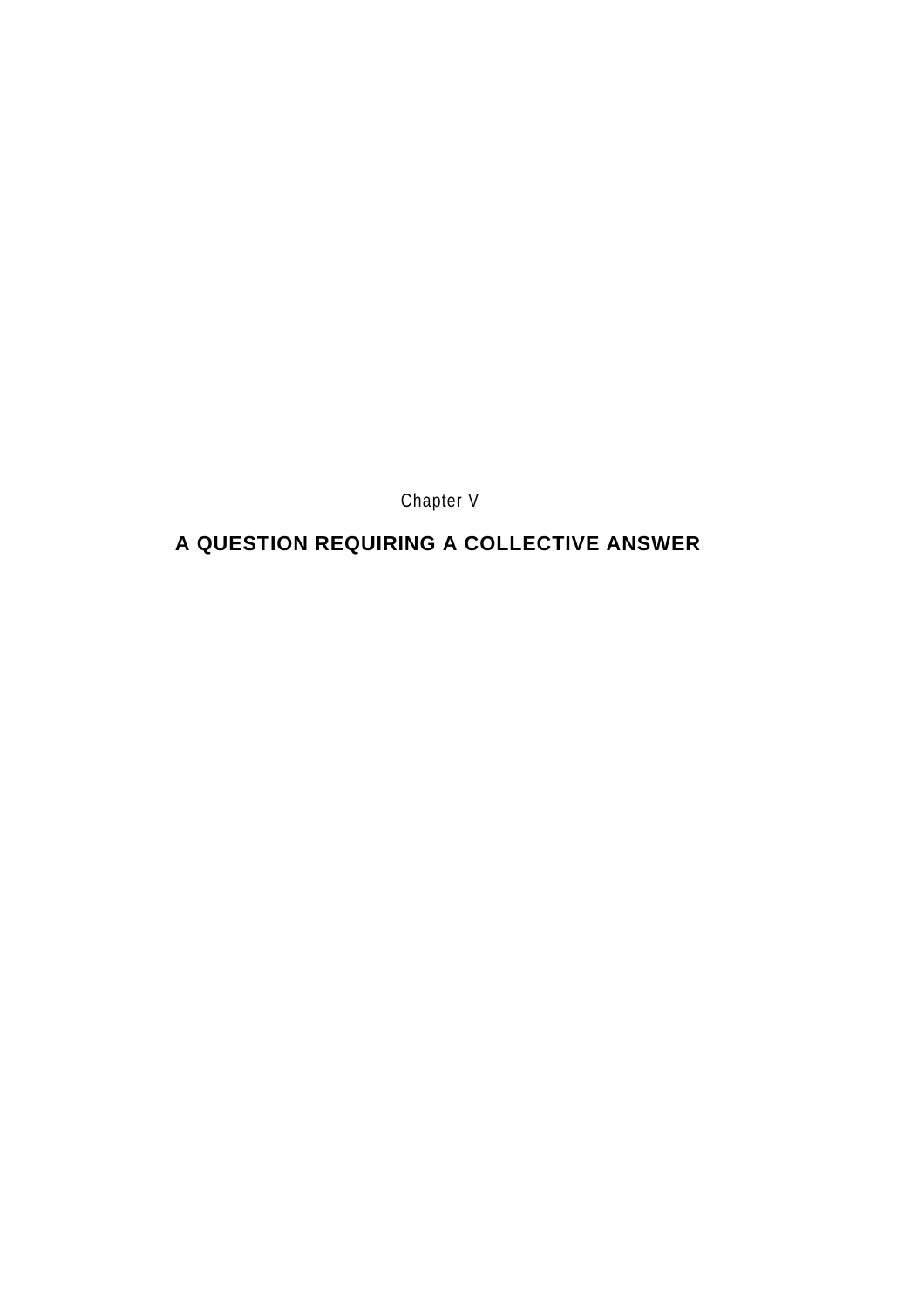# **A QUESTION REQUIRING A COLLECTIVE ANSWER**

In conclusion, I would like to deal with a question relating to the sale of what one does not own. This deals with the implication of the hadith "Do not sell what you do not have in possession" and whether the ban in it covers everything or only some of the things that the seller does not have in possession at the time of the contract such as a specific commodity, a described or characterized commodity due to him, a described commodity contracted to be delivered at once or at a certain future time. I had an old view on this hadith that I wrote twenty five years ago to the effect that the ban covers the sale of what one does not have if the object is to be delivered at once, but it does not cover it, if it is agreed to deliver the object after a set period of time. For the reason behind the ban is *gharar* resulting from the inability to deliver. This *gharar* is removed or, at least, lessened if the delivery is after a period of time during which it will be more likely that the seller gets the sold object and delivers it to the buyer.

However, I was not certain of this view when a relevant issue was put to us in the *Shari'a* Supervisory Body of the Sudanese Faisal Islamic Bank of which I am honoured to be the Chairman. The Bank wanted to enter into a tender for supplying a commodity that it did not have. The said body issued a *fatwa* that complied with the views of jurisprudents in accepting the apparent meaning of the hadith and, thus, forbidding the sale of that which the seller does not have except in the case of *"salam"* sale. I sent a memorandum in this regard to the Higher Body of *Fatwa* and Shari'a of Islamic Banks asking that the subject be discussed but that did not happen. This topic has been examined in a paper - "Selling on Description"- submitted to a symposium in Khartoum by Dr. Ahmad Ali Abdullah, Director of the Fatwa and Research Department at the Islamic Solidarity Bank. Some member of the *Shari'a*  bodies of the Islamic banks were present in that symposium but they did not reach a unified view. I believe that the best place for a collective view on this topic is the OIC Islamic *Fiqh* Academy in Jeddah.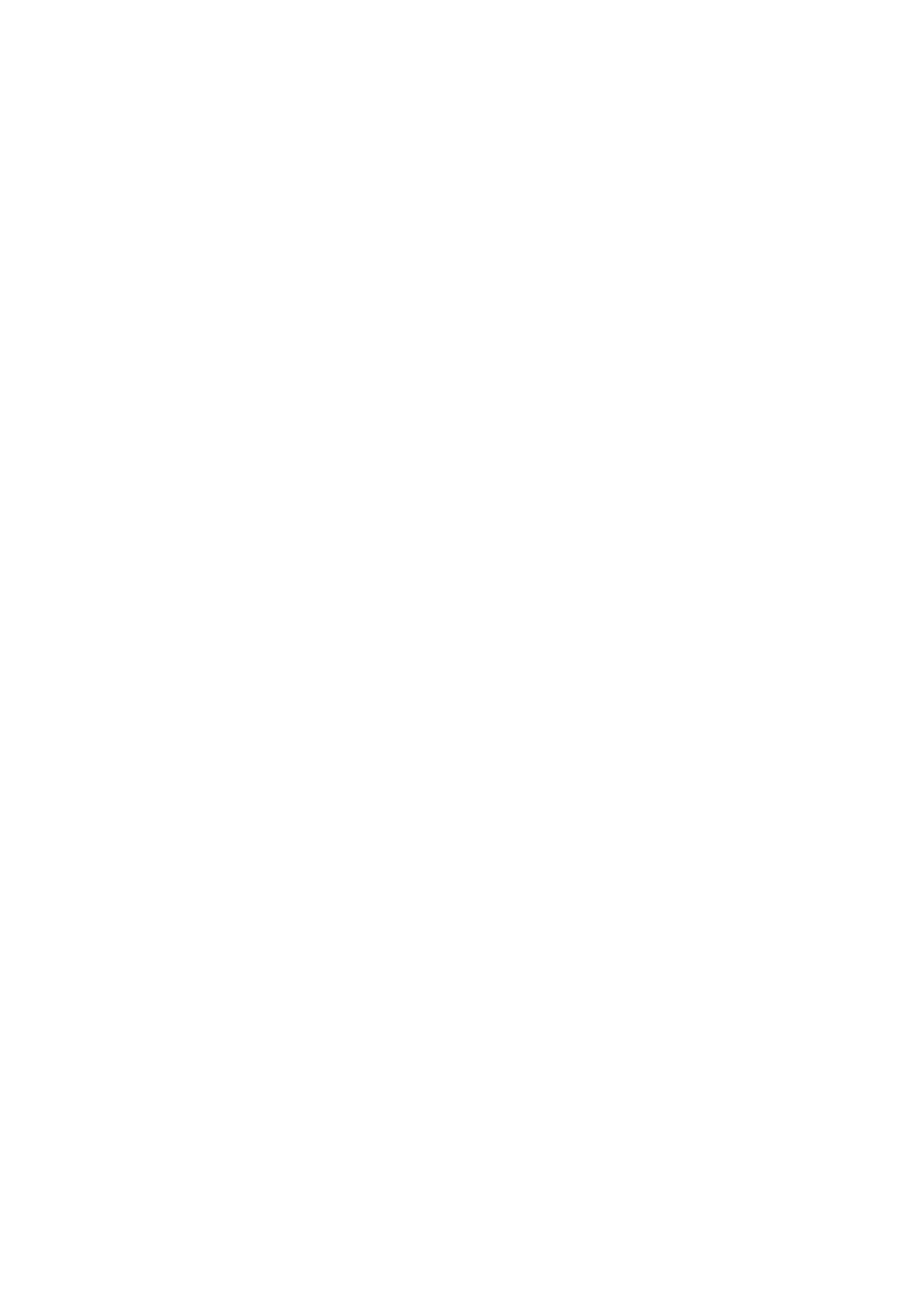# **REFERENCES**

### **QUR'AN EXEGESIS**

Ibn **AI-'Arabi,** Abu Bakr Mohamed Ben 'Abdullah Ben Mohamed (A.H. 543). Ahkam AI-Qu'ran, The House for Reviving Arab Books, A.H. 1376

**Al-Razi,** Mohamed Fakhr Al-Din Ben Dhia' Al-Din (A.H. 606) Mafateeh **Al-Ghaib The Egyptian National Library Press** 

Al-Andalusi, Abu 'Abdullah Mohamed Ben Yusef (A.H. 754) Al- Bahr Al-Moheit, AI-Sa'ada Press, A.H. 1329

# **SUNNA BOOKS**

**Malek Ibn Anas, (A.H.** 179) Al Muwatta' (on the margin of Al-Montaqa) Al-Sa'ada Press

**Ahmad Ibn Hanbal, (A.H.** 241) Musnad Al-Imam Ahmad **(annotated** by Ahmad Mohamed Shaker) The Dar AI-Maa'ref Press, Egypt (A.H. 1375-1377)

Muslin Ben Al Haggag Ben Muslim AI-Qoshairi AI Naisaburi (A.H. 261) Sahih Muslim

Ibn **Maja,** Al-Imam AI-Hafez Mohamed Ben Yazid (A.H. 273) Sunan Ibn Maja (Annotated by Al-Sanadi) The Scientific Press A.H. 1313

Al-Imam Al-Hafez Abu Dawood Salaiman Ben AI-Ash'ath **AI Sagestani (A.H.** 275) Sunan Abu Dawood, Al Sa'ada Press

AI-Termezhi, Abu 'Isa Mohamed Ben 'Isa Al-Salami (A.H. 279) Sahih Al-Termezhi (with annotations by Ibn 'Al- Arabi) The Egyptian Press, AI-Azhar, A.H. 1350

Al-Nisa'i, Al-Hafez Abu Abdel Rahman Ben Shu'aib Ben 'Ali (A.H. 303) Sunan AI-Nisa'i (with annotations by AI-Soyouti) The Egyptian Press at Al-Azhar

**Al-Baji,** Solaiman Ben Khalaf (A.H. 471) Al-Montaqa: Annotations of AI-Muwatta', AI-Sa'ada Press

Al-'Ainy, Badr Al-Din AbU Mohamed Mahmoud Ben Ahmad (A.H.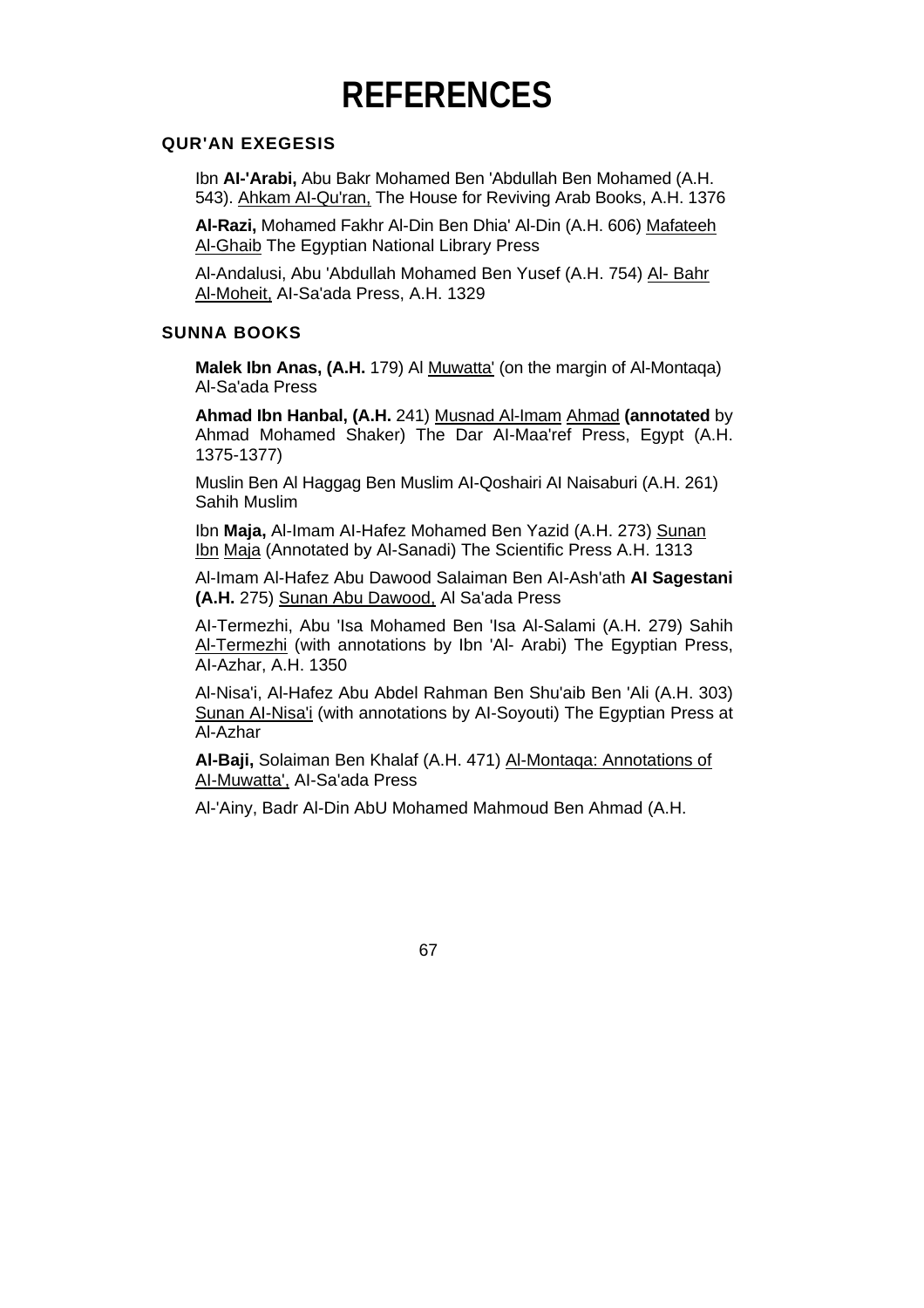855) 'Umdat Al-Qare': An Annotation of Sahih Al-Bokhari. The Muniria

**Al-Soyouti,** AI-Imam Al-Hafez Galal Al-Din Abdel Rahman Ibn Abi Bakr (AA. 911) Tadrib Al-Rawl, Annotation of Takrib Al-Nawawi Al Khairia Press, Egypt A.H. 1307

**Al-Shawkani,** Al-Imam Mohamed Ben 'Ali Al Shoukani (A.H. 1255) Nayl Al-Awtar: An Annotation of Montaqa AI-Akhbar, Al Babi Al Halabi Press, A.H. 1372

### **BOOKS OF JURISPRUDENCE**

**Al-Shaibani,** Abu 'Abdullah Mohamed Ben Al-Hasan (A.H. 1 89) AI-Asl, Cairo University Press, A.D. 1954

**AI-Sarkhasi,** Mohamed Ben Ahmad Ben Sahi (A.H. 438) Al- Mabsoot, AI-Sa'ada Press, Egypt

Al-Kasani, 'Ala' Al-Din Abu Bakr Ben Mas'ood (A.H. 587) Bada'e' Al-Sana'e' fi Tartib AI-Shara'e', Al-Galia Press, Cairo, A.D. 1910

**AI-Zaila'i',** Fakhr Al-Din 'Othman Ben 'Ali, (A.H. 742), Tabyin Al-Haqa'eq: Annotation of Kenz AI-Daqa'eq, Amiria Press, Bulaq (Cairo, Egypt), A.H. 1313

**Samawa,** Ibn AI-Qadhi (A.H. **823)** Gam'e' Al-Fusulein The Azharia Press, A.H.1300

**Ibn Al-Hammam,** Kama! Al-Din (A.H. 861) Fath AI-Qadir: An Annotation of AI-Hedaya AI-Amiria Press, Bulaq, A.H. 1317

**Ibn Abdin,** Mohamed Amin Ben 'Omar Abdin (A.H. **1252),** Radd Al-Mohtar 'Ala AI-Dory Al-Mokhtar, The Bulaq Edition'

### **THEMALIKI SCHOOL**

**AI-Tanookhi,** Sahnon Ben Sa'id, Al-Mudawwana Al-Kubra, A Report (of the Sayings) of Imam Abdel Rahman Ben AI-Qasem Malek **Ben** Anas Al-Asbahi (A.H. 179), AI-Sa'ada Press, A.H. **1323** 

**Ibn Rushd,** Abu Al-Wahid Mohamed Ben Ahmad (A.D. 520) Al-Muqademat Al-Mumahedat (An Explanation of AI-Mudawwana's main topics and questions of jurisprudence) AI-Sa'ada Press, A.H. 1325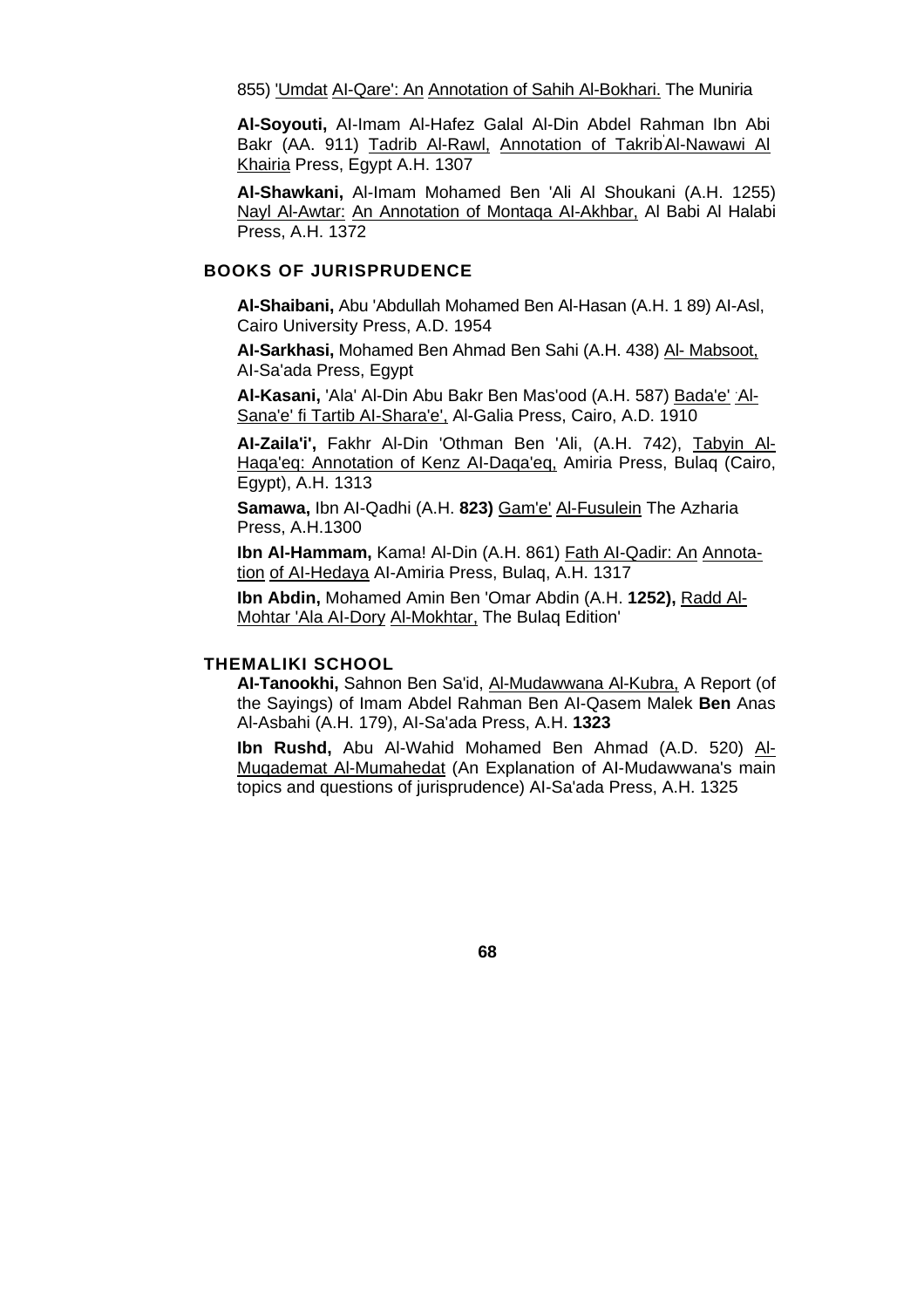**Ibn Rushd AI-Qortobi,** Abul Walid Mohamed Ben Ahmad Ibn **Mohamed Ben Ahmad (A.H. 595)** Bedayat Al-Mujtahid Wa Nehayet Al **Moqtased Al-Istegama Press** A.H. 1370

**AI-Qarafi,** Ahmad Ben Idris Ben 'Abdel Rahman (A.H. 684) Al- Furuq, Cairo, A.H. **1344** 

Ibn Jazi, Abul 'Qasem Mohamed Ben Ahmad (A.H. 741 Al- Qawaneen Al-Fiqhiyyeh, Al-Nanda Press, Tunis, A.H. 1344

**Al-Khattab, Mohamed** Ben Mohamed Ben 'Abdel Rahman (A.H. 954), Mawaheb AI-Galil in Explanation of Mokhtasar Khalil, Al-Sa'ada Press, A.H. **1329** 

**Al-Desouki,** Mohamed Ben Ahmad Ben 'Arafa (A.H. 1230) Al Desouki's Margin on Al-Sharh Al-Kabir The Mostapha Mohamed Press

### **THE SHAFE'I SCHOOL**

**AI-Shafe'i,** Abu 'Abdallah Mohamed Ben Idris (A.H. 204) Al- Omm Al-Amiria Press, Bulaq A.H. 1321

**Al-Shirazi,** Ibrahim Ben Yusef (A.H. 476) AI-Muhazzab Isa AI-Babi Al-Halabi (publishers), Cairo

**AI-Rafe'i,** Abul Qasem Abdel Karim Ben Mohamed (A.H. 923) Fath Al- 'Aziz: An Explanation of Al-Wajeez

**Al-Nawawi,** Abu Zakaria Mohiddin Ben Sharaf (A.H. 676) Al Majmoo'h (An Explanation of Al-Muhazzab) The Tadhamon Al- Akhawi Press

**AI-Soyouti,** Gala! Al-Din 'Abdel Rahman Ben Abi Bakr (A.H. 911) Al-Ashbah Wal Nadha'er Al-Halabi Press, Cairo

**Ibn Hajar Al-Haithamy,** Abul 'Abbas Ahmad Ben Mohamed (A.H. **974)**  Tohfat Al-Mohtaj: An Explanation of AI-Menhaj Mostapha Mohamed (Publishers) A.H. 1374

**Al-Sherbini,** Shams Al-Din Mohamed Ben Ahmad (A.H. 977) Moghni Al-Mohtaj Ila Sharh Al-Menhaj Mostapha Al-Babi (Publishers)A.H. 1377

**Al-Ramli,** Shams Al-Din Mohamed Ben Abi Al-'Abbas Ahmad Ben Hamza Ben Shehab Al-Din (A.H. 1004) Nehayet AI-Mohtaj Ila Sharh AI-Menhaj Al-Babi Al-Halabi Press, A.H. 1357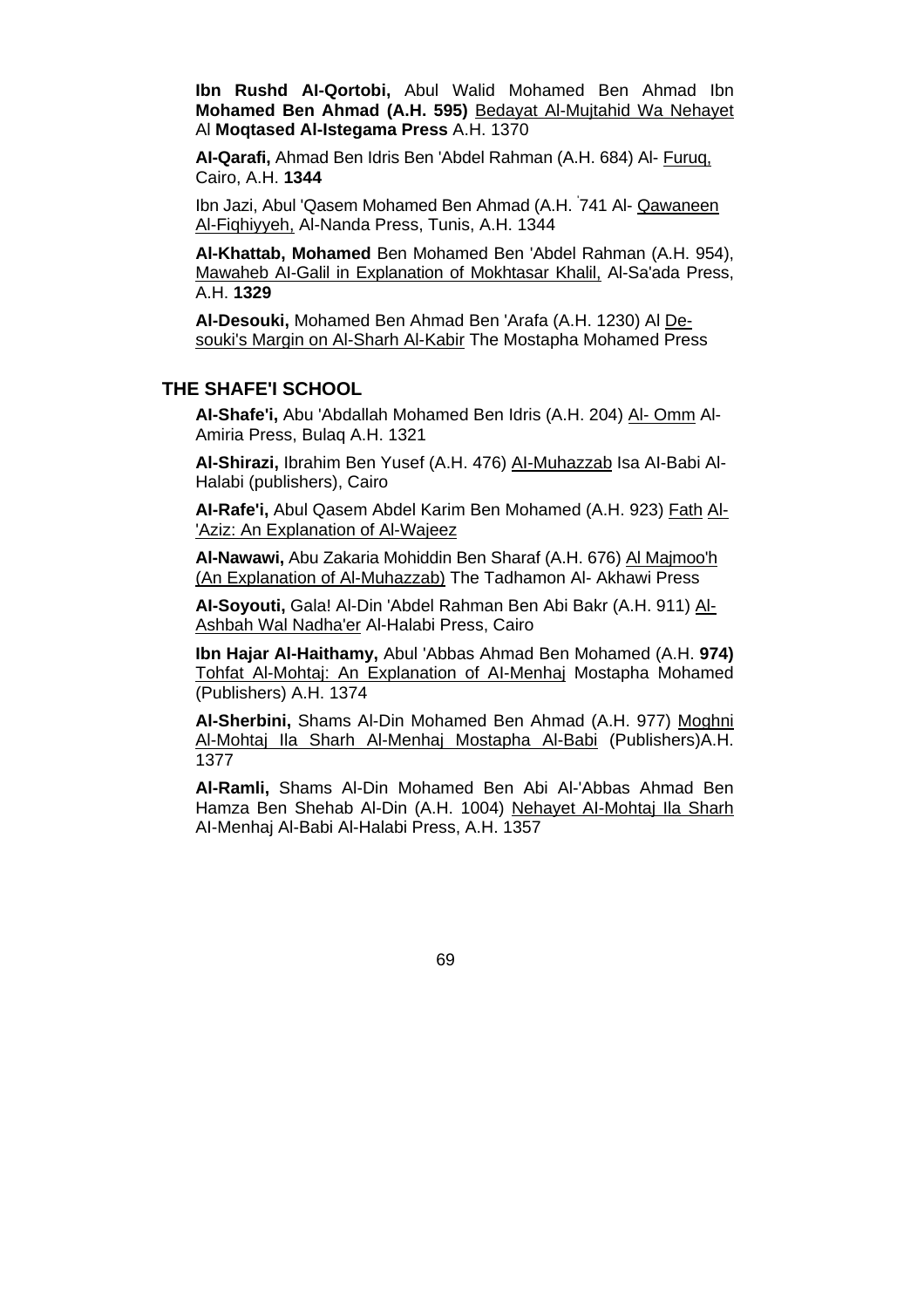# **THE HANBALI SCHOOL**

**Ibn Qudama AI-Maqdesi,** Abu Mohamed 'Abdullah Ben Ahmad Ben Mohamed (A.H. 620) Al-Moghni The Dar Al-Manar Edition, A.H. 1367 **AI-Hejjawi,** Sharaf Al-Din Abul Naja Mousa Abu Ahmad Ibn Salem Al-Maqdesi (A.H. 960) Al-Eqna' Ma'a Kashf AI-Qena'

Ibn **Taymiya,** Collected Fatawa (A.H. 728) Al-Kordi Edition -,

AI-Qawa'ed Al-Norania Al-Feqhia

- -, Nazariat Al-Aqd (The Theory of Contract) The edition of Ansar AI-Surma Al-Mohamadia
- -, Al-Qiyas

Ibn **AI-Qayyim, (A.H.** 751), I'lam AI-Muwaqqe'in

# **THE SHIITE SCHOOL**

Al-Helli, Abul Qasem Najm Al-Din Ja'far Ben Al-Hasan Ben Yehia Al-Hazli (A.H. 676) Al-Mokhtasar AI-Nafe' The Ministry of Awqafs Second **Edition** 

AL-Hasani, Ahmad Ben Yehia Ibn Al-Mortadha Ben Mufaddhal Ben Mansour (A.H. 840) Al-Bahr Al-Zakhkher Al-Jame' Li Mazaheb Fuqaha' Al-Amsar Cairo, A.D. 1948

# THE ZAHIRI SCHOOL

**Ibn Hazm,** Abu Mohamed 'Ali Ben Ahmad Ben Said Ibn Hazm Al-Zahiri, (A.H. 456), Al-Mohalla The Muniria Press, A.H. 1350

# **FUNDAMENTALS OF JURISPRUDENCE**

**Al-Aamedi,** Abul Hasan Saif Al-Din 'Ali Ben Mohamed (A.H. 631), Allhkam Fi Usul AI-Ahkam The Dar AI-Ma'aref Edition, Cairo, A.H. 1332 Al-Khodari, Mohamed (A.H. 1345) Usul Al-Fiqh The First Edition of Al-Jammalia (Press) A.H. 1329

# **Modern Books (Following titles in Arabic only)**

**Al-Sanhouri, (Dr.)** Abdel Razeq, The Sources of Right in Islamic Jurisprudence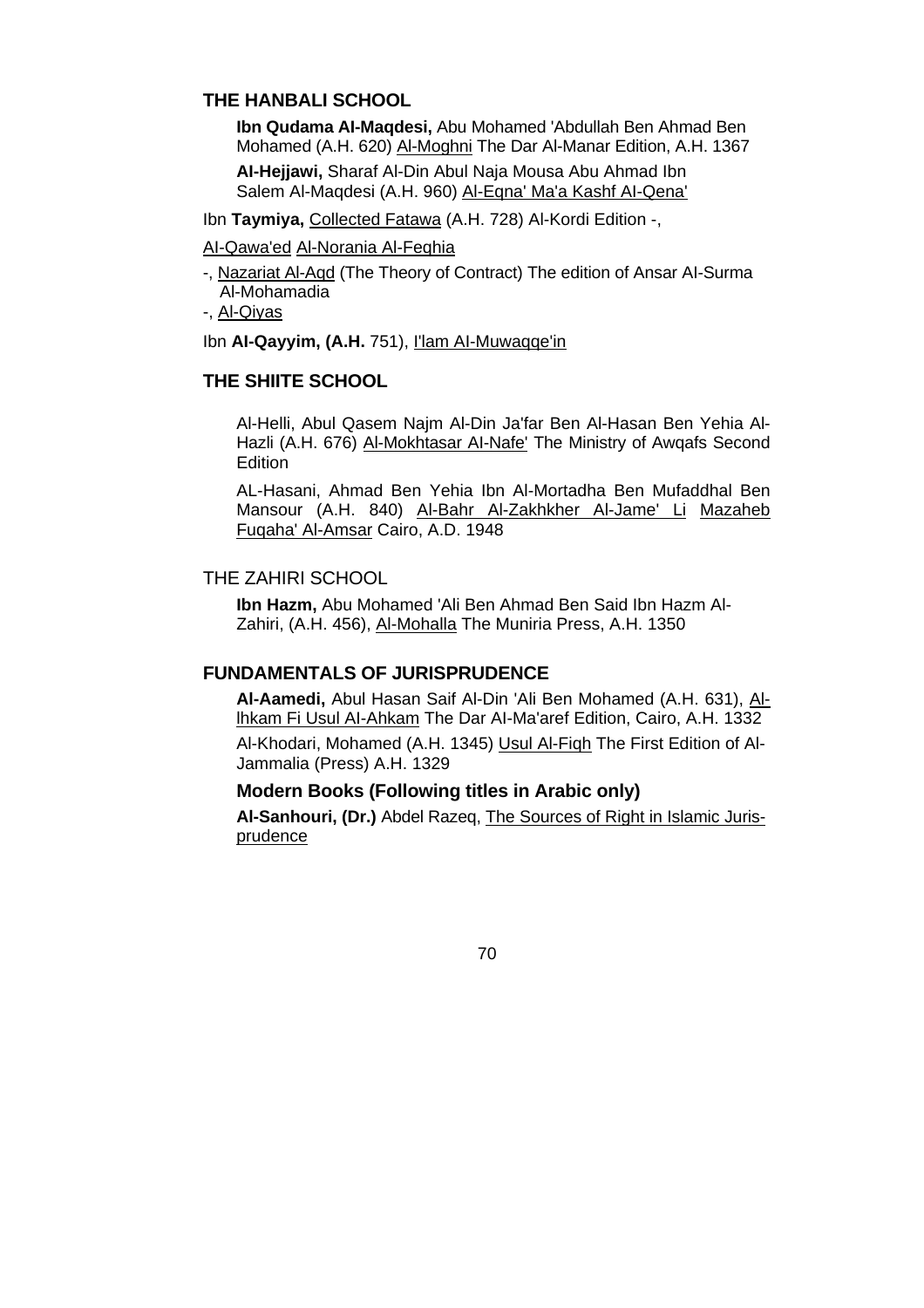**Al-Dharir, (Dr.)** Mohamed AI-Amin El Seddiq, Islamic Jurisprudence on Gharar and its Contractual Implications

**AI-Qari, (Dr.)** Mohamed, Financial Markets, The Islamic Jurisprudence Council, Seventh Session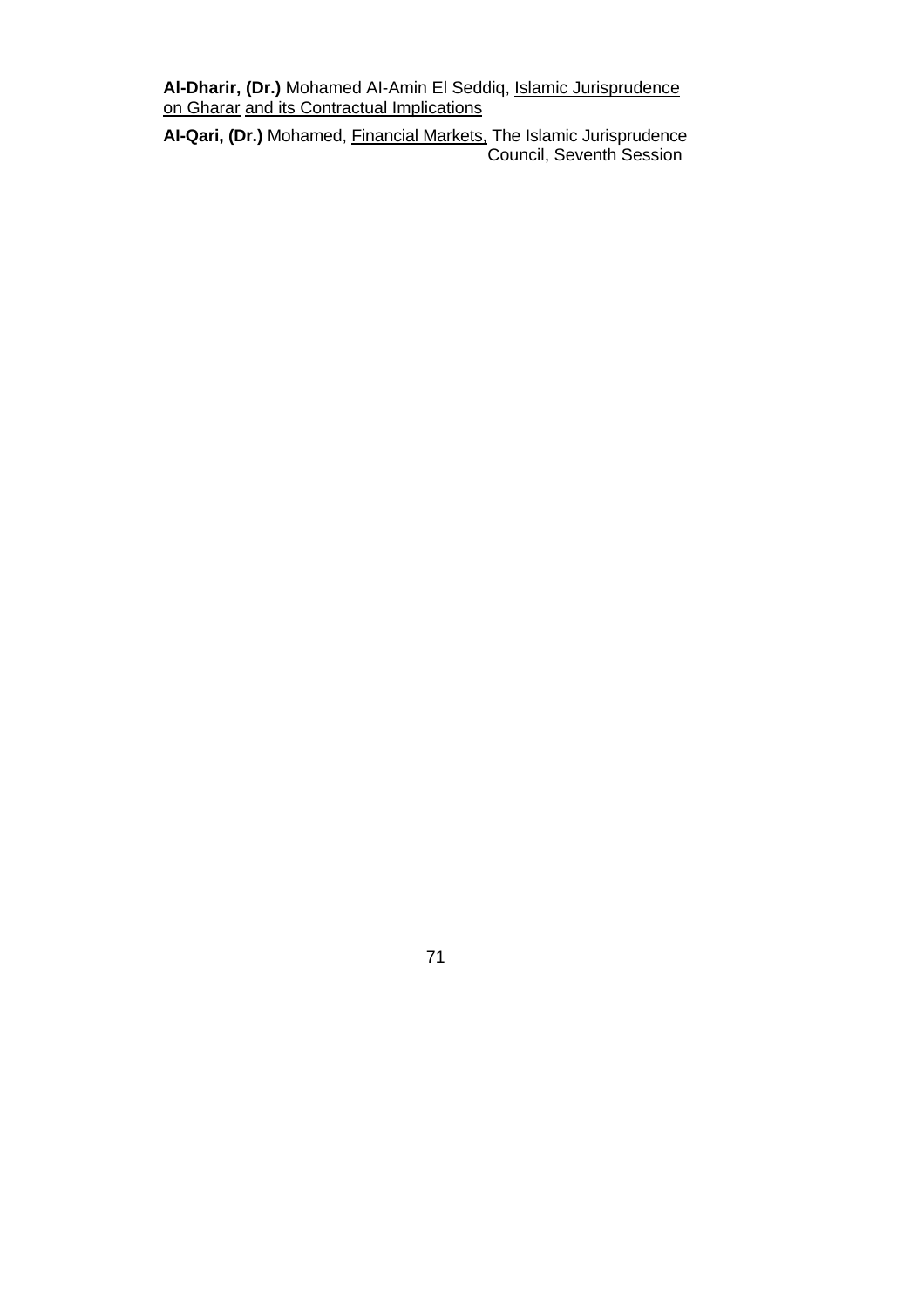1. The Hadith is reported through Abu Hurayra, Ibn Omar, Ibn Abbas and Anas, with additions in some versions. This version is contained in Muslim's Sahih **annotated** by Al-Nawawi (III/156); Ibn Majah's Sunan (11/10), Ibn **Dawood's** Sunan. Annotated by Al-Soyouti (VIII/ **346)** and Al Termidhi's AI-Jamie AI-Sahih (11V532). AI-Bukhari's Sahih does not report this Hadith but contains a chapter entitled "AI-Gharar sale and **habal-a-habala (i.e.** sale of what is in the womb of the animal), under which he reports the Hadith forbidding the latter trading and trading by "mulamassa" (touching but not seeing) and "munabadha" (e.g. **bartering** items without inspection). Al 'Ayny comments on this omission in AI-Bukhary's Sahih: "Why is the reference to gharar contained only in the heading of a chapter which does not include a hadith on gharar as such? The answer is that the hadith forbids the habal-al-habala sale, which is a form of gharar. Al-Bukhary thus opposes the particular (Habal-al-Habala) to the general (gharar) in order to draw attention to the multiple forms of gharar, of which he has singled out "habal-al-habala" a device by which a particular item recalls all items of similar description." (Al-Ayny, Umdat Al Qare'e X1/264).

In Arabic, bay' covers both sale and purchase (Translator)

- 2. Al-Nawawi, Annotations to Muslim's Sahih, X / 156.
- 3. Al-Khodary, *Usul Al Fiqh,* p.240.
- 4. Al-Amidy, *Al-lhkam fi Usul AI-Ahkam,* 11/257.
- 5. Ibid, 11/272.
- 6. For (Arabic) definition of gharar, see Lisanul Arab, Al Qamous Al-Moheit, and Misbahul Munir.
- 7. Ibn Abidin, *Radd al-Mukhtar,* IV/147.
- 8. Ibn Hazm, Al-Muhalla, VIII/343, 389 and 439.
- 9. Al-Sarakhsy, Al-Mabsout, X11I/194.
- 10. For more on these definitions, see my book, Gharar and its Contractual Implications, pp.27-34.
- *11.* These include AI Baji in *Al-Muntaqa,* V/41-42; Ibn Rushd, Sr. in Al-Muqaddimat IV222-224; Ibn Rushd, Jr., in *Bidayat AI-Mujtahid,*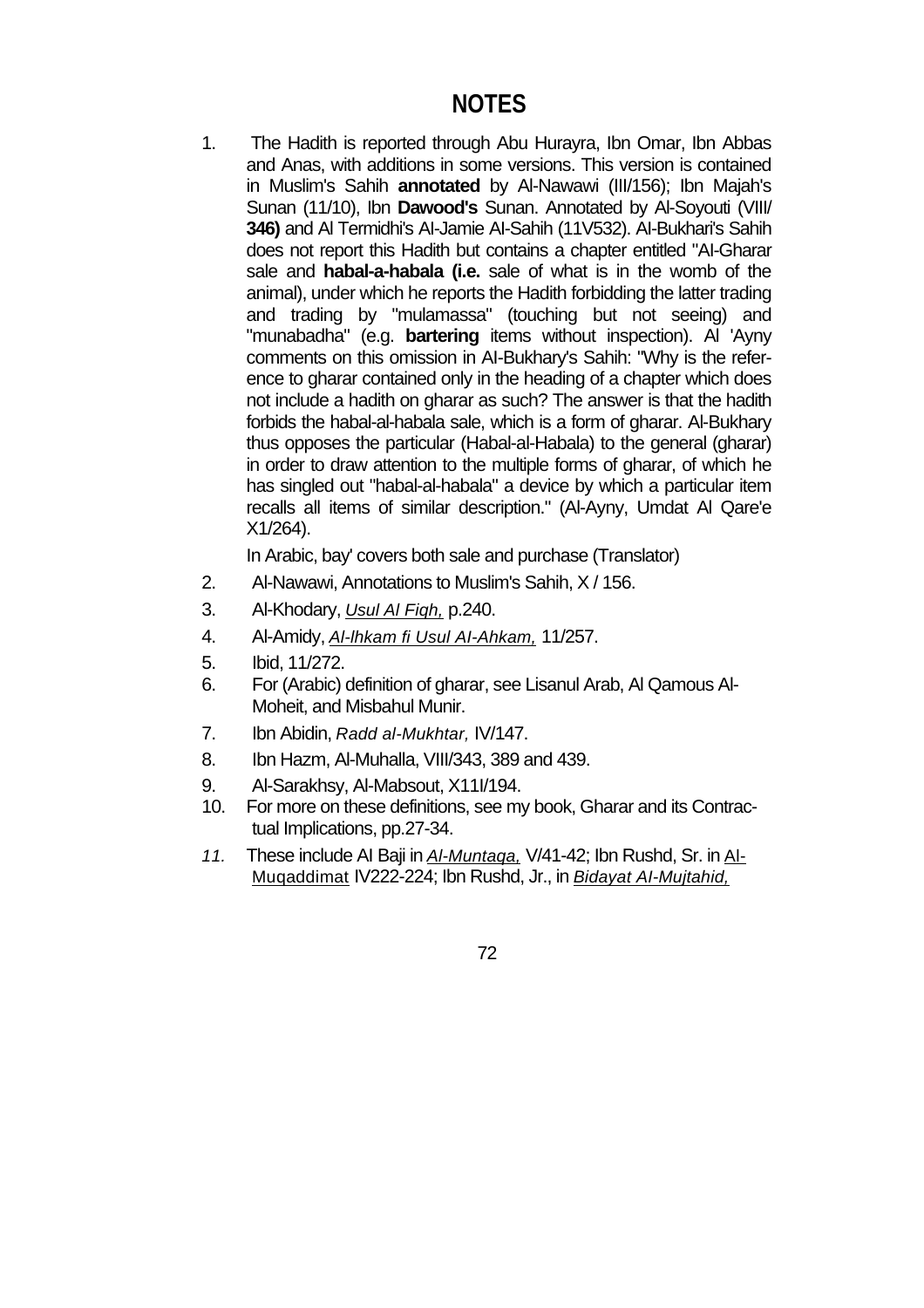11/148-156; AI-Qaraffy in *Al-Forouq,* 3/265 and lbn Juzay in AI-Qawa*neen AI-Fighiyyeh* (principles of Islamic laws ), 247 -249.

- 12. These include the hadith narrated by Abu Horaira: "The Messenger of Allah (pbuh) has enjoined making two sales in one"; verified by Al-Termidhi and AI-Nasal, with Abu Isa describing it as "a good, sound hadith which scholars follow". AI-Jami' Al-Sahih, 111/333; and AI-Nasai's Sunan, VII/293. See the rest of the hadiths in my book, "Gharar and its Contractual Implications", pp. 79/81.
- 13. Bidayat AI-Mujtahid, IV153.
- 14. Jurisprudents are agreed on this definition. See Al-Montaqa in Explanation of AI-Muwatta', IV/.157; Al-Moqghni, IV/232, and, Nehayet Al-Muhtaj, II V495.
- 15. AI-Muwatta' on the margin of Al-Montaqa, IV/157.
- 16. Nayal Al-Awtar V/250.
- 17. Tadrib Al-Rawi II; **and** The Musnad of Imam Ahmad annotated by Ahmad Mohamed Shaker, XV13; and Nayl AI-Awtar, V/250.
- **18. Al-Monataqa,** IV/157; Nehayet AI-Mohtaj,111/459; Al-Moghni, IV/233; and Al-Bahr Al-Zakhkhar, **111/459.**
- 19. Bidayat Al Mujtahid, IV162; and Nayl AI Awtar, V /251. 20

Al-Muqademat Al-Mumahedat, 1/221-222.

- **21.** Bedayat Al-Mujtahid, **11/162**
- 22. These include the hadith **reported** by Abu Horaira: "The Prophet (p.b.u.h.) has **forbidden the pebble sale** and the gharar sale" quoted by Muslim's Sahih, **Annotated** by Al-Nawawi, 111/156. This hadith has been included by Ibn Taymiya in Al-Montaqa. He said that most **have reported** it **except** Al-Bukhari. **See** Al-Montaqa with Nayl Al-Awtar, V/243. The hadith of Abu Horaira that the Prophet (p.b.u.h.) **forbade the** touch **and** toss **(sales)** has been verified by Al-Bokhari in his Sahih, Ill/70.
- 23. This **interpretation** was **mentioned** by Al-Tirmidhi. **See** his Sahih, **Annotated by** Ibn AI-Arabi, **V/238.** It was also mentioned by Al-Marghenani of the Hanafi's in Al-Hedaya with Fath AI-Qadir, V/166; by Ibn Rushed (the grandfather) of the Maliki's in Al-Muqademat Al-Mumahedat, 11/221; by Al-Ramli of the Shafies in Nehayet Al-Mohtaj, **IIV433; and by** Ibn Qudama **of the** Hanabalis in Al-Moghni,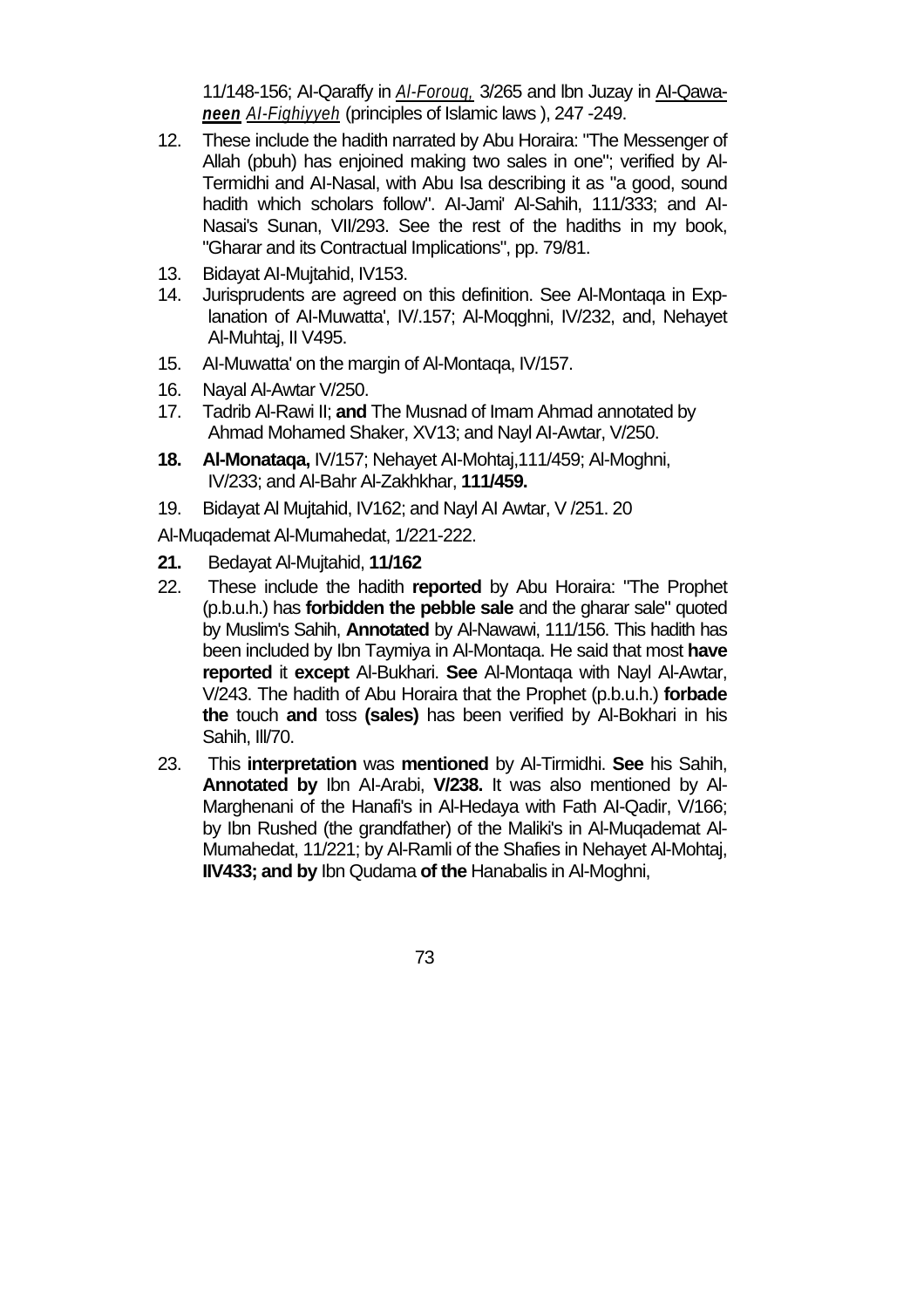IV/207.

- 24. Al Hedaya with Fath Al Qadir, 5/169. -
- 25. Muslim, *Sahih,* Annotated by AI-Nawawi, X/154; and Nehayat Al-. Mohtaj, 111/433.
- 26. AI-Termedhi, Annotated by Ibn Al-Arabi, VI/67.
- 27. Al-Hedaya with Fath Al-Qadir, V/196.
- 28. Muslim, Sahih, Annotated by Al-Nawawi, X/155.
- 29. AI-Hedaya with Fath Al-Qadir, V/196;.and Al-Moghni, IV/207.
- **30.** Bedayet Al-Mujtahid, 11/14; Fath AI-Qadir, V/196; Ibn Abdin, IV/151; and Al-Mudawwana, **X/38. .**
- 31. Ibn Abidin, XIX/307; AI-Qarafi's Al-Furuq, Heading 45; and AI-Majmoo'h IX/340.
- 32. See the above notes; also see AI-Igna', 111/157; Al-Mughni, VI/599; and Al-Bahr AI-Zakhkhar, 11/293.
- 33. Al-Bahr Al-Zakhkhar, 11/293; and AI-Muhadhdhab with AI-Majmoo'h, 1X/340.
- 34. AI-Durr AI-Mukhtar with Ibn Abdin, IV/324; AI-Zaile'i IV/131, puts forward similar arguments.
- **35.** Nazariyat AI-Aqd, (The Theory of Contract), 227; , and A'lam Al-**Mowa'qqe' in, 11V237.**
- 36. *AI-Sharh Al-Kabir,* by Dardir, 111/2.
- 37. . Ibn Abidin, 1V/87; *AI-Furuq,* 111/265; and *Al-Majmu'h,* IX/288.
- 38. Al-Furuq, 11V256. .
- 39. Ibn Abidin, ' 3/87.
- 40. Al-Qawanin AI-Fiqhiyyeh, 247; and lbn Abdin, 1V/92.
- 41. AI<sup>=</sup> Montaqa, IV/287.
- 42. *Fath Al-Qadir,* V/137; and *Tanwir Al Absar* with Ibn Abidin's Margin, IV/87.
- 43. Ibn Abdin, IV/29; AI-Furuq., XIIV265; and AI-Majmoo'h, IV/288.
- 44. Al-Furuq, 111/265.
- 45. Ibn Abdin, IV/92.
- 46. Ibid, and Al-Hedaya with Fath AI-Qadir, V/83.

74.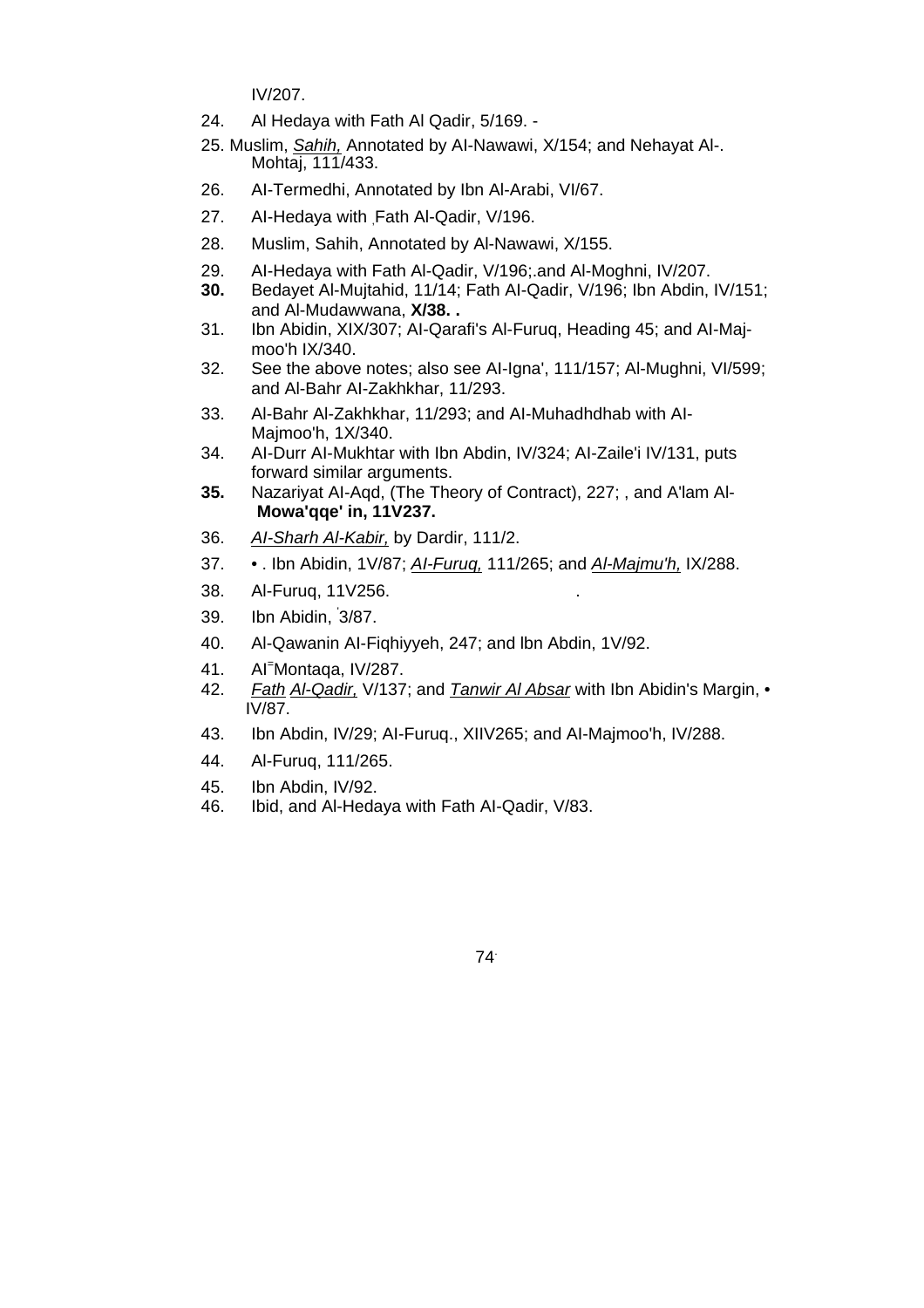- 47. Al-Montaqa, V/41, and Bedayet AI-Mujtahid, 11/148 and 172.
- 48. AI-Majmoo'h, IX/288.
- 49. AI-Moghni, IV/109.
- 50. AI-As!, 66 and 92; AI-Muwatta' On the Margin of Al-Montaqa, V/42; Al-Moghni, IV/208; Al-Muhazzab **265;** and Nayl AI-Awtan,,V/245.
- 51. AI-Bada'e', V/164.
- 52. Bedayet AI-Mujtahid. IV157; and AI-Sharh Al-Kabir, annotated by Al-Dusuqi, III/184.
- 53. AI-Majmu'h IX/208; and AI-Omm, III/57.
- 54. AI-Moghni, IV/91.
- 55. AI-Qawa'ed AI-Nuranieh AI-Fiqhiyyeh, 123.
- 56. Ibid, and A'Iam AI-Muwaqqa'in IV4.
- 57. Ibid, Ibn-Abdin, IV/56.
- 58. Bidayet AI-Mujtahid, IV157; and Al-Sharh Al-Kabir, annotated by Al-Dusuki, IIV24.
- 59. Al-Muhazzab, V264; and AI-Majmoo'h, 11/205.
- 60. AI-Moghni, IV/92 and 209.
- 61. Ibn Abdin, IV/28.
- 62. Ibn Abdin, XIV/28, AI **Bada'e',** V/158.
- 63. **See** these hadiths in my book, Gharar and its Contractual Implications, pp. 206-211.
- 64. Ibn Abdin, IV/151, ' Al-Muwatta' On the Margin of Al-Montaqa, IV/246, Bedayet AI-Mujtahid, IV159; Al-Nawawi on Muslim; X/188; and Al-Moghni, IV/13.
- 65. Sahih of Al-Bokhari, 111/155 ("In which there is hadith forbidding of **muzabana) and the** Sahih **of** Muslim, X/187.
- 66. Fath Al-Qadir, V/196.
- 67. AI-Omm of Al-Shafei, III/49; and Al-Mohalla, VIII/462.
- 68. Bedayet Al-Mujtahid, II/148; and Al-Furuq, 111/265.
- 69. AI-Bada'i', V/158; AI-Sharh Al-Kabir, annotated by Al-Dusuki, III/91; A1-Muhadhdhab, 1/263; and AI-Moghni, IV/131.
- 70. Ibn Abdin, .IV/7; AI-Montaqa in the Margin of Muwatta', V/21;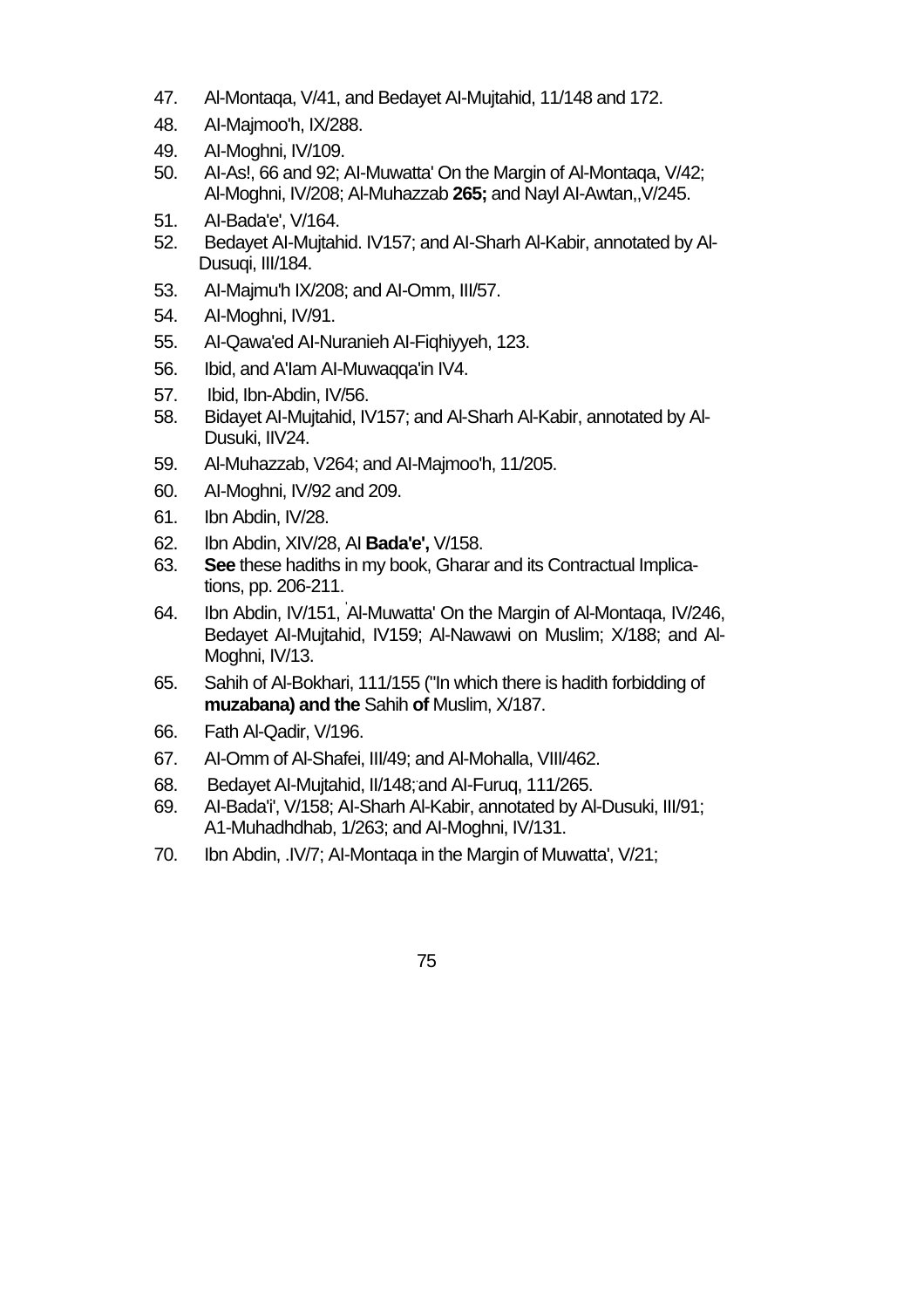Muhadhdhab, IV266; and Al-Moghni, IV/209.

- 71. See these hadiths in my Gharar and its Contractual Implications, pp. 278-283.
- 72.,.. Sahih of the Al-Bokhari with 'UmdatAl-Qare', XIV71; Sahih of Muslim, V157; and Al-Muwatta' in the Margin of Al-Montaqa, V/21.
- 73. Ibn Abidin, IV/7; Al-Montaqa in the Margin of AI Muwatta', V/42; AI-Magmoo'h, IX/149; AI-Moghni, IV/200; and Al-Mohalla, VIII/388.
- 74. AI-Muhalla, VII V388.
- 75. AI-Majmu' 9/258; and Bahr Al Zakhkhar, 3/381.
- 76. Al-Muhadhdhab, 1/262.
- 77. Nayl AI-Awtar, V/244.
- 78. *Al-Qiyas Fil* Shar' *AI-Islami,* (Analogy in Islamic Law,) 26-27.
- 79. Sahih of Muslim. X/95 and 200.
- 80. Sahih of al-Termedhi, 111/531.
- 81. Fath AI-Qadir, V/102; Bedayet AI Mujtahid, 11/149; Al-Muhazzab, V 262; and AI-Bahr AI-Zakhkhar.
- 82. Al-Mabsoot, X11/197; Takmelat AI-Majmoo'h, XV461; Al-Moghni, IV/ 90; and AI-Bahr Al-Zakhkhar, 111/315.
- 83. AI-Omm, III/42.
- 84. Bedayet Al-Mujtahid, 2/157; Al-Mokhtasar, AI-Nafz', 154; and Al-.

Bada'i', 5/361.

- 85. Nazariyat Al-'Aqd, The-Theory of Contract, 233; and. 'Alam Al-Muwagge'ein, <sup>1</sup>/361.
- 86. AI-Muhadhdhab, 1/263.
- 87. lbn Abidin, IV/87; Bedayet AI-Mujtahid, 11/155; Al-Muhazzab, 1/163; and Al-Moghni, IIV58.
- 88. See these conditions in my: Gharar and its Contractual Implications, 405. . .
- **89.** AI-Bada'i', V/392; AI-Muhadhdhab, 1/263**.**
- 90. Al-Muntaqa on AI-Muwatta', 4/287; Al-Muhazzab, V263; and Al-Moghni, 3/582.
- 91. AI-Sharh Al-Kabir, annotated by Al-Dusuki, III/22 and 24;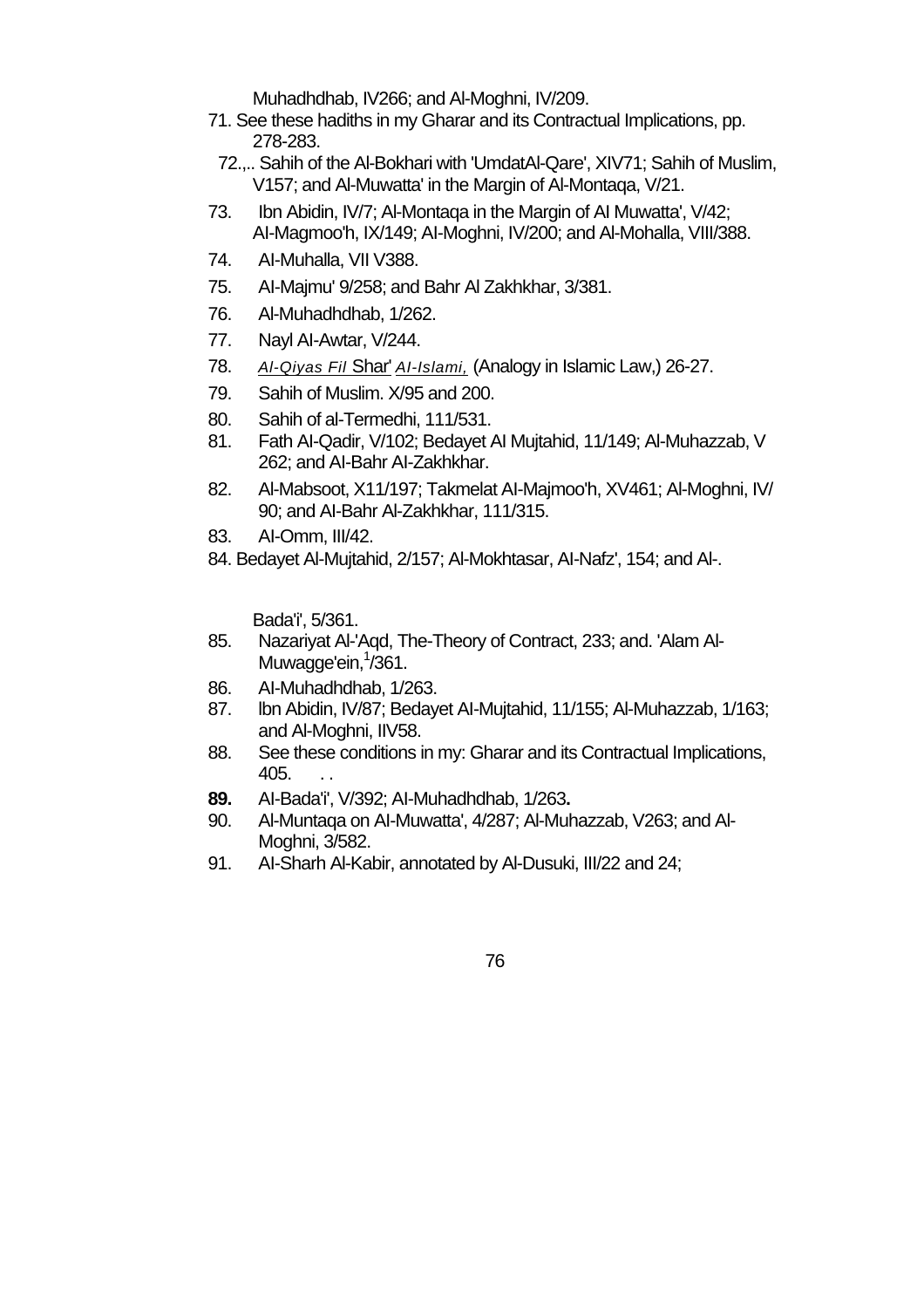A1-Muhazzab, V264; and A1-Moghni, 111/583.

- 92. See my Gharar and its Contractual Implications, 416.
- 93. AI-Sharh Al-Kabir, annotated by Al-Dusuki, 111/23; and Al-Hattab, IV/294.
- 94. I will here deal only with these two categories. My *Gharar and its Effect on Contracts* may be consulted for *gharar's* effect on other contracts and on contractual provisions, 543-579.
- 95. AI-Qarafi's Al-Furuq, 1/150.
- 96. See Al-Muhalla, VI11/183, 191 and 199.
- 97. Tanwir Al-Absar with Ibn Abdin, 11/5.
- 98. AI-Moghni, 111/398.
- 99. AI-Muwatta' on the Margin of Al-Montaqa, IV/157.
- 100. Ibn Abdin, IV/310; AI-Furuq, 1/229; and Moghni AI-Mohtag, 1V339.
- 101. Ibn Abdin, IV/310; Bedayet AI-Mujtahid, 11/226; and Al-Moghni, V/ 400.
- 102. Ibn Abdin, IV/324.
- 103. Jame' al-Fosolein, 11/33; Al-Qawanin AI-Fiqhiyyeh, 265; Al-Tohfa, annotated by Al-Sharkawi, 11/85; and AI-Moghni, V/404.
- 104. Al-Muwatta on the Margin of AI-Montaqa, V/126.
- 105. lbn Abdin, IV/31.
- 106. AI-Bada'i', 4/187; Al-Sharh Al-Kabir, annotated by Al-Dusuki, IV/19; and Tohfat Ai-Mohtaj, annotated by Al-Sherwani, V/288.
- 107. AI-Muhadhdhab, 11/400; and AI-Bahl AI-Zakhkhar, IV/45.
- 108. AI-Qarafi, AI-Furuq, l/150/151, Heading 24, (with minor adaptation).
- 109. The Fatawa, of Ibn Taymiya, 111/342.
- 110. AI-Qarafi AI-Furuq, 11150.
- '111. AI-Qa'wa'ed Al-Nuranieh al-Fighiyyeh, 122 and 216.
- 112. Bedayet AI-Mujtahid, 11/331.
- 113. Al-Qawaneen AI-Fiqhiyyeh, 352.
- 114. Al-Muhazzab, 1/453.
- 115. Moghni AI-Mohtaj, 11/399.
- 77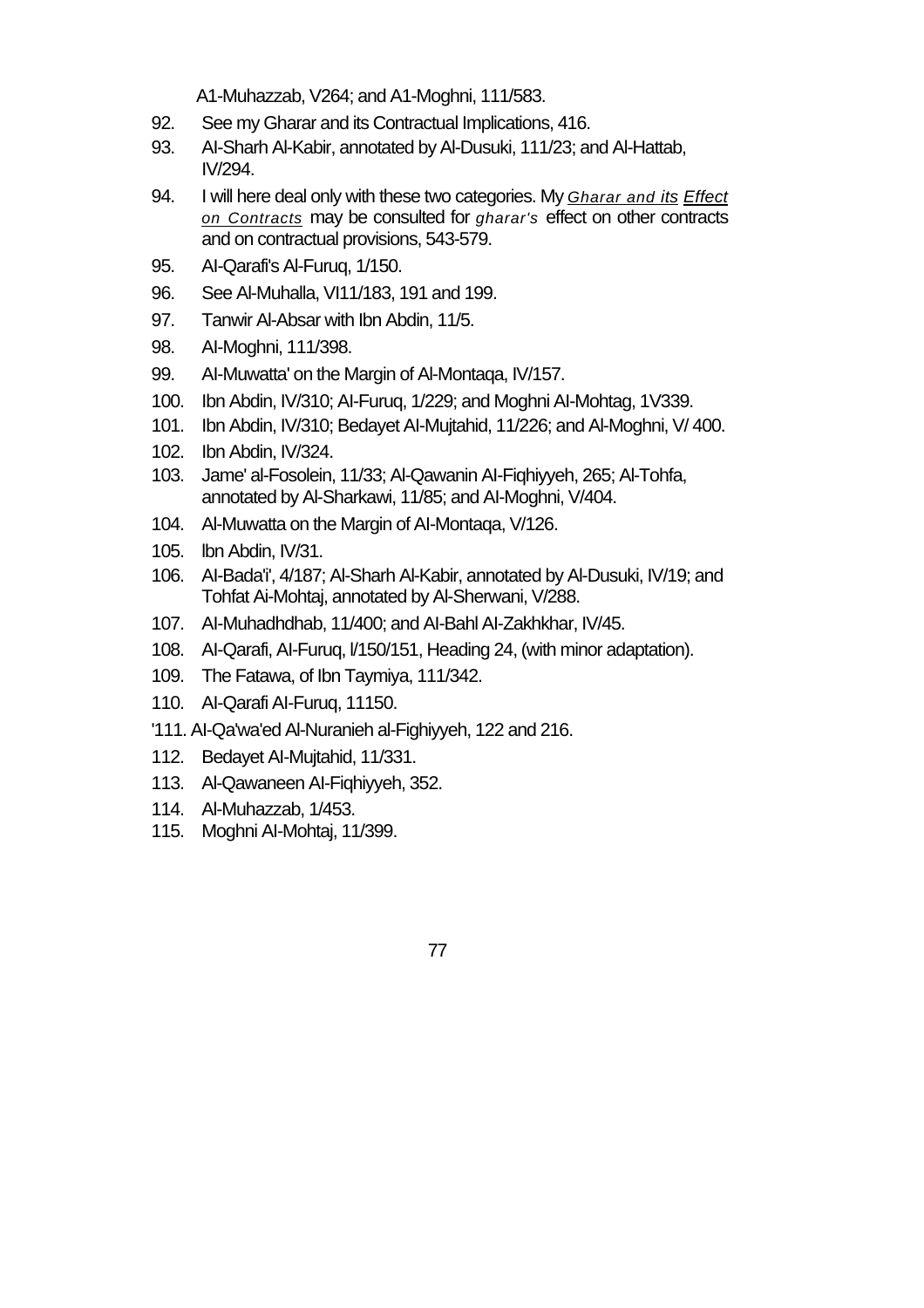- 116. Moghni AI-Mohtaj, 11/399.
- 117. Ibid. and Nehayet Al-Mohtag, V/299.
- *118.* •Ibn *Abidin,* IV/314 *and* 317; AI-Bada'e', VV188; Kashshaf *Al-Qanna', IV/251 and 258; and Al-Moghni, V/598 and 399. See also Gharar and Contractual Implications, 327-532.*
- *119. lbri Abdin, V/570.*
- *120. Ibid. V/608.*
- *121. Ibid. V/573 and 609.*
- *122. Ibid, V/588.*
- 123. *Al-Sharh Al-Kabir,* annotated by Al-Dusuqi, IV/433 and 447.
- 124. AI-Muhadhdhab, 1/458; and AI-Majmoo'h, IX/328.
- 125. AI-Muhadhdhab, 1/458; and Moghni AI-Mohtaj, III/45. As may be seen, claims by past and contemporary scholars of jurisprudence that the Shafei position is that gharar impairs all gratuitous contracts are not well-founded.
- 126. AI-Moghni, VI/56 and 59.
- 127. Ibid, VV64.
- 128. AI-Shatbi in Al-l'tisam, 11/143.
- 129. Bedayet AI-Mojtahid, 11/155; AI-Majmoo'h, (X/258; AI-l'tisam, 11/143.
- 
- 130. Al-Montaqa, 1/41.
- 131. The Law Code, Article 54.
- 132. Al-Moghni, IV/82.
- 133. AI-Majmoo'h, IX/323.
- 134. AI-Dorr AI-Mokhtar and Al-Radd AI-Mokhtar, IV/140.
- 135. AI-Moghni, IV/91.
- 136. Sura AI-Hajj', Verse 78.
- 137. Al-Ashbah 1Nal Nazha'er by AI-Sayouti 77: Rule IV.
- 138. Ibid.
- 139. See examples for this in my Gharar and its Contractual Implications, 600-604.
- 140. Rule 33; See also AI-Ashbah Wal Nadha'er, 79.

78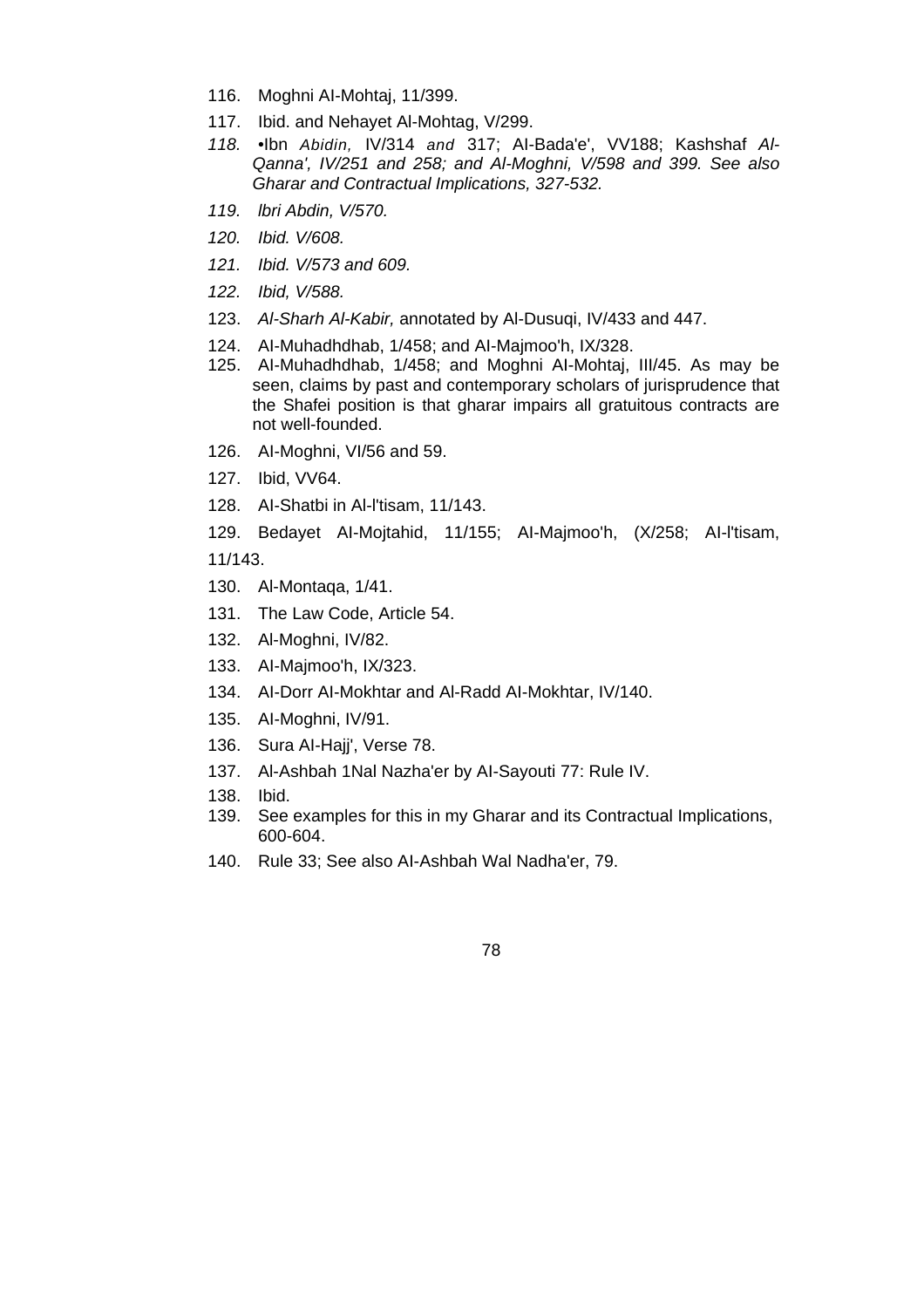- 141. Nay! Al-Awtar, 5/344; See also Fath Al-Ghazin on the Magmoo'h, 9/309; Al-Moghni, 4/293; Gharar and its Effect on Contracts, 450.
- 142. AI-Bada'e', V/157.
- 143. AI-Montaqa on AI-Muwatta', V/113.
- 144. Ahkam AI-Qur'an, 11111085. Note that the term "necessity" is used here to mean "need".
- 145. Abi Hayyan' *Tafsir AI-Bahr Al-Mohit,* 2/155, and Al-Fakhr Al-Razi, 23/32.
- 146. Surat Al-Baqara, Verse 219. See in this regard my Gharar and its Contractual Implications, 617-628.
- 147. For details on this see Gharar and its Contractual Implications, 629- 638.
- 148. The Egyptian Civil Code, Article 131, A.
- 149. Al-Sanhouri, Massader AI-Haq, III/57. This is the view accepted by Dr Al-Sanhouri.
- 150. Gharar and its Contractual Implicaltions, 137-146
- 151. Ibn Taymiya's Nazariyat Al-'Aqd, 231
- 152. Gharar and its Contractual Implications, 140-142
- 153. The Margin of Ibn Abidin, IV/7.
- 154. See Nay' AI-Awtar, 5/164 ( The A.H. 1380 edition).
- 155. Al-Moghni, 4/206.
- 156. Al-Muhadhdhab, 1/262 and 263.
- 157. Nayl Al-Awtar, 5/165.
- 158. "AI-Aswaq AI-Maliyeh", Financial Markets, by Dr. Mohamed Al-Moqri Ben Ein, 23 and 24. A paper submitted to the seventh session of the Islamic Jurisprudence Council in Jeddah.
- 159. See my Gharar and its Contractual Implications, 318-320.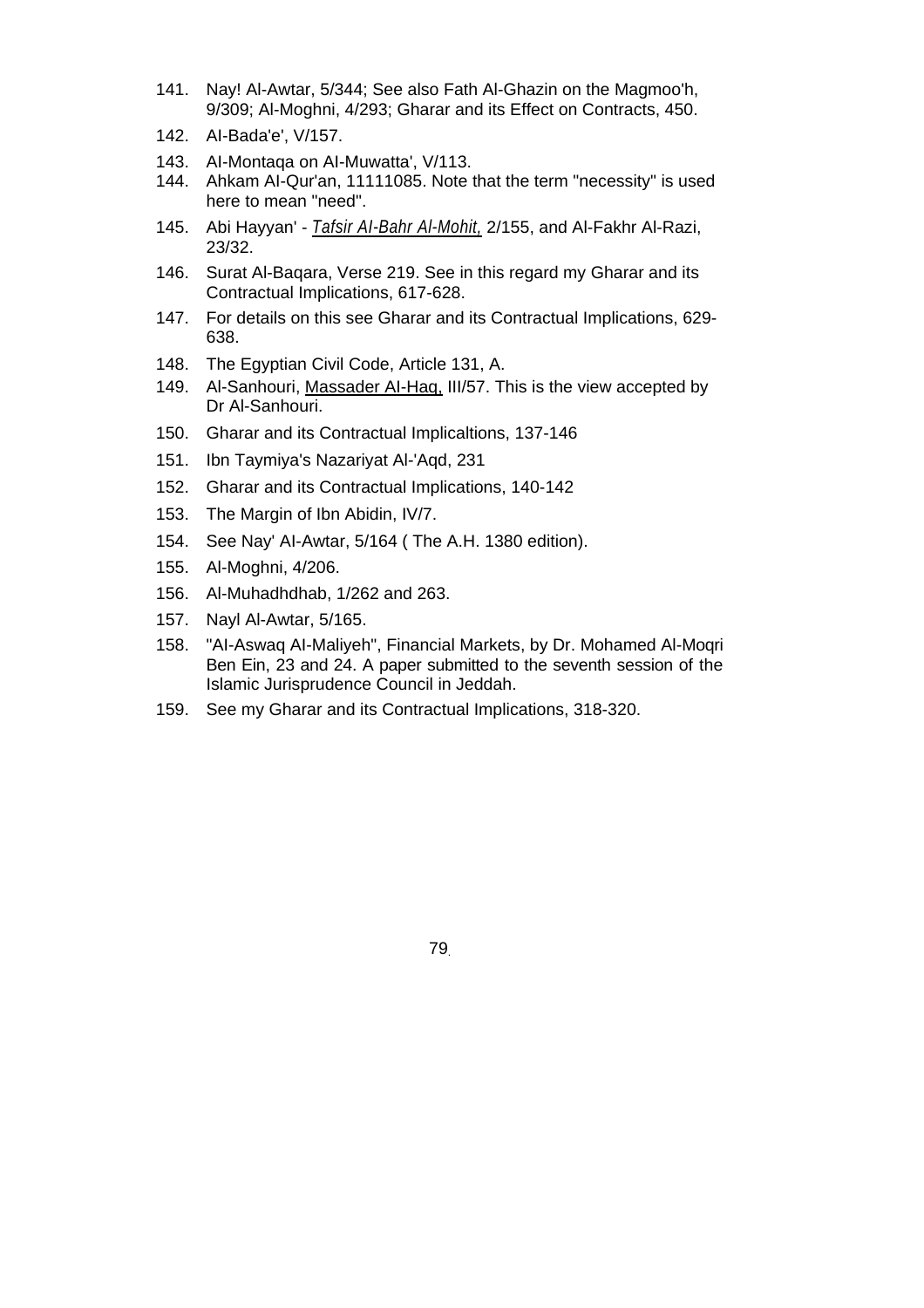**Legal Deposit No. 153795 ISBN: 9960-627-39-x**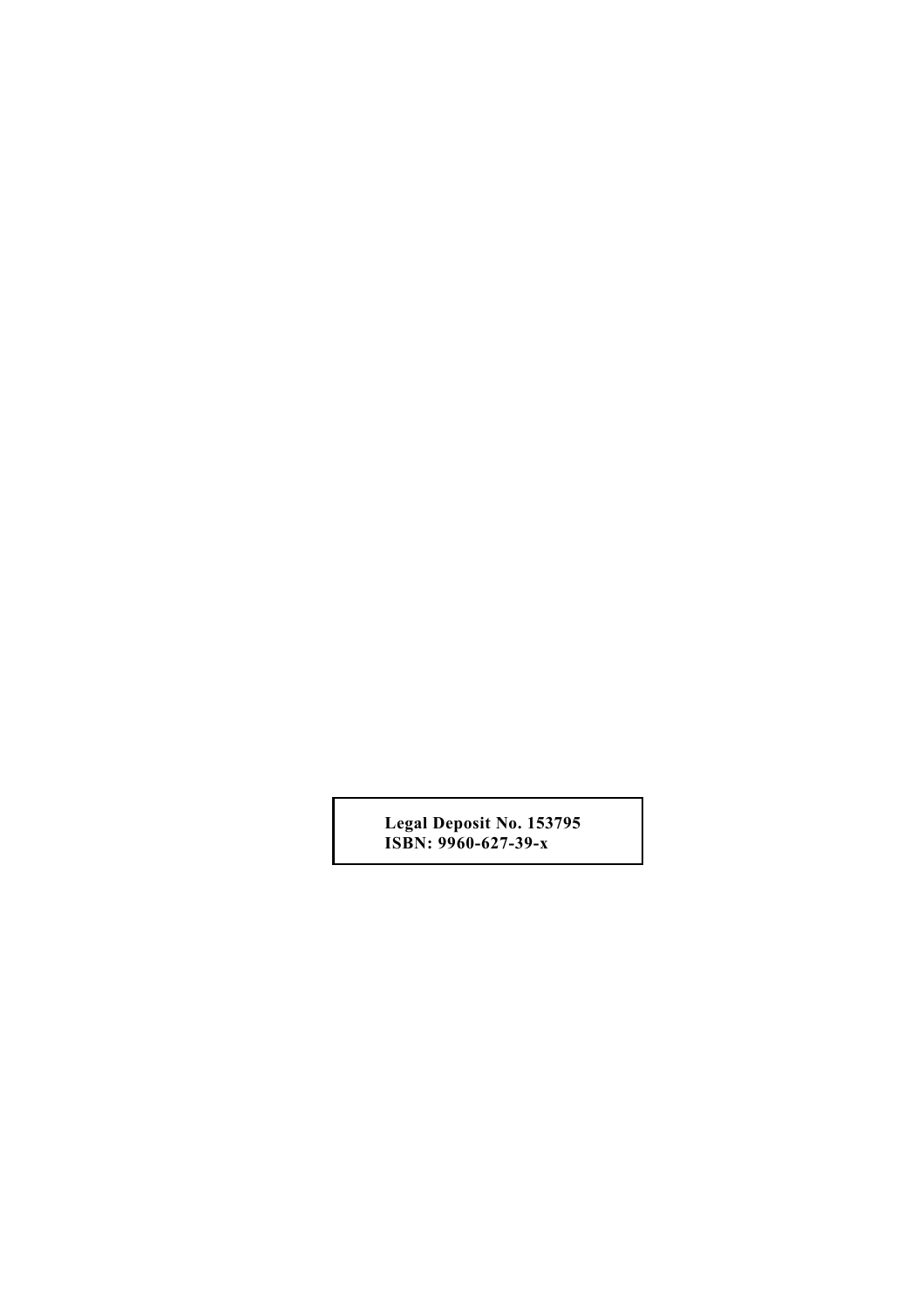# **ISLAMIC DEVELOPMENT BANK (IDB)**

#### **Establishment of the Bank**

The Islamic Development Bank is an international financial institution established in pursuance of the Declaration of Intent by a Conference of Finance Ministers of Muslim countries held in Jeddah in Dhul Oa'da 1393H (December 1973). The Inaugural Meeting of the Board of Governors took place in Rajab 1395H (July 1975) and the Bank formally opened on 15 Shawwal 1395H (20 October 1975).

## **Purpose**

The purpose of the Bank is to foster the economic development and social progress of member countries and Muslim communities individually as well as jointly in accordance with the principles of *Shari'ah.* 

# Functions

The functions of the Bank are to participate in equity capital and grant loans for productive projects and enterprises besides providing financial assistance to member countries in other forms of economic and social development. The Bank is also required to establish and operate special funds for specific purposes including a fund for assistance to Muslim communities in non-member countries, in addition to setting up trust funds.

The Bank is authorized to accept deposits and to raise funds in any other manner. It is also charged with the responsibility of assisting in the promotion of foreign trade, especially in capital goods among member countries, providing technical assistance to member countries, extending training facilities for personnel engaged in development activities and undertaking research for enabling the economic, financial and banking activities in Muslim countries to conform to the *Shari'ah.* 

## **Membership**

The present membership of the Bank consists of 50 countries. The basic condition for membership is that the prospective member country should be a member of the Organization of the Islamic Conference and be willing to accept such terms and conditions as may be decided upon by the Board of Governors.

#### **Capital**

The authorized capital of the Bank is six billion Islamic Dinars. The value of the Islamic Dinar, which is a unit of account in the Bank, is equivalent to one Special Drawing Right (SDR) of the International Monetary Fund. The subscribed capital of the Bank is **3,654.78** million Islamic Dinars payable in freely convertible currency acceptable to the Bank.

## Head Office

The Bank's headquarters is located in Jeddah, Saudi Arabia and it is authorized to establish agencies or branches elsewhere.

#### **Financial Year**

The Bank's financial year is the Lunar Hijra year.

#### **Language**

The official language of the Bank is Arabic, but English and French are additionally used as working languages.